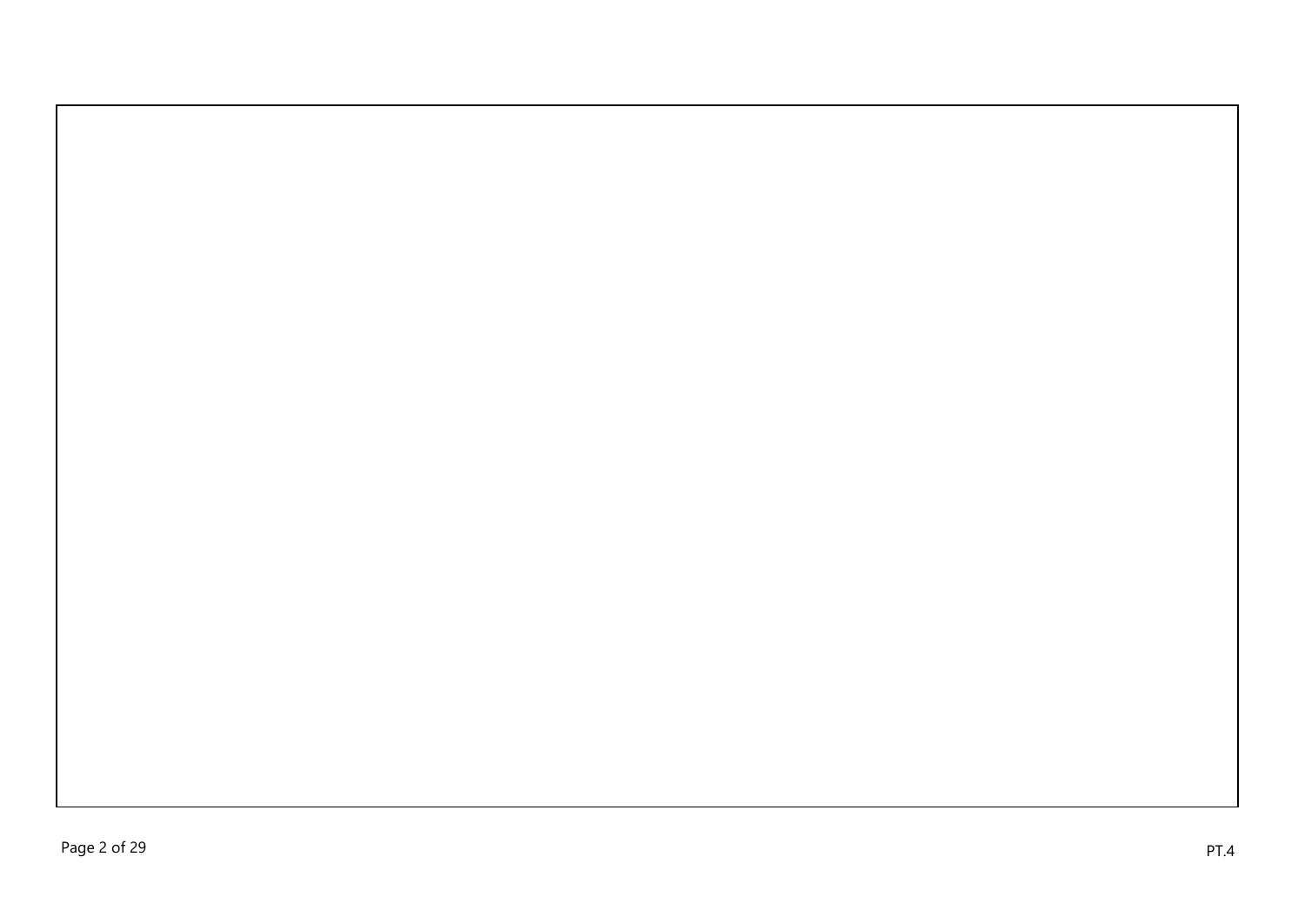| #                        | Island         | House Name     | Name                   | Sex | National ID | ، ه ، بر <u>م</u>                    | ىئرىتر                                                     |
|--------------------------|----------------|----------------|------------------------|-----|-------------|--------------------------------------|------------------------------------------------------------|
|                          | GA. Dhevvadhoo |                |                        |     |             |                                      |                                                            |
| 1                        | GA. Dhevvadhoo | Abugasdhoshuge | Ibrahim Thaufeeq       | M   | A007342     | ر ور ه پو و ،<br>پرې کوستورنون       | ەر ھەترىر <i>3</i><br>ىردىر ئ                              |
| $\overline{2}$           | GA. Dhevvadhoo | Abugasdhoshuge | Abdulla Saeed          | M   | A034864     | ر ور ه پود ،<br>پر <i>ه</i> کامتر در | ەھىراللە                                                   |
| 3                        | GA. Dhevvadhoo | Abugasdhoshuge | Mariyam Saeeda         | F   | A038201     | ر ور ره پود  ،<br>پرې کوتر لر        | ر ه ر ه<br><del>و</del> بربرگر<br>ستهرتر                   |
| $\overline{\mathcal{L}}$ | GA. Dhevvadhoo | Abugasdhoshuge | Saudullah Mohamed      | M   | A043863     | ر و ر ه پو و ،<br>پرې کوتر دی        | بحصر تعرالله<br>و ره ر و<br><i>د ب</i> رگرفر               |
| 5                        | GA. Dhevvadhoo | Abugasdhoshuge | Asadullah Mohamed      | M   | A130652     | ر و ر ۔ ه پو و ،<br>پرې کا سافرمزی   | و ر ه ر د<br>تر پر تر تر<br>مركعترالله                     |
| 6                        | GA. Dhevvadhoo | Abugasdhoshuge | Ashhad Saeed           | M   | A152421     | ر ور ه پود ،<br>پرې کوترنزي          | پرےرو سکھاتھ                                               |
| $\overline{7}$           | GA. Dhevvadhoo | Abugasdhoshuge | Afsal Saeed            | M   | A254144     | ر ور ره پود  ،<br>پرې کوتر لر        | رە بەھ سەمەتر                                              |
| 8                        | GA. Dhevvadhoo | Abugasdhoshuge | Arish Saeed            | M   | A254145     | ر و ر ه پو و ،<br>پرې کورنور         | ړېر شه د شهر                                               |
| $ 9\rangle$              | GA. Dhevvadhoo | Abugasdhoshuge | Afrah Saeed            | M   | A304716     | ر و ر ه پو و ،<br>پرې کوستورنور      | پره پور ستهدار                                             |
| 10                       | GA. Dhevvadhoo | Arsenal        | Mohamed Shahid         | M   | A119301     | ۇ سەيىرو                             | وره رو شرور                                                |
| 11                       | GA. Dhevvadhoo | Arsenal        | Shazna Rasheed         | F   | A146418     | ۇ سەيىرى                             | لشكافه كمراكب مركب والمراكب                                |
| 12                       | GA. Dhevvadhoo | Asareege       | Fathimath Ibrahim Didi | F   | A104048     | ە سەئىرى                             | توجده مره تر دورد                                          |
| 13                       | GA. Dhevvadhoo | Asareege       | Mohamed Haisham        | M   | A115944     | ېز سەئىي <sub>د</sub> ى<br>ئ         | ورەرو ئەيدە                                                |
| 14                       | GA. Dhevvadhoo | Asareege       | Ahmed Husham           | M   | A305132     | ېز سەئىي <sub>د</sub> ى<br>ئە        | رەر د دەۋ                                                  |
| 15                       | GA. Dhevvadhoo | Asareege       | Zamath Saleem          | F   | A305133     | ە ئەسكە ئىرى                         | زەرە سەرو                                                  |
| 16                       | GA. Dhevvadhoo | Aston Villa    | Hussain Siraj          | M   | A119437     | ى مەھ ئىر <sub>ىم</sub> ئە           | جرست <sub>و</sub> پىر سەنترق                               |
| 17                       | GA. Dhevvadhoo | Aston Villa    | Ahmed Sinan            | M   | A159862     | ى مەھ ئىر <sub>ى</sub> ر ئى          | رەرد سەشرىش                                                |
| 18                       | GA. Dhevvadhoo | Aston Villa    | Ibrahim Shamiz Mohamed | M   | A221411     | ى مەھ ئىر <sub>ى</sub> ر ئى          | ړەپر په شونر دېرمار                                        |
| 19                       | GA. Dhevvadhoo | Aston Villa    | Hassan Ashfag Mohamed  | M   | A254217     | ى مەھ ئىرى ئى                        | ر کامل کا شوتی اور در دارد.<br>بر کامل کاملاتی اور در دارد |
| 20                       | GA. Dhevvadhoo | Asward         | Abdulla Najeeb         | M   | A119361     | ر ۱۶۵ و<br>مرگسونۍ                   | پرځتمرالله سرموځ                                           |
| 21                       | GA. Dhevvadhoo | Asward         | Fathimath Ibrahim Didi | F   | A119410     | ىر ھەمچ د                            | ە ئەگرىر توپىر<br>رەڭگە ئە<br>وٌجوحهُ                      |
| 22                       | GA. Dhevvadhoo | Asward         | Shaffaf Abdulla        | F   | A121029     | رمشود                                | شەھ بۇ تۈ<br>برصرالله                                      |
| 23                       | GA. Dhevvadhoo | Asward         | Shabeena Abdulla       | F   | A153112     | رمشود                                | شَمْصِتْر مَهْ قَدْاللّه                                   |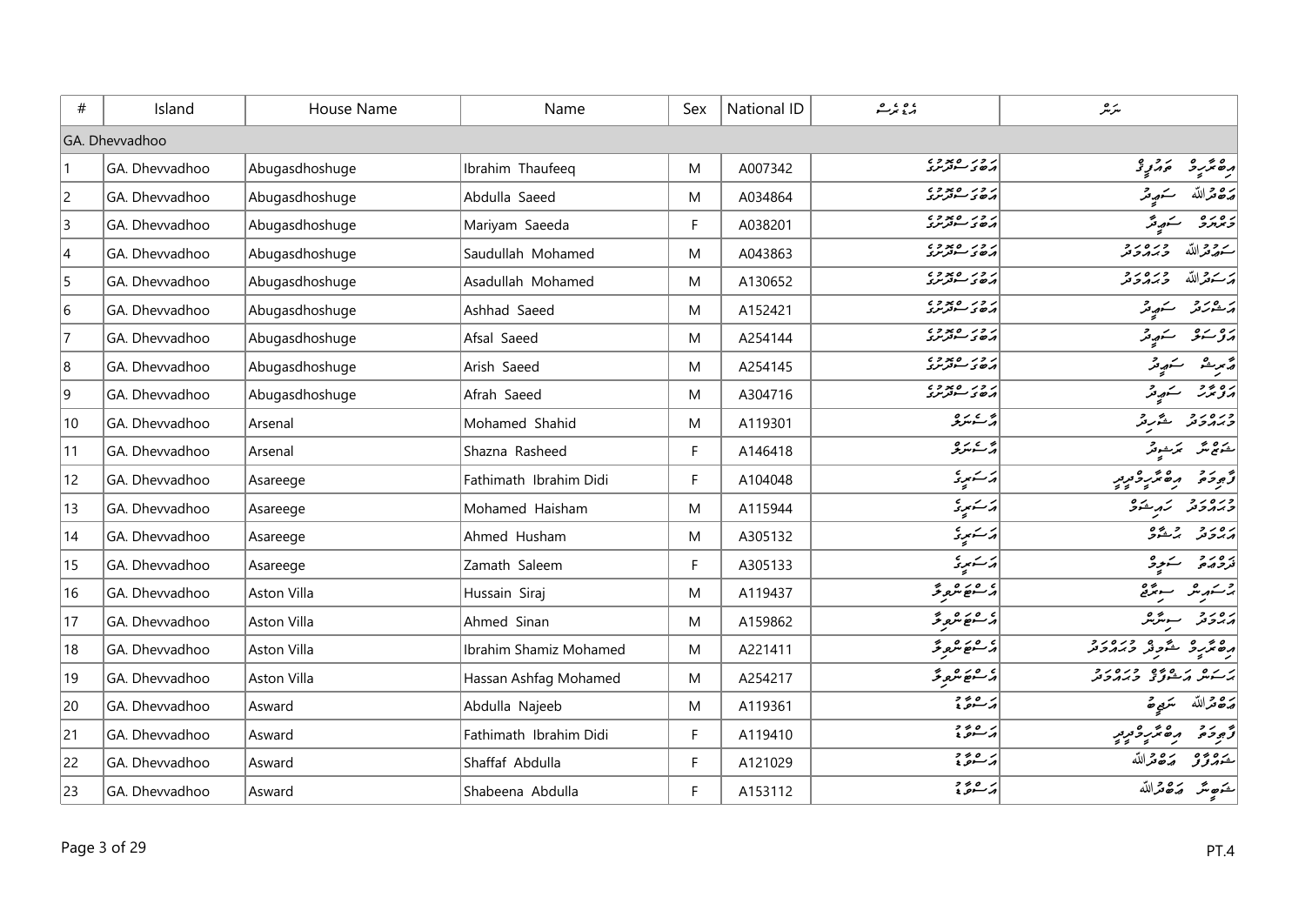| 24 | GA. Dhevvadhoo | Asward             | Hussain Waheed         | M  | A305070 | برع ويح                                                      | برسكر مركز وكرير                                                                                                                               |
|----|----------------|--------------------|------------------------|----|---------|--------------------------------------------------------------|------------------------------------------------------------------------------------------------------------------------------------------------|
| 25 | GA. Dhevvadhoo | Asward             | Ibrahim Waheed         | M  | A305071 | بر عروبه                                                     | دەنزرو كەبىر                                                                                                                                   |
| 26 | GA. Dhevvadhoo | Asward             | Shahuma Abdhulla       | F  | A305072 | برعيود                                                       | شەرىخ<br>ەھىراللە                                                                                                                              |
| 27 | GA. Dhevvadhoo | Asward             | Rafaaha Faiz           | F  | A382100 | ىر 2 ئەر                                                     | پروژ و و پر چ                                                                                                                                  |
| 28 | GA. Dhevvadhoo | Athens             | Ihusana Shareef        | F  | A132047 | ء ۽ مرے                                                      | ەر ئەسىسى ھەمرى<br>م                                                                                                                           |
| 29 | GA. Dhevvadhoo | Athireege          | Abdulla Niyaz          | M  | A119477 | لهَ حو مبری                                                  | سرتريح<br>ەھىراللە                                                                                                                             |
| 30 | GA. Dhevvadhoo | Athireege          | Hussain Nahid          | M  | A148428 | لأحومونكه                                                    | جاسكويلا الكريرة                                                                                                                               |
| 31 | GA. Dhevvadhoo | Athireege          | Ibrahim Nadheem        | M  | A303120 | ړ<br>مرموسونه                                                | وه پر د سکوری                                                                                                                                  |
| 32 | GA. Dhevvadhoo | Athireege          | Ali Nabeel             | M  | A304654 | <br>  د حو مو د                                              | $\begin{array}{cc} \mathcal{G}_{\mathcal{B}} & \mathcal{G}_{\mathcal{B}} \\ \mathcal{G}_{\mathcal{B}} & \mathcal{G}_{\mathcal{B}} \end{array}$ |
| 33 | GA. Dhevvadhoo | Athiriaage         | Ahmed Niyaz            | M  | A116575 | ر<br>موسمبر <sup>ی</sup>                                     | پروژو<br>سرپر                                                                                                                                  |
| 34 | GA. Dhevvadhoo | Athiriaage         | Hassan Nazim           | M  | A119307 | <br>  موسر مړی                                               | برسەش سىھوقە                                                                                                                                   |
| 35 | GA. Dhevvadhoo | Athiriaage         | Aishath Naseera        | F  | A156044 | $\overline{\mathcal{E}}$                                     | لأرشكم الكرسولا                                                                                                                                |
| 36 | GA. Dhevvadhoo | Athiriaage         | Mariyam Nafau Nasir    | F  | A304905 | $\left  \begin{array}{c} a & b \\ c & d \end{array} \right $ | رەرە بەردە شرىد                                                                                                                                |
| 37 | GA. Dhevvadhoo | Athiriaage         | Fathimath Meefaau      | F  | A331919 | ر<br>مهمو مرمز د                                             | ومودة ووم                                                                                                                                      |
| 38 | GA. Dhevvadhoo | Bahaaruge          | Ahmed Saleem           | M  | A060472 | ر و د ،<br>ن <i>ه ر</i> بو ،                                 | رەرو سەرو                                                                                                                                      |
| 39 | GA. Dhevvadhoo | Bahaaruge          | Mohamed Nihal Saleem   | M  | A104039 | ر پر و ،<br>ن <i>ن</i> تر د                                  | ويرور د سرد و سود.<br>ديرورد سرد سود.<br>سمود مهردٍ                                                                                            |
| 40 | GA. Dhevvadhoo | Bahaaruge          | Nazima Thaufeeq        | F  | A119465 | ر پر و ،<br>ن <i>خ</i> تر د                                  |                                                                                                                                                |
| 41 | GA. Dhevvadhoo | Bahaaruge          | Mariyam Nifasha Saleem | F  | A139059 | ر پر و ،<br>ن <i>ن</i> تر د                                  | رەرە بېرتىش ئېرو                                                                                                                               |
| 42 | GA. Dhevvadhoo | Bahaaruge          | Aishath Naja Saleem    | F. | A333740 | ر پر و ،<br>ن <i>ن تر</i> بر                                 | و درو دو .<br>مهر شوه مترقع سکوچ                                                                                                               |
| 43 | GA. Dhevvadhoo | <b>Beach House</b> | Ali Nashid             | M  | A097886 | 27280                                                        | ر<br>م <sup>ن</sup> و مگرشونگر                                                                                                                 |
| 44 | GA. Dhevvadhoo | <b>Beach House</b> | Nashia Waheed          | F  | A119476 | $\frac{1}{2}$                                                |                                                                                                                                                |
| 45 | GA. Dhevvadhoo | <b>Beach House</b> | Ibrahim Nashif         | M  | A305059 | په محر پر م                                                  |                                                                                                                                                |
| 46 | GA. Dhevvadhoo | <b>Blue Heaven</b> | Mohamed Haleem         | M  | A119500 | ه دو، ر ه<br><i>ه ور</i> و س                                 | وره دو بروه<br>در مدد بروه                                                                                                                     |
| 47 | GA. Dhevvadhoo | <b>Blue Heaven</b> | Shimla Haleem          | F  | A119501 | ه دد ، ر ه<br><i>ه نور و</i> س                               | خرو د کار کرد و د                                                                                                                              |
| 48 | GA. Dhevvadhoo | <b>Blue Heaven</b> | Sajidha Haleem         | F  | A306039 | ه دو ، ر ه<br><i>ه و ر ه</i> س                               | ستَّمَعِ تَدُّ<br>برَجِرْ                                                                                                                      |
| 49 | GA. Dhevvadhoo | <b>Blue Heaven</b> | Saudhath Haleem        | F  | A306040 | ه دو پر ه<br><i>ه محر پ</i> ر ش                              | رورو پروژ                                                                                                                                      |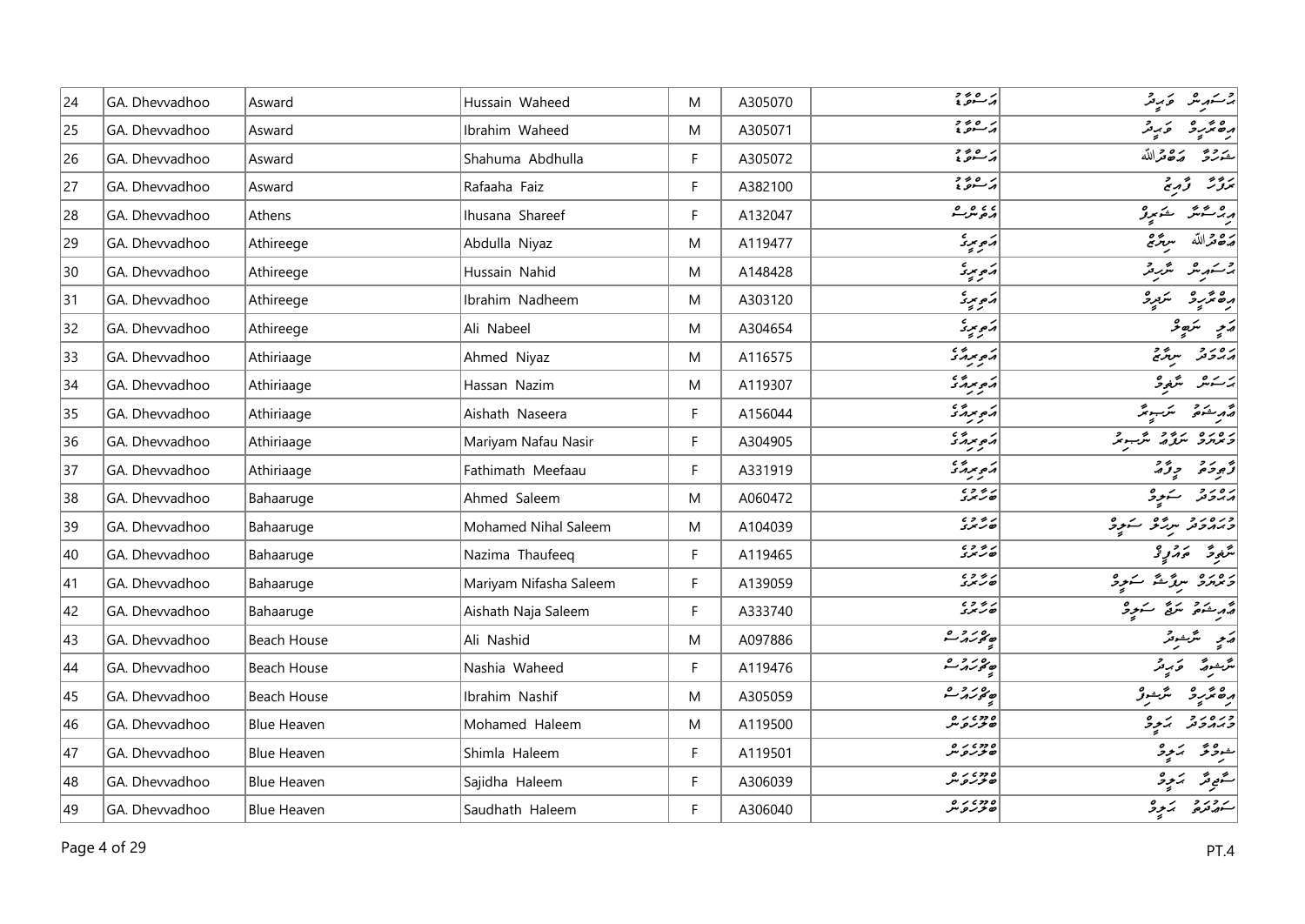| 50 | GA. Dhevvadhoo | Bulbulaage     | Shameema Majdy           | F  | A044821 | د ه د د »<br>مه نور                        | شَرَوٍ دَ وَ قَرِيرٍ                        |
|----|----------------|----------------|--------------------------|----|---------|--------------------------------------------|---------------------------------------------|
| 51 | GA. Dhevvadhoo | Bulbulaage     | Ahmed Mujuthaba          | M  | A113138 | د ه د د »<br>مه نور                        | ره رو دوره<br>مدرس رق                       |
| 52 | GA. Dhevvadhoo | Bulbulaage     | Muruthala Majdy          | M  | A119383 | د ه د د »<br>صوصور                         | و ور به د وړ                                |
| 53 | GA. Dhevvadhoo | Bulbulaage     | Shiumath Majdhee         | F  | A119384 | وه و د »<br>م <i>ه و ه</i> تو <sub>ک</sub> |                                             |
| 54 | GA. Dhevvadhoo | Carinationge   | Adam Shareef             | M  | A012053 | تذ بر منز منظمة منز ك                      | پر ده شکړو کل                               |
| 55 | GA. Dhevvadhoo | Carinationge   | Jadulla Jameel           | M  | A049604 | تذ بر ينزيك عربي                           | قَرْمَدْاللّه قَوْمِرْ                      |
| 56 | GA. Dhevvadhoo | Carinationge   | Mohamed Jameel           | M  | A084912 | م <sup>م</sup> ىر ئىزىغىز مىرى<br>م        | ورەرو پەر                                   |
| 57 | GA. Dhevvadhoo | Carinationge   | Mariyath Hassan          | F. | A119285 | تۇبىر تەشەھەر<br>  تۈبىر تىلزىق تىلزى      | قەبرىز برىكە                                |
| 58 | GA. Dhevvadhoo | Carinationge   | Ahmedullah Jameel        | M  | A119460 | تۇبىر تەشكە تەرى                           | برەردالله يحوی                              |
| 59 | GA. Dhevvadhoo | Carinationge   | Ibaadhulla Jameel        | M  | A121644 | تۇبرىئۇيدىكى يې                            | وحَدَّاللَّهُ يَوَدِّرُ                     |
| 60 | GA. Dhevvadhoo | Carinationge   | Ibrahim Zameer           | M  | A141898 | تۇبىر تەرەپ<br>  تۈبىر تىزىدىكى            | رەنزىر ئونز                                 |
| 61 | GA. Dhevvadhoo | Carinationge   | Nishama Jameel           | F  | A261485 | تۇبرىترىش <sub>ى</sub> ر ق                 | سرڪري تج تو پي                              |
| 62 | GA. Dhevvadhoo | Carinationge   | Anasulla Jameel          | M  | A304731 | تۇبرىئۇيدىق يەرە ي<br>  تۈبىرىئورىسىدى     | أَرْ مَرْحَ اللَّهَ ﴾ فَي حِرْ قَرْ         |
| 63 | GA. Dhevvadhoo | Chaandhaneege  | Riluwaan Saleem          | M  | A126734 | ىچە ئىرتى <i>ر ئى</i> رى                   | ىرىشۇش سەردۇ                                |
| 64 | GA. Dhevvadhoo | Chaandhaneege  | Saaif Mohamed Saleem     | M  | A132360 | ىچە ئىرتى <i>ر ئىر</i> ىدى                 | شهرو ورەرو سوچ                              |
| 65 | GA. Dhevvadhoo | Chaandhaneege  | Mubthasim Mohamed Saleem | M  | A339329 | ىچە ئىرتى <i>ر س</i> رى                    |                                             |
| 66 | GA. Dhevvadhoo | Chabeyleege    | Ibrahim Fazeel           | M  | A130803 | ىرى بەر<br>كۆھۈرى                          | رەپرىر زىندۇ                                |
| 67 | GA. Dhevvadhoo | Chabeyleege    | Mariyam Fazumeela        | F  | A298608 | ری دی<br>کوه و د                           | رەرە زېږې                                   |
| 68 | GA. Dhevvadhoo | Daisy House    | Nasma Abdul Muhusin      | F  | A253878 | ۽ س <sub>ج س</sub> ر ۾ شه                  | ر وه د دووووسر<br>سرسری مان فرمزد بر سوس    |
| 69 | GA. Dhevvadhoo | Daisy House    | Ahmed Minvaal            | M  | A254238 | ،<br>پې پېړۍ مش                            | رەرد دەپرى<br>مەردىر دىئى د                 |
| 70 | GA. Dhevvadhoo | Daisy House    | Aishath Niuma            | F  | A306064 | پ <sub>ې مو</sub> ر ه<br>                  | وكرمنكم سروقة                               |
| 71 | GA. Dhevvadhoo | Daisy House    | Nashfa Abdul Muhusin     | F  | A306069 | پ <sub>ې مو</sub> ر ژے                     | ر وه در دو ده ده .<br>س شوتر اړه تر تر تر ب |
| 72 | GA. Dhevvadhoo | Daisy House    | Mohamed Mubaah           | M  | A306070 | ۽ <sub>سمي</sub> ر جر شه                   | כנסנכ כשם<br><i>כג</i> ובנג כ <i>ש</i> ג    |
| 73 | GA. Dhevvadhoo | Dhabufashuvige | Shihada Zahir            | F  | A119531 | در در در پر                                | جرگر گرگر                                   |
| 74 | GA. Dhevvadhoo | Dhabufashuvige | Shaheeda Zahir           | F  | A119532 | ترەۋر جو ئ                                 | پچ په چې<br>ے کمبر مگر<br>پخ                |
| 75 | GA. Dhevvadhoo | Dhabufashuvige | Aishath Zahir            | F. | A305087 | ترەپر دېدى                                 |                                             |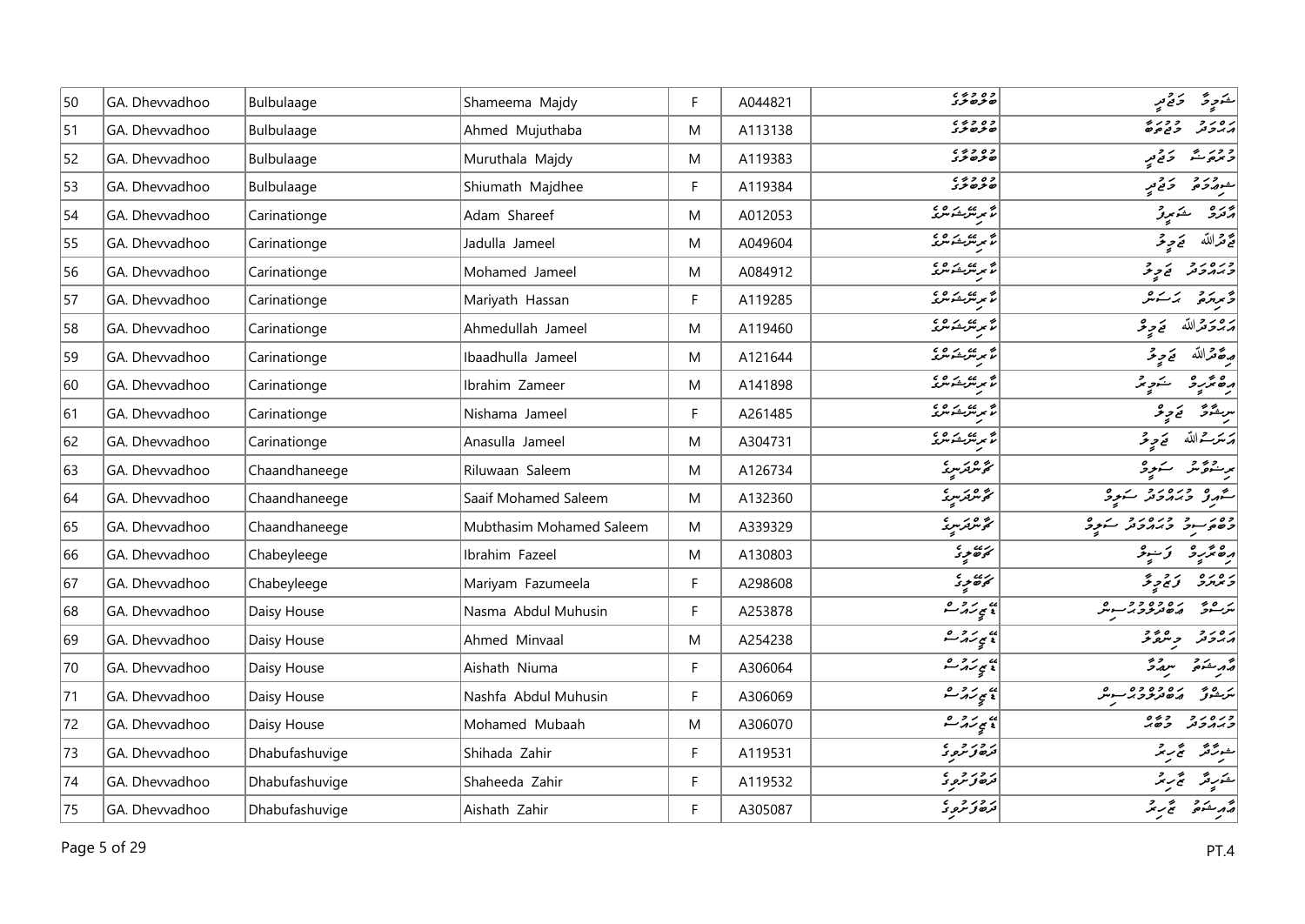| 76           | GA. Dhevvadhoo | Dhabufashuvige | Shiana Zahir          | F  | A305089 | د ور و<br>  تره تو تره د                            | اڪوڻيشر<br>ڪ<br>پچ سر تنگر                              |
|--------------|----------------|----------------|-----------------------|----|---------|-----------------------------------------------------|---------------------------------------------------------|
| 77           | GA. Dhevvadhoo | Dheemaa Villa  | Fathimath Shafa       | F. | A306094 | ىر دۇ بۇ ئۇ                                         | ۇ ب <sub>و</sub> ر د<br>سنترقر                          |
| 78           | GA. Dhevvadhoo | Dheemaa Villa  | Anas Mohamed          | M  | A345020 | ىردگە بۇ گە                                         | ە ئەسرىي<br>و رە ر د<br>تربر تر تر                      |
| 79           | GA. Dhevvadhoo | Dhekonuge      | Mohamed Mueen         | M  | A119489 | ، پر و ،<br>تون سری                                 | و ره ر د<br>تر پر ژنر<br>خږمېر                          |
| 80           | GA. Dhevvadhoo | Dhekonuge      | Hussain Shihaad       | M  | A304693 | ړ پر وړ<br>تر تا متر ک                              | چرىسىم ھەركىتى                                          |
| 81           | GA. Dhevvadhoo | Dhekonuge      | Mariyam Abdul Hameed  | F  | A304694 | ، پر و ،<br>تر <i>نا</i> مری                        | נפנם נפרסניקי                                           |
| 82           | GA. Dhevvadhoo | Dhekonuge      | Ameen Abdul Hameed    | M  | A304697 | ، پر و ،<br>تر <i>با</i> سری                        | مرچ هر مصر دور د                                        |
| 83           | GA. Dhevvadhoo | Dheyliyaage    | Masood Ibrahim        | M  | A101002 | قرمز جری<br>  قرمز جر                               | ב בחבר הפיביב                                           |
| 84           | GA. Dhevvadhoo | Dheyliyaage    | Mauroof Ibrahim       | M  | A119292 | شرم مید بر<br>  قرمز بر د                           | ە ھەترىرى<br>برھ ترىرى<br>ر و دوه<br><del>ز</del> پر تر |
| 85           | GA. Dhevvadhoo | Dheyliyaage    | Majida Ibrahim        | F  | A126482 | شرح مر<br>  قرح مرد                                 | برە ئۆرۈ<br>وٌّمومَّر                                   |
| 86           | GA. Dhevvadhoo | Dheyliyaage    | Anoosha Ibrahim       | F. | A254134 | قر عربر 2<br>  قر عربر ي                            | ەھ ئەرج<br>ىر جۇيىشە                                    |
| 87           | GA. Dhevvadhoo | Dheyliyaage    | Mohamed Anas          | M  | A298718 | شرم میری<br>  قرموردی                               | ىرىئرىشە<br>و ر ه ر د<br><del>ر</del> بر بر تر          |
| 88           | GA. Dhevvadhoo | Dhilaasaage    | Ahmed Moosa           | M  | A026842 | ەر ئۇرىچ ئ                                          | دومع<br>پروژو                                           |
| 89           | GA. Dhevvadhoo | Dhilaasaage    | Faiz Moosa            | M  | A065021 | ىر ئۇسىمى<br>ر                                      | ىر مە<br>  تۇرىج                                        |
| $ 90\rangle$ | GA. Dhevvadhoo | Dhilaasaage    | Sabahath Moosa        | F  | A099832 | مرتز سته ی                                          | بە ئەرەر ھەت                                            |
| 91           | GA. Dhevvadhoo | Dhilaasaage    | Ibrahim Sadiq         | M  | A119271 | ەرگەشىمى                                            | ەرھ ئ <sup>ۆ</sup> ر ۋ<br>سيگورچ                        |
| 92           | GA. Dhevvadhoo | Dhilaasaage    | Fathimath Rasheeda    | F. | A119273 | ىر ئۇرىچى                                           | و مر د<br>تر مور می<br>ىمرشەتگر                         |
| 93           | GA. Dhevvadhoo | Dhilaasaage    | Thalhath Moosa        | F. | A132578 | ەر ئۇرىچ ئ                                          | ر ه ر د<br>ج نربر م<br>دو مح                            |
| 94           | GA. Dhevvadhoo | Dhilaasaage    | Jihaadha Moosa        | F. | A304685 | ىر ئۇرىچ ي                                          | م <sub>و</sub> رژ حقیقی<br>  مر                         |
| 95           | GA. Dhevvadhoo | Dhilshaadhuge  | Shimad Ibrahim        | M  | A050186 | ترتوشگ <sup>ور م</sup>                              | ەھ تررۈ<br>شەرگەر                                       |
| 96           | GA. Dhevvadhoo | Dhilshaadhuge  | Hussain Ibrahim       | M  | A119297 | و ه <sup>و و</sup> ۶<br>ترنوشگ <sup>و</sup> تری     | ەرھ ئۆر ۋ<br>جەسە<br>يەسەر بىر                          |
| 97           | GA. Dhevvadhoo | Dhilshaadhuge  | Aishath Zahira        | F  | A119298 | تر تو شه و <sup>ج</sup><br>تر تو شه تر <sub>ک</sub> | و د منده و سخ رنگر                                      |
| 98           | GA. Dhevvadhoo | Dhilshaadhuge  | Ibrahim Hassan        | M  | A119299 | و 9 ه <sup>و ء</sup>                                | رەپزىر بەسىر                                            |
| 99           | GA. Dhevvadhoo | Dhilshaadhuge  | Adam Shihad Ibrahim   | M  | A138579 | و 9 ه <sup>و ء</sup>                                | أورو جريحه معتربه                                       |
| 100          | GA. Dhevvadhoo | Dhoadheege     | Aishath Nasira Shihab | F  | A104109 | ە<br>تۈتۈرگە                                        | ە ئەس ئەس ئەس ئەرگە                                     |
| 101          | GA. Dhevvadhoo | Dhoadheege     | Asadhulla Shihab      | M  | A119466 | ە<br>تۈتى <sub>رى</sub> گ                           | مَرْ حَمْرَاللّه شَعْرَهُمْ                             |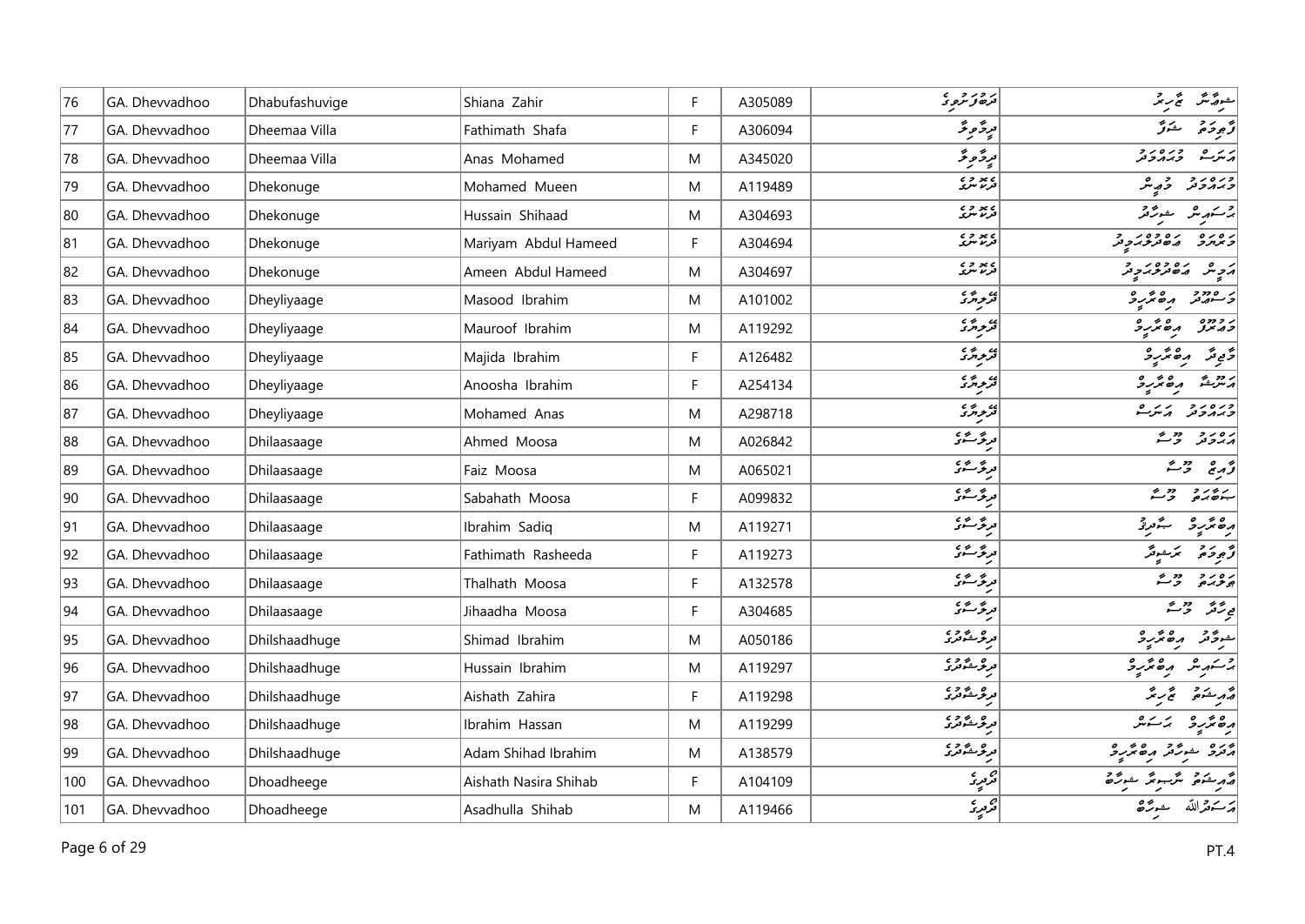| 102 | GA. Dhevvadhoo | Dhoadheege    | Nasheedha Shihab             | F         | A119528 | ترمړ ځ<br>                                         | سَرَڪونَرُ ڪو <i>نَرُ ھُ</i><br>پُرڪونَرُ            |
|-----|----------------|---------------|------------------------------|-----------|---------|----------------------------------------------------|------------------------------------------------------|
| 103 | GA. Dhevvadhoo | Dhoadheege    | Nasrath Shihab               | F.        | A119529 | <br>  قرمړنه                                       | ىر بەير <i>د</i><br>شەرگەھ                           |
| 104 | GA. Dhevvadhoo | Dhoadheege    | Nazeera Shihab               | F         | A304726 | <br>  ترىرى<br>                                    | سندرگاه<br>سندرگاه<br>سَمْدِيَّرَ                    |
| 105 | GA. Dhevvadhoo | Dorency Villa | Abdulla Junaidh              | M         | A148217 | م مگر شرور محمد<br>محمد الحر                       | برە تراللە<br>قے سکہ فر                              |
| 106 | GA. Dhevvadhoo | Dorency Villa | Hussain Mohamed              | M         | A254166 | م محمد شعور محمد<br>مستقب <sup>ر</sup>             | ورەر د<br><i>دى</i> رمەتر<br>جر سەر بىر              |
| 107 | GA. Dhevvadhoo | Endherimaage  | Fathmath Shama               | F         | A116647 | ه وه د وه و<br>مرمر د د                            | ۇ <sub>ب</sub> ودۇ شۇ                                |
| 108 | GA. Dhevvadhoo | Endherimaage  | Abdulla Shafiu               | M         | A306041 | ء عرو بريخ د<br> مرتگر برچ                         | برة قرالله<br>شگورگر                                 |
| 109 | GA. Dhevvadhoo | Ever Last     | Mohamed Faisal               | ${\sf M}$ | A036189 | ى ر و پ <sub>ر ص</sub> ه<br>مركز ك                 | ورەرو تەببۇ                                          |
| 110 | GA. Dhevvadhoo | Ever Last     | Fathimath Mohamed Didi       | F         | A119260 | ى ر و پ <sub>ر</sub> و ه<br>مركز ك                 |                                                      |
| 111 | GA. Dhevvadhoo | Ever Last     | Aminath Nasira               | F         | A298598 | ى ر د پ <sub>ر ص</sub> ه<br>مركز ك                 | ومحر سكو الكراسوسر                                   |
| 112 | GA. Dhevvadhoo | Ever Last     | Aishath Saaidha Abdul Kareem | F.        | A298600 | ى بە جەم ھەھ<br>مەن ئەرگەنسى                       |                                                      |
| 113 | GA. Dhevvadhoo | Farimaage     | Aishath Jeela                | F         | A254198 | ۇ بىردى                                            | دەرىشى بېگ                                           |
| 114 | GA. Dhevvadhoo | Feeroazuge    | Jivaaz Mohamed               | M         | A074566 | وپرې                                               | و گهج<br>في حگ <sup>ي</sup><br>و رە ر د<br>تر پروتر  |
| 115 | GA. Dhevvadhoo | Feeroazuge    | Jivaza Mohamed               | F         | A120604 | د ۶ د ،<br>په ترې د                                | و <i>چې دره د</i> و<br>وغر <i>ونده</i> ونړ           |
| 116 | GA. Dhevvadhoo | Feeroazuge    | Jailab Mohamed               | M         | A159974 | د چ و ۽<br>پوسمبر                                  | ر ده دره در د                                        |
| 117 | GA. Dhevvadhoo | Fehivina      | Mohamed Maisaan Muhusin      | M         | A254264 | ۇرەبىر                                             | ورەرو ر رش وچرىس                                     |
| 118 | GA. Dhevvadhoo | Fehivina      | Rifasha Abdul Muhsin         | F         | A306720 | ۇروپىر                                             | ر ۵۶۵۶۵ د مر<br>پر <i>ه تر تر تر بر</i><br>ابروَّثَہ |
| 119 | GA. Dhevvadhoo | Fenfiyaazuge  | Nuzuhath Anees               | F         | A121033 | ې ه <sub>رو</sub> پر دې<br>ز شر <sub>و</sub> تر پر |                                                      |
| 120 | GA. Dhevvadhoo | Fenfiyaazuge  | Shahuza Anees                | F         | A265333 | ء عروج دي.<br> و سرو پر پي                         | ر در به برسر<br>خورنگر بر برس                        |
| 121 | GA. Dhevvadhoo | Fenfiyaazuge  | Ismail Anees                 | M         | A298699 | ع شروع د <sup>ي</sup> ر<br>د شر <sub>و</sub> شني د | ړ شرگړي کې پر شر                                     |
| 122 | GA. Dhevvadhoo | Fenfiyaazuge  | Aminath Anees                | F         | A298700 | ء عروج دي.<br> و سرو پر پي                         | ۇرچىكى كەسپ                                          |
| 123 | GA. Dhevvadhoo | Fenfiyaazuge  | Aishath Anees                | F         | A298701 | ې هرو پر دې<br>د شرو پر پر                         | وگەرىشقى كەسرىس                                      |
| 124 | GA. Dhevvadhoo | Fethiroanuge  | Aminath Azeema               | F         | A119481 | ې ده و،<br>زمومرس                                  |                                                      |
| 125 | GA. Dhevvadhoo | Fethiroanuge  | Dhon Manike Dhiye            | F         | A119491 | ې د ۵ و ،<br>نومومتر                               | بیر م <i>رکز مربا مر</i> مر<br>قرن <i>در کر</i>      |
| 126 | GA. Dhevvadhoo | Fethiroanuge  | Shauzeena Ibrahim            | F.        | A157281 | ، و دی.<br>زمونتر                                  | شرد پر ره تر د                                       |
| 127 | GA. Dhevvadhoo | Fethiroanuge  | Aishath Azeena               | F         | A303437 | ې ده و،<br>زمومرس                                  | أقرم شكوته الأستجانبكر                               |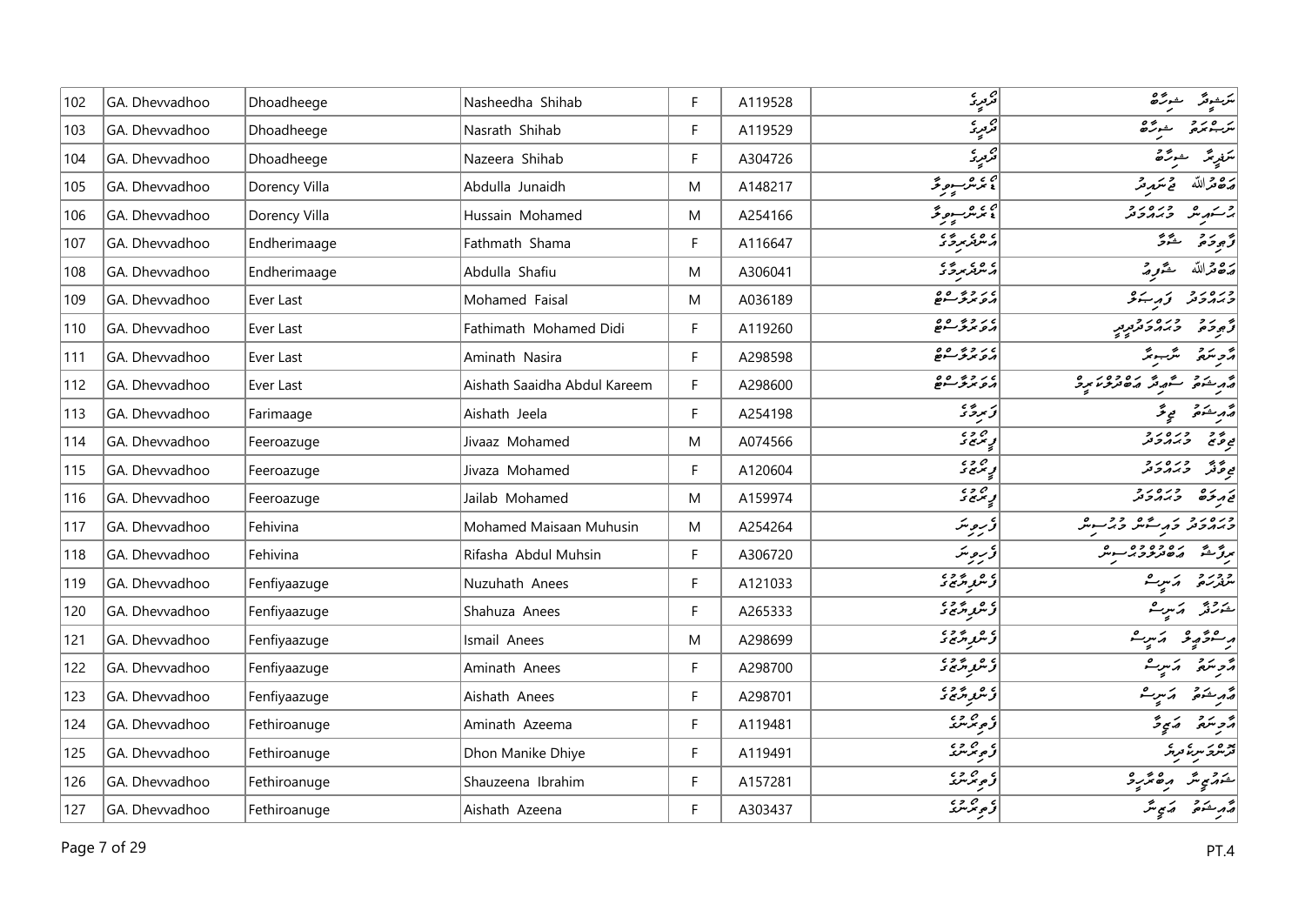| 128 | GA. Dhevvadhoo | Fethiroanuge    | Shafa Ibrahim       | F  | A304764 | ې ده و،<br>نومومنند                      | شۇ رەمخرى                                                       |
|-----|----------------|-----------------|---------------------|----|---------|------------------------------------------|-----------------------------------------------------------------|
| 129 | GA. Dhevvadhoo | Finifenmaage    | Aishath Nifsha Ali  | F. | A157590 | ى <sub>ر سو</sub> يۇ ئىر <sub>قى</sub> ئ | وكرمشكي سروحة الكمح                                             |
| 130 | GA. Dhevvadhoo | Fiyaathoshige   | Fathimath Leeza     | F  | A163036 | و پھر ہ<br>پر مربو                       | مجيفر<br>و مرد<br>اگر مرد م                                     |
| 131 | GA. Dhevvadhoo | Fiyaathoshige   | Ahmed Shihan        | M  | A298708 | و پر پر ۽<br>پر مربوبي                   | بر ه بر د<br>م <i>ر</i> بر <del>د</del> ر<br>ىشە <i>ر تى</i> گر |
| 132 | GA. Dhevvadhoo | Fiyaathoshige   | Aishath Shiyaza     | F. | A298709 | و پر پر<br>تر مربو سر پر                 | شەدگر ئىگر<br>پ <sup>و</sup> مرشوم <sup>9</sup>                 |
| 133 | GA. Dhevvadhoo | Fiyaathoshige   | Mariyam Shahneeza   | F  | A298711 | و پر پر ۽<br>پر مربو پري                 | رەرە شەرىبەتە                                                   |
| 134 | GA. Dhevvadhoo | Fiyaathoshige   | Maldha Zahir        | F  | A298712 | و پژ <sub>یخ مر</sub> با<br>تر پژه مرد   | دَوْنَزْ   تَحْرِيرْ                                            |
| 135 | GA. Dhevvadhoo | Fiyajahaage     | Amir Saeed          | M  | A119321 | اوپردیز                                  | ە يەر ئىم يېزىقى<br>مەر بىر                                     |
| 136 | GA. Dhevvadhoo | Fiyajahaage     | Abid Saeed          | M  | A254159 | و پر پر پر پر                            | ולסה הוקלה                                                      |
| 137 | GA. Dhevvadhoo | Fiyajahaage     | Arif Saeed          | M  | A305124 | و پر پر پر                               | ومجروهم<br>سەمەقر                                               |
| 138 | GA. Dhevvadhoo | Fiyajahaage     | Asif Saeed          | M  | A305125 | و پر پر پر پر                            | ۇسۇ<br>سکھ ٍ قر                                                 |
| 139 | GA. Dhevvadhoo | Foolhumaage     | Asiyath Abdulla     | F  | A124985 | دد و بر ر<br>تو تر تر ر                  | وسبورة وكافرالله                                                |
| 140 | GA. Dhevvadhoo | Foolhumaage     | Mariyam Abdulla     | F. | A155081 | دد و بر ر<br>تو نر <del>و</del> ر        | ر ه بر ه<br><del>د</del> بربرگ<br>صقعرالله                      |
| 141 | GA. Dhevvadhoo | Funagasdhoshuge | Hassan Khaleel      | M  | A048920 | و پر پر و پر و ۽<br>تو سرپر سونٽريري     | زىستەش   زىرىچ                                                  |
| 142 | GA. Dhevvadhoo | Galaxy          | Shifaana Zaahir     | F  | A306089 | ائحوثر<br>ائحونزیہ                       | ڪوگر مگر جي <i>پر</i>                                           |
| 143 | GA. Dhevvadhoo | Gofi            | Abdul Azeez Yousuf  | M  | A009501 | بيحمر                                    | גם כם גדי כבר כם<br>גישו <i>ניק</i> ות מדי כבר כבר              |
| 144 | GA. Dhevvadhoo | Gofi            | Mariyam Shafeega    | F. | A119236 | تخمخ                                     | دەرە شەرِ                                                       |
| 145 | GA. Dhevvadhoo | Gofi            | Mohamed Abdul Azeez | M  | A152285 | تخمخ                                     |                                                                 |
| 146 | GA. Dhevvadhoo | Gofi            | Amshad Azeez        | M  | A254151 | پو<br>ئىم                                | رەشقى ئەم ئە                                                    |
| 147 | GA. Dhevvadhoo | Gofi            | Anis Azeez          | M  | A254153 | بيحمر                                    | أمر المستحققة المستحدثة                                         |
| 148 | GA. Dhevvadhoo | Gofi            | Ameez Azeez         | M  | A304755 | تخويج                                    | أتروفر<br>ەكتى تى                                               |
| 149 | GA. Dhevvadhoo | Gofi            | Afaa Azeez          | F  | A349759 | تخمخ                                     | $\begin{array}{cc} 2 & 2 & 3 \\ 6 & 2 & 3 \end{array}$          |
| 150 | GA. Dhevvadhoo | Gongali         | Abdulla Soodh       | M  | A067751 | لحرمرمر                                  | برە واللّه<br>ر دو د<br>سوړ تعر                                 |
| 151 | GA. Dhevvadhoo | Gongali         | Ahmed Shujau        | M  | A080535 | لحرحرىمو                                 | ره ر د در د<br>پربرو د مشوی                                     |
| 152 | GA. Dhevvadhoo | Gongali         | Neesha Anees        | F. | A081250 | پره پر<br> پسمه م                        | سريند كالكرسي                                                   |
| 153 | GA. Dhevvadhoo | Gongali         | Mariyam Aneesa      | F. | A146429 | پره پر<br> پسمدې                         | وبروره بمبرث                                                    |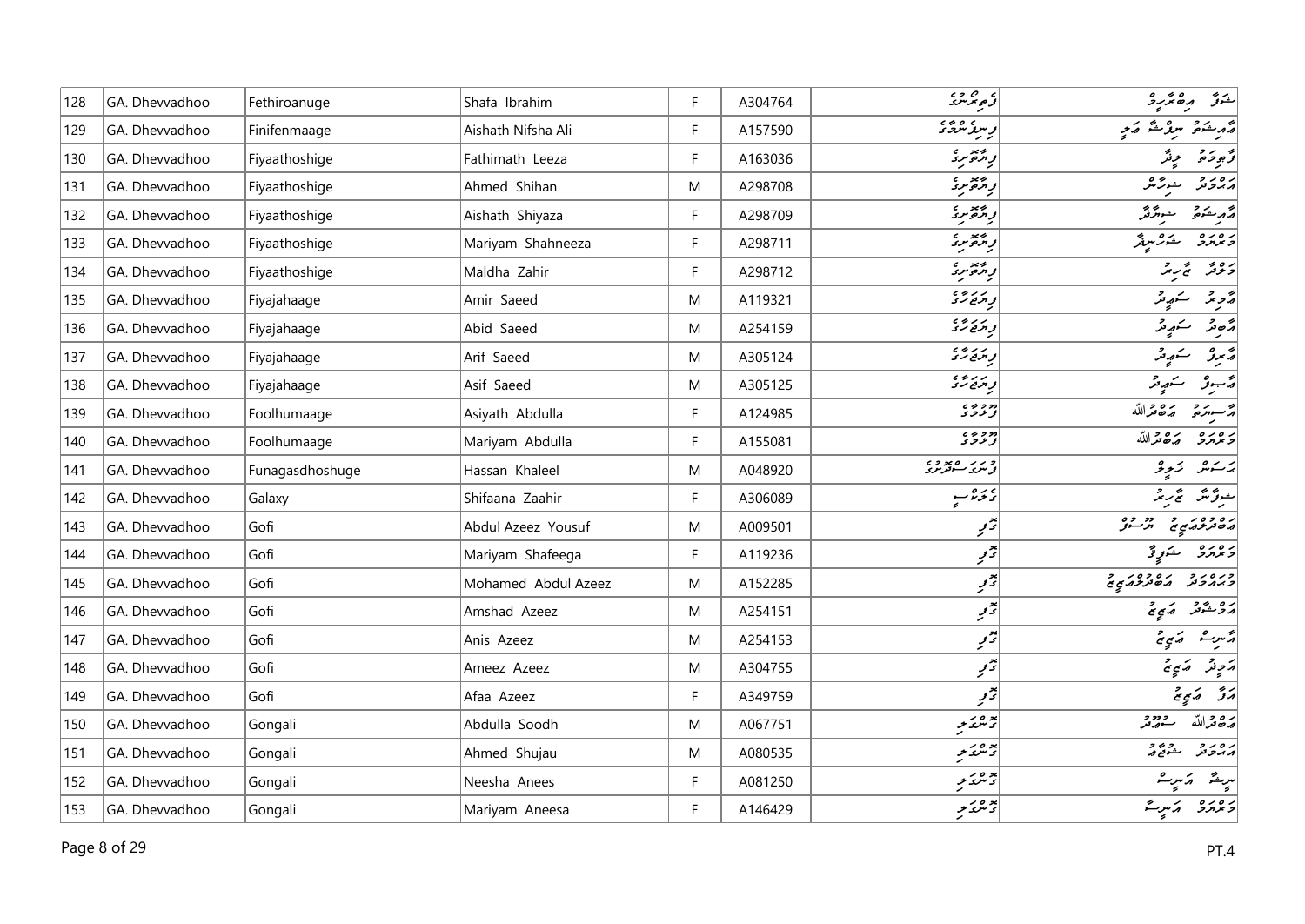| 154 | GA. Dhevvadhoo  | Gongali         | Hamdhoon Anees       | M           | A304918 | پر 2 پر                                                                           | پرورو میں کہ کہ میں ہے                                               |
|-----|-----------------|-----------------|----------------------|-------------|---------|-----------------------------------------------------------------------------------|----------------------------------------------------------------------|
| 155 | GA. Dheyyadhoo  | Gongali         | Hamzath Anees        | M           | A304921 | بي شريخ محر                                                                       | رەرد رسرے                                                            |
| 156 | GA. Dhevvadhoo  | Gongali         | Nihaaza Anees        | F           | A304922 | ابره بر                                                                           | سرجيح أكماس وسنحر                                                    |
| 157 | GA. Dhevvadhoo  | Green Life      | Rasheeda Mohamed     | F           | A102923 | <sup>ە</sup> برى <i>ترىخىر</i> ۋ                                                  | و رە ر د<br><i>د ب</i> ەر تر<br>ر<br>مرّىنىدىگر                      |
| 158 | GA. Dhevvadhoo  | Green Life      | Aishath Jamsheedha   | F           | A140749 | ە <sub>مو</sub> يۇ <sub>م</sub> رۇ                                                | مەرىشىمى ئىمى شىقر                                                   |
| 159 | GA. Dhevvadhoo  | Guldhasthaage   | Ibrahim Didi         | M           | A119305 | و ه بر ره پو ،<br>د نژوگرستهو د                                                   | ېر ھەترىر 9 دىردىر<br>ر                                              |
| 160 | GA. Dhevvadhoo  | Guldhasthaage   | Mariyam Shimna       | F           | A119375 | و ه بر _ه پ <sub>ر</sub> ب <sub>ا</sub><br>بر <del>ت</del> رتر سوی                | ر ہ ر ہ<br><del>ر</del> بربرو<br>ىشەۋىگر                             |
| 161 | GA. Dhevvadhoo  | Guldhasthaage   | Shahidha Ibrahim     | $\mathsf F$ | A119376 | و ه بر _ه پر پر<br>بر موتور سعومی                                                 | ەھ ئەرج<br>شەر تەر                                                   |
| 162 | GA. Dhevvadhoo  | Guldhasthaage   | Shiuna Ibrahim       | F           | A160613 | و ه بر _ه پ <sub>ر</sub> ب <sub>ا</sub><br>بر <del>م</del> رتو <sub>ر س</sub> وی  | شەرگە ئىگر<br>ەرھەئرىرى<br>ر                                         |
| 163 | GA. Dhevvadhoo  | Guldhasthaage   | Athoof Ibrahim       | M           | A254168 | و ه بر _ه پ <sub>ر</sub> ب <sub>ا</sub><br>بر <del>م</del> رتو <sub>ر مس</sub> وی | ەھترىرى<br>ر دو ه<br>در جو تو                                        |
| 164 | GA. Dhevvadhoo  | Guldhasthaage   | Nooh Ibrahim Didi    | M           | A331920 | و ه بر ره پو ،<br>د نوترسونو د                                                    | ر جه تر پر ورور<br>د ځ تر و تر تر<br>مترم                            |
| 165 | GA. Dhevvadhoo  | Guldhasthaage   | Hoodh Ibrahim        | M           | A331923 | و ه بر _ه پر و<br>د نوتر سعو د                                                    | בכ הפית פ                                                            |
| 166 | GA. Dhevvadhoo  | Guldhasthaage   | Fathimath Shizna     | F           | A331924 | و ه بر _ه پر بر<br>بر موتور سوه بر                                                | و په پر د<br>ے بچے مگر                                               |
| 167 | GA. Dhevvadhoo  | Guleynoorumaage | Shifaau Ahmed Didi   | M           | A082691 | و در و و پر د<br>د موسوپور د                                                      | ر ه ر د<br>پر پر ترتوپو<br>شوتر و گر                                 |
| 168 | GA. Dhevvadhoo  | Guleynoorumaage | Shiuma Ahmed Didi    | F           | A119373 | و در و و پر د<br>د موسربور د                                                      | شورچ گر<br>بر ٥ پر ۶<br>د بر <del>و</del> تر تر تر                   |
| 169 | GA. Dhevvadhoo  | Guleynoorumaage | Sabah Ahmed          | M           | A161250 | و در و و بو د<br>د موس پور د                                                      | بەۋە<br>بر ه بر و<br>م <i>ر</i> گر <del>ف</del> ر                    |
| 170 | GA. Dhevvadhoo  | Guleynoorumaage | Rifau Ahmed          | M           | A254182 | و در و و پر د<br>د موسربور د                                                      | برؤثم يمكرونر                                                        |
| 171 | GA. Dhevvadhoo  | Guleynoorumaage | Salah Ahmed Didi     | M           | A345336 | وړ، دو و د ،<br>د نوسربور د                                                       | ىبە ئۇر<br>ر ٥ ر ۶ تورتو<br>درگرفترنو                                |
| 172 | GA. Dhevvadhoo  | Gulfaamuge      | Ahmed Muaz           | M           | A115564 | وه پر و ،<br>د <del>و</del> تو <del>و</del> د                                     | ره رحم در در<br>مرکز حمض                                             |
| 173 | GA. Dhevvadhoo  | Gulfaamuge      | Hussain Nishan       | M           | A119228 | وه ۶ و ۲<br>کاموگر تر ک                                                           | برسكريش الريكاش                                                      |
| 174 | GA. Dhevvadhoo  | Gulfaamuge      | Aiman Thaufeeq       | M           | A254126 | و ه و و د<br>د ترتو تر د                                                          | لەردىگە<br>پر و <sub>چ</sub>                                         |
| 175 | GA. Dhevvadhoo  | Gulfaamuge      | Hassan Niham         | M           | A298517 | د ه و و ء<br>د ترتو تر د                                                          | ىر كەش بىرىگە 3                                                      |
| 176 | GA. Dhevvadhoo  | Gulfaamuge      | Aminath Mohamed      | F           | A298518 | د ه و و ،<br>د ترتو تر د                                                          | و رە ر د<br><i>د ب</i> رگرىز<br>ړ د سره په                           |
| 177 | GA. Dhevvadhoo  | Gulzaaruge      | Mariyam Ibrahim Didi | F           | A081590 | و ه پر و ،<br>د نومځ مرد                                                          | ر ه ر ه<br><del>د</del> بربرگ<br>ە ھەترىر 3 دىرىر<br>ر               |
| 178 | lGA. Dhevvadhoo | Gulzaaruge      | Aishath Hassan Didi  | F           | A305126 | و ه پر و ء<br>ۍ څريخ بوري                                                         | پ <sup>و</sup> پر شوې <sub>و</sub><br>ر<br>بر که مر <sub>کو</sub> بر |
| 179 | GA. Dhevvadhoo  | Gulzaaruge      | Thaiu Rasheed        | M           | A305129 | و ه پر و ء<br><sub>ک</sub> محربچ بمر <sub>ک</sub>                                 | جمهرة المخاطبون                                                      |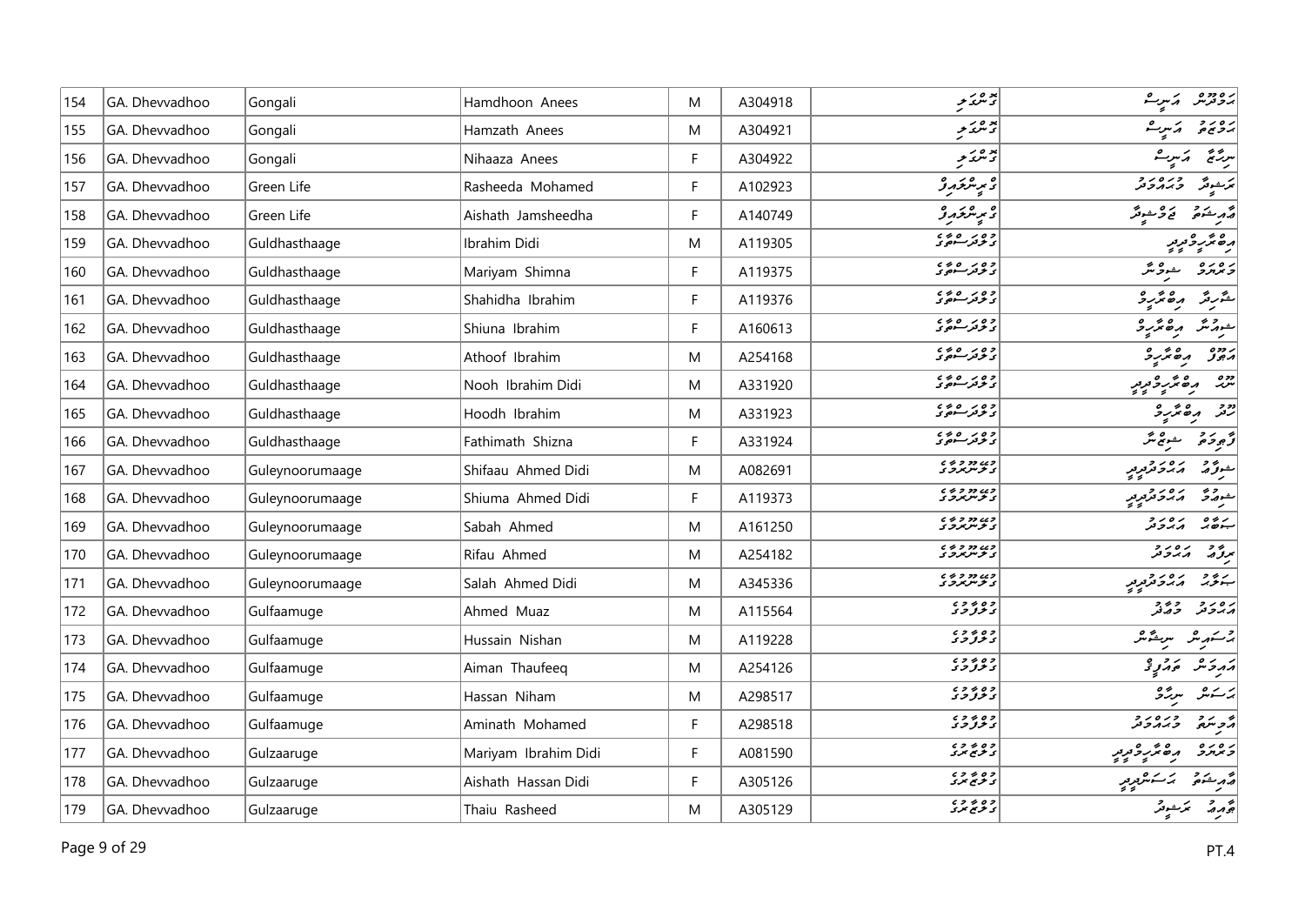| 180 | GA. Dhevvadhoo | Hadhuvaree Asseyri | Thazmeena Muneer         | F.          | A058695 | ر ور پره ش <sup>م</sup> ېر                       | ئۇروپىگە كەسپىگە                                     |
|-----|----------------|--------------------|--------------------------|-------------|---------|--------------------------------------------------|------------------------------------------------------|
| 181 | GA. Dhevvadhoo | Hadhuvaree Asseyri | Aishath Shadiya          | F           | A119388 | ر ور بره ۵۰<br>رتوه مرد کر مشمر                  | و<br>وگهرڪو ڪورگر                                    |
| 182 | GA. Dhevvadhoo | Hadhuvaree Asseyri | Ahmed Shiham             | M           | A119472 | ر ور به ده مه<br>رتوه برد د مسکن                 | ر ه ر د<br>م.ر و تر<br>شەرگە ئ                       |
| 183 | GA. Dhevvadhoo | Happy Dawn         | Mariyam Saadha           | F           | A119401 | لتجويج مثنه                                      | ر ه ر ه<br><del>و</del> بربرو<br>سەھەتىر             |
| 184 | GA. Dhevvadhoo | Happy Dawn         | Najila Shareef           | F           | A156382 | ې په ص <u>م</u> ر                                | شھوقت سکھرو                                          |
| 185 | GA. Dhevvadhoo | Happy Dawn         | Shafaa Shareef           | F.          | A306085 | تزريفر                                           | شَرَرَّ شَهْرِرْ                                     |
| 186 | GA. Dhevvadhoo | Happy Home         | Shazeela Ahmed           | F.          | A119453 | تروحو                                            | شَرَفرٍ قُر الْمَرْكَرَ قُرْ                         |
| 187 | GA. Dhevvadhoo | Happy Home         | Afaaf Saeed              | M           | A305672 | ترويحو                                           | روه ستهد                                             |
| 188 | GA. Dhevvadhoo | Happy Home         | Rugiyya Ahmed            | F.          | A306716 | ترويحو                                           | و ەپ رەرو<br>مرتىمەدگر مەرجىر                        |
| 189 | GA. Dhevvadhoo | Havasa             | Niushad Hassan           | M           | A119386 | ئەۋشە                                            | سەر ئىشقى ئەسكىش                                     |
| 190 | GA. Dhevvadhoo | Havasa             | Samah Hassan             | M           | A298550 | ر پۇشە                                           | سەۋەر بەسەھ                                          |
| 191 | GA. Dhevvadhoo | Havasa             | Saaidha Hassan           | F           | A298552 | ترة تەشە                                         | گەرنگە كەسكىلى                                       |
| 192 | GA. Dhevvadhoo | Hikihuvadhumaage   | Hassan Razeen            | M           | A099461 | ار بر در در در در در این<br>بر بر بر بر در در در | ىرىكىش بىرىپەش                                       |
| 193 | GA. Dhevvadhoo | Hikihuvadhumaage   | Hussain Rameez           | M           | A151101 | ر ر د د د د ه<br>ر ر ر د ترو د                   | برسكر مركبه مركبه                                    |
| 194 | GA. Dhevvadhoo | Hikihuvadhumaage   | Rishma Mohamed           | F           | A305102 | ر ر و د و د ،<br>ر د ر و ترو د                   | برشوش ورەرو                                          |
| 195 | GA. Dhevvadhoo | Hilihilaage        | Abdul Kareem Gasim       | M           | A119374 | ر ور ژُءَ<br>ر                                   | رە دەرىرە ئ <sup>ې</sup> رگ                          |
| 196 | GA. Dhevvadhoo | Hilihilaage        | Aminath Warudha          | F           | A119378 | ار ورځۍ<br><u>در</u>                             | أأدوسكم وتدفر                                        |
| 197 | GA. Dhevvadhoo | Hilihilaage        | Ibrahim Ziyad            | M           | A130425 | ار ورځۍ<br><u>ريز ر</u>                          | ەھترىرى بى <sub>ر</sub> تىر                          |
| 198 | GA. Dhevvadhoo | Hilihilaage        | Musthafa Abdul Kareem    | M           | A151894 | ار ورځۍ<br><u>ر</u>                              | 2020 102012                                          |
| 199 | GA. Dhevvadhoo | Hilihilaage        | Mohamed Anoof Shafeeq    | M           | A254167 | ر و ر و ؟<br>ر د ر و د                           | وره ر و بر دوه<br><i>و پر پر و برس پر شورٍ ن</i> ح   |
| 200 | GA. Dhevvadhoo | Hilihilaage        | Azhana Shafeeg           | $\mathsf F$ | A307387 | ر و ر و ؟<br>ر د ر                               | رەپەر خىرچ                                           |
| 201 | GA. Dhevvadhoo | Hilversum          | Naaz Ibrahim Didi        | F           | A254161 | ر ۋە ئەرىئەۋ                                     | ا پره د <i>ه پر د</i> وږد<br>سره د <i>ه پر د</i> وږد |
| 202 | GA. Dhevvadhoo | Hiri               | Fathimath Rashfa Rasheed | F           | A333736 | رىر<br>ر                                         | ۇۋەق ئەشۇ ئەسە                                       |
| 203 | GA. Dhevvadhoo | Hiri               | Ahnaf Rasheed            | M           | A333737 | رىر                                              | رەپرو ئەسىر<br>مەسىر                                 |
| 204 | GA. Dhevvadhoo | Hithahfinivaage    | Ahmed Ali Didi           | M           | A011204 | ىرە ئىروپىر <i>ۇ</i> ئ                           | رور در مروربر<br> پرچونز   مروربر                    |
| 205 | GA. Dhevvadhoo | Hithahfinivaage    | Hussain Naseer           | M           | A119250 | رۇشۇر بىرقە ئە                                   | بر کے مر مگر ہے کہ                                   |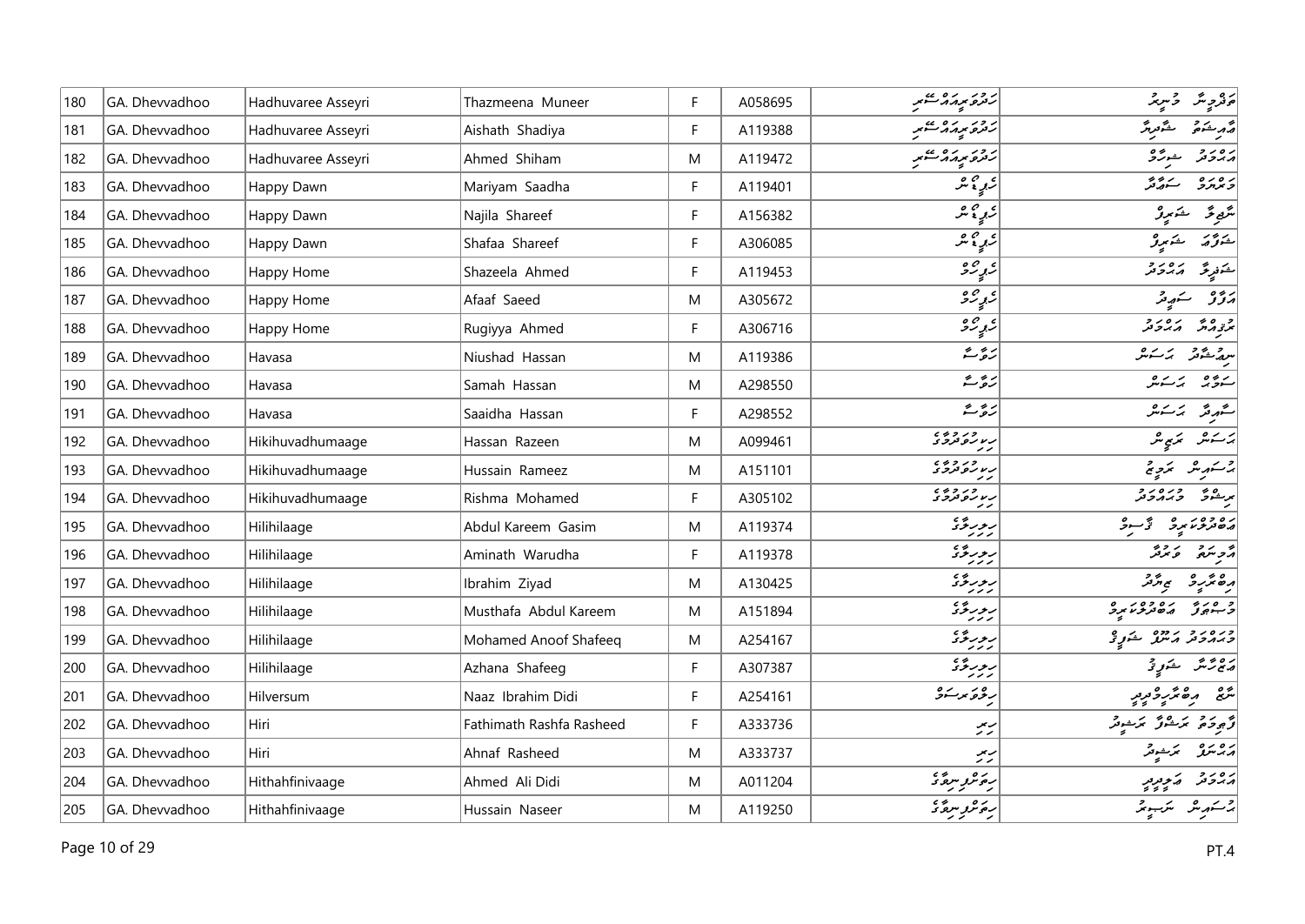| 206 | GA. Dhevvadhoo | Hithahfinivaage   | Mariyam Saeeda       | F           | A119492 | رەڭرىر سرەڭ<br>ر                    | ئەنگەرى<br>سَنهرِ مَدَّ                    |
|-----|----------------|-------------------|----------------------|-------------|---------|-------------------------------------|--------------------------------------------|
| 207 | GA. Dhevvadhoo | Hithahfinivaage   | Ishaq Naseer         | M           | A298702 | رە ئ <sub>ىر ب</sub> ورى<br>ر       | أرسفهمج فتستر يتمر                         |
| 208 | GA. Dhevvadhoo | Hiyaleege         | Ibrahim Mohamed Didi | M           | A119486 | لبرزوج                              |                                            |
| 209 | GA. Dhevvadhoo | Hudhufinifenmaage | Haneeza Abdul Samad  | F           | A078433 | ا 25 <sub>05 مو</sub> رو 1950       | ره وه بر رو<br>پره توپر جنوبر<br>ئەسرىئى   |
| 210 | GA. Dhevvadhoo | Hudhufinifenmaage | Ali Mugawwim         | M           | A119377 | <sup>32</sup> رو سرو مرگ            | أموس وبره و                                |
| 211 | GA. Dhevvadhoo | Hudhufinifenmaage | Ahmed Zidhan         | M           | A254192 | د د بر مرکز مرکز د                  | رەرد ئ <sub>ىر</sub> ئەھ                   |
| 212 | GA. Dhevvadhoo | Hudhufinifenmaage | Hidayath Abdul Samad | $\mathsf F$ | A340221 | ر د د <sub>و سرد</sub> مرد ،        | גיר גם בס גנב<br>געתם השינג-הכת            |
| 213 | GA. Dhevvadhoo | Husnaage          | Saeed Didi           | M           | A071309 | <sup>ح</sup> سے مئر<br>مر           | سکوپر فرگرفر<br>مستقبل کاری                |
| 214 | GA. Dhevvadhoo | Husnaage          | Meesam Ibrahim       | F           | A371753 | <sup>و</sup> سەپىرى                 | $5\frac{6}{100}$                           |
| 215 | GA. Dhevvadhoo | Husnuheenage      | Mohamed Shareef      | M           | A057773 | ر مەيز <sub>ىر ب</sub> ىرى<br>ئ     | ورەر دېمبرو<br>وردولار شكيرو               |
| 216 | GA. Dhevvadhoo | Husnuheenage      | Ahmed Shareef        | M           | A067725 | ر مەش <sub>رىپ</sub> ىدى<br>ئ       | رەر ئىيرو                                  |
| 217 | GA. Dhevvadhoo | Ikleeluge         | Aminath Nazeer       | F           | A116492 | پر نا پوځ د<br>  پر نا پوځ د        | أأدوسكم أأستفريثه                          |
| 218 | GA. Dhevvadhoo | Ikleeluge         | Ahmed Nisham         | M           | A116574 | دره و ده                            | رەرو سرشۇ                                  |
| 219 | GA. Dhevvadhoo | Ikleeluge         | Ibrahim Nishad       | M           | A116646 | ەر ئەمرىزى<br>س                     | رەترىر ھىرىشىر<br>مەھترى <sub>ر</sub> و س  |
| 220 | GA. Dhevvadhoo | Ikleeluge         | Hassan Nihad         | M           | A119441 | ەر ئۈچۈى<br>س                       | ير کشش سرچمر                               |
| 221 | GA. Dhevvadhoo | Ikleeluge         | Hussain Hafiz        | M           | A305640 | د را د د د ؟<br>ر                   | يز سكر مثر التجريب                         |
| 222 | GA. Dhevvadhoo | Ikleeluge         | Mariyam Inasha       | F           | A305646 | ەر ئامورى<br>بر ئامورى              | و در و مرگزشگا                             |
| 223 | GA. Dhevvadhoo | Irudhoshuge       | Mohamed Fathuhulla   | M           | A126755 | د حيو و ۽<br>م                      | وره رو بروچ الله<br>ح برمرح مر و محمد الله |
| 224 | GA. Dhevvadhoo | Irudhoshuge       | Mariyam Waheedha     | F           | A298523 | <br>  مرتز تر تر د                  | ويواروا التحاريم                           |
| 225 | GA. Dhevvadhoo | Irumatheege       | Ibrahim Ahmed Didi   | M           | A094728 | <br>  دېمرخه موځه                   | גם מיני היו בעיני                          |
| 226 | GA. Dhevvadhoo | Irumatheege       | Shareefa Manike      | F           | A119296 | ېر بر دې<br>بر بر دې                |                                            |
| 227 | GA. Dhevvadhoo | Irumatheege       | Ahmed Mohamed Didi   | M           | A119337 | ק בקי<br>ק בקיביים ב                | גפגב בגםגבתתת                              |
| 228 | GA. Dhevvadhoo | Irumatheege       | Mohamed Ahmed Didi   | M           | A119479 | ېر بر دې<br>بر برد م <sub>و</sub> ر | כנסנפ גפלבקט.<br>כגובט גלכטקט              |
| 229 | GA. Dhevvadhoo | Irumatheege       | Fathimath Rifga      | F           | A147938 | <br>  دېمرخه ه <sub>و</sub> د       | قهوجهم بروتخ                               |
| 230 | GA. Dhevvadhoo | Irumatheege       | Saeed Ahmed Didi     | M           | A305047 | ېر تر دې<br>بر تر دې                |                                            |
| 231 | GA. Dhevvadhoo | Irumatheege       | Shizneena Mohamed    | E           | A308482 | ېر پر دې ده<br>ر                    | شویم سربگر 1979-7<br>شویم سربگر 1985       |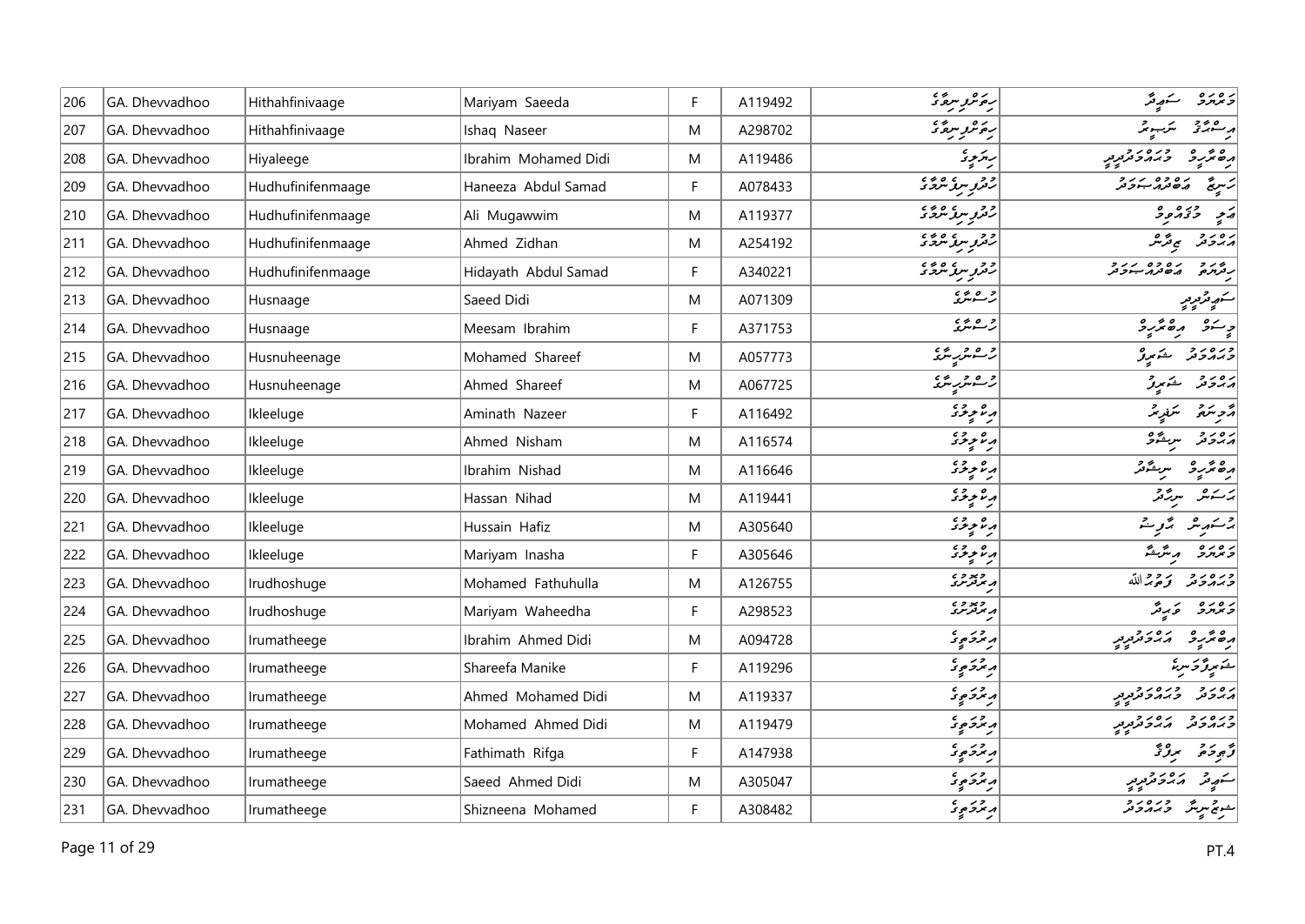| 232 | GA. Dhevvadhoo | Jahaamugurige   | Aminath Shaheeda       | F  | A124523 | پر بر و و ر پر<br>  فنح رس کو سر پر             | أأوسكم المفرقر                                           |
|-----|----------------|-----------------|------------------------|----|---------|-------------------------------------------------|----------------------------------------------------------|
| 233 | GA. Dheyyadhoo | Jahaamugurige   | Zaeem Mohamed          | M  | A141336 | پر بر و و ر پر<br>  فنح رس کر سر پر             | ىئەر<br>و ر ه ر و<br><i>و پر</i> پر <del>و</del> تر      |
| 234 | GA. Dhevvadhoo | January ge      | <b>Ahmed Manik</b>     | M  | A043269 | ئے سَرَعَہ سرِ ئ                                | بر 2 بر 2 بر بر 2<br>هربر <del>5</del> تور س             |
| 235 | GA. Dhevvadhoo | January ge      | Saaima Shareef         | F. | A254150 | ئە ئىرىمە ئىرى <sup>تى</sup>                    | شەرىخ<br>شەمرىژ                                          |
| 236 | GA. Dhevvadhoo | January ge      | Shaviu Shareef         | M  | A254152 | <br>  نے مترک <sub>ھ</sub> ممبری                | شكور<br>شەمرىر                                           |
| 237 | GA. Dhevvadhoo | January ge      | Samahath Shareef       | F  | A304754 | ئے مترکھ سریحہ                                  | ر پر دی <sub> ج</sub><br>شەمرۇ                           |
| 238 | GA. Dhevvadhoo | January ge      | Sadhim Shareef         | M  | A304756 | ئے مترکھ سریحہ                                  | سَّحْدِرْ<br>ے موثر                                      |
| 239 | GA. Dhevvadhoo | Jeymgasdhoshuge | Saeed Ibrahim          | M  | A075409 | دے ہ رے پو و ء<br>فع حرمی مسلومور               | ەھ ترىرى<br>سئەرىتىر                                     |
| 240 | GA. Dhevvadhoo | Jeymgasdhoshuge | Ahmed Ashraf           | M  | A094729 | ۵ ۵ ۵ ر ۵ مو و ۷<br>  انع ن ک کسسونورنور        | پر 2 پر و<br>ېر شه پر ه                                  |
| 241 | GA. Dhevvadhoo | Jeymgasdhoshuge | Abdulla Zuhury         | M  | A113546 | ء ہے دے بو و ء<br>مح و ی سسوفرمری               | وكافرالله<br>پر ج<br>سي شر سمبر                          |
| 242 | GA. Dhevvadhoo | Jeymgasdhoshuge | Aishath Nuha Nafiz     | F. | A254146 | دے ہ رے پو و ء<br>فع حر ي مسلومور               | ۇرىسىمۇ بىرگە ئىگرىنى                                    |
| 243 | GA. Dhevvadhoo | Jeymgasdhoshuge | Nafha Nafiz            | F  | A304722 | ء ہے دے بو و ء<br>فع حرمی مسلومور               | سرویژ<br>سگري فر                                         |
| 244 | GA. Dhevvadhoo | Joajet Villa    | Ilhaad Ibrahim         | M  | A119428 | يُوءَ عَ عِ عَرَ                                | ەھ ترىرو<br>وعزيز                                        |
| 245 | GA. Dhevvadhoo | Joajet Villa    | Adila Ibrahim          | F  | A119603 | <br>  نوع عومر                                  | ړ تر د ه پر د                                            |
| 246 | GA. Dhevvadhoo | Joajet Villa    | Asifa Ibrahim Didi     | F  | A254219 | <br>  خ خ ح ح گ                                 | پ <sup>ر</sup> سرز<br>ە ھ ئەر كەندىر<br>رەھ ئەر كەندى    |
| 247 | GA. Dhevvadhoo | Karanfoomaage   | Azumath Ahmed Didi     | F. | A141382 | ر ر ه دون ،<br>ما برس پی و ی                    | ر و ر و<br>در بح تر ه<br>ر ٥ ر ۶ تورتو<br>در کرتورتو     |
| 248 | GA. Dhevvadhoo | Karankaage      | Dhon Didi              | F. | A119267 | ر ر ه و د ،<br>ما موسود د                       | بو ه<br>  قرىتربو تو                                     |
| 249 | GA. Dhevvadhoo | Karankaage      | Thameer Abdul Samad    | M  | A119268 | ر ر ه و د ،<br>ما موسود د                       | ן כ"ג סיפור ביריק.<br>הפית הסינג היכינ                   |
| 250 | GA. Dhevvadhoo | Karankaage      | Abdul Samad Ali        | M  | A119352 | ر رەپەر<br>مايىرسرىز ي                          | ره وه رر و پر کرم                                        |
| 251 | GA. Dhevvadhoo | Karankaage      | Ahmed Thazmeen         | M  | A119895 | ر ر ه و و ،<br>ما <del>ب</del> رمبر <i>دا</i> د | رەرد رەپر                                                |
| 252 | GA. Dhevvadhoo | Karankaage      | Mariyam Thasleema      | F  | A131467 | ر ر ه و د ،<br>ما <del>ب</del> رس د د           | ر ه ر ه<br><del>ر</del> بربرگ<br>ە ئەسىمىيە ئە           |
| 253 | GA. Dhevvadhoo | Karankaage      | Thazmeel Abdul Samad   | M  | A304664 | ر ر ه و د ،<br>ما بر سرد د                      | ر ٥ ۶ و ٥ ر ر ۶<br>پره تر پر سور تر<br>ر و د<br>حوفرچ څر |
| 254 | GA. Dhevvadhoo | Karankaage      | Thahuseena Abdul Samad | F  | A304667 | ر ر ه و د ،<br>ما مرس د د                       | ر د د سور ده ده در د د<br>می سورش می هارم سورتر          |
| 255 | GA. Dhevvadhoo | Karankaage      | Tharaf Abdul Samad     | M  | A304668 | ر ر ه و و ،<br>ما مورس                          | ره وه رر د<br>پره تر پر ښور تر<br>ر ر ه<br>حو بنرگ       |
| 256 | GA. Dhevvadhoo | Kashimaage      | Amjad Thaufeeg         | M  | A051618 | ر<br>ما مرچ ي                                   | د ه د د د د د د چ<br>  د ح م د م د مړينې                 |
| 257 | GA. Dhevvadhoo | Kashimaage      | Aduham Thaufeeg        | M  | A131910 | ر<br>ما مروکی                                   | ر وره در و د<br>مرمر در مومر                             |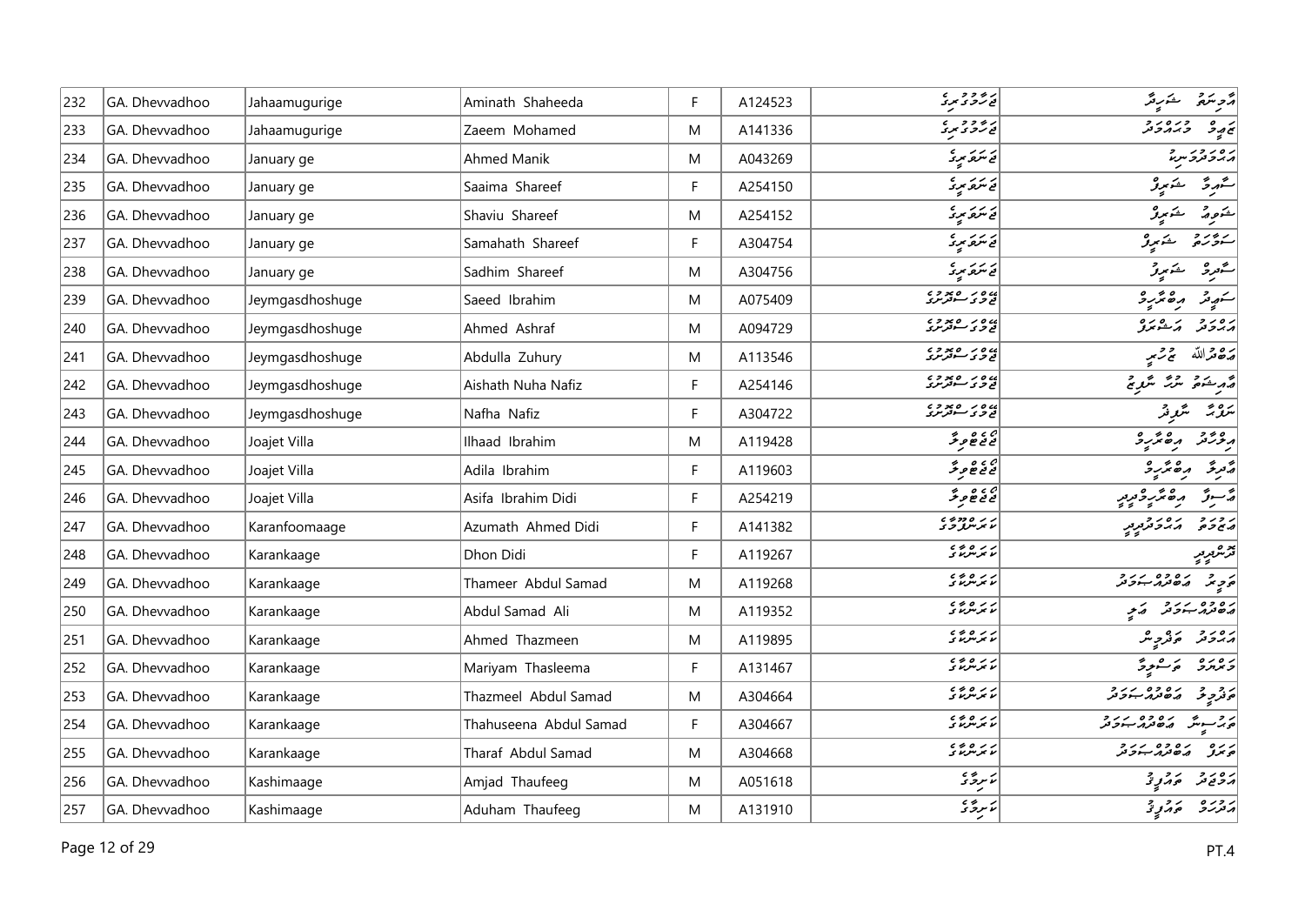| 258 | GA. Dhevvadhoo | Kashimaage      | Nazidha Thaufeeq     | F  | A160122 | ر<br>ما مردگا                               | شجو محمد ويح                                                     |
|-----|----------------|-----------------|----------------------|----|---------|---------------------------------------------|------------------------------------------------------------------|
| 259 | GA. Dhevvadhoo | Kethi           | Mariyam Saeeda       | F  | A119493 | اءً مو                                      | ر ه ر ه<br><del>و</del> بربرو<br>سە پەتتر                        |
| 260 | GA. Dhevvadhoo | Kethi           | Malsa Saeed          | F. | A254266 | اءِ<br>اعو                                  | ى تۇرىش<br>سە پەتر                                               |
| 261 | GA. Dhevvadhoo | Kethi           | Migdhadh Saeed       | M  | A304761 | ء<br>موم                                    | ە ئۇ ت <sup>ۇ</sup> تە<br>سکوپەتىر                               |
| 262 | GA. Dhevvadhoo | Kethi           | Nasooh Saeed         | M  | A304763 | اءِ<br>اعو                                  | ىر دو د<br>سە بە قر                                              |
| 263 | GA. Dhevvadhoo | Keyogasdhoshuge | Mohamed Hafeez       | M  | A046550 | ن پیور کے پیو و پر<br>ما افری کستانوں مربوی | و ره ر د<br>تر پر ژنگر<br>بركونج                                 |
| 264 | GA. Dhevvadhoo | Keyogasdhoshuge | Ahmed Jinaz          | M  | A119333 | ے پور ۔ صد و ے<br>ما آئری سستمبرس           | أرور ويتمع                                                       |
| 265 | GA. Dhevvadhoo | Keyogasdhoshuge | Aminath Shaneeza     | F  | A119539 | ے پور ے پو و ے<br>ما افری سندھرمزی          | أأروبترة فتكبرتم                                                 |
| 266 | GA. Dhevvadhoo | Keyogasdhoshuge | Lihaz Abdul Muhusin  | M  | A305121 | ے پیوٹر 2 پیوٹر 2 ہے<br>مذہبی کے فورس       | ورم ده ده دو د به د                                              |
| 267 | GA. Dhevvadhoo | Koani           | Lujainullah Zuhair   | M  | A254163 | م<br>ماسو                                   | وتجرم يتمالله كمح ترمريحه                                        |
| 268 | GA. Dhevvadhoo | Kudhimaage      | Mariyam Azeena       | F  | A120855 | د ورځ<br>مامرونو                            | ر ه ر ه<br><del>و</del> بربر و<br>ە ئىم ئىگر                     |
| 269 | GA. Dhevvadhoo | Kuri            | Aishath Zubaidha     | F  | A044356 | أتوميه                                      | ح نہ مگر<br>سی نص <sub>م</sub> مر<br>پ <sup>و</sup> پر ڪوي<br>هر |
| 270 | GA. Dhevvadhoo | Kuri            | Akram Saeed          | M  | A150735 | ارقمير                                      | برە برە<br>سکھیے فقر                                             |
| 271 | GA. Dhevvadhoo | Kuri            | Jiyam Saeed          | M  | A150742 | د<br>ما مر                                  | م <sub>ع</sub> مر دم سکھیے تھے۔<br>مرکز کر سکھیے                 |
| 272 | GA. Dhevvadhoo | Kuri            | Shuhana Saeed        | F. | A306712 | أتقميه                                      | ے پر محمد میں<br>مشاہر میں<br>سەرپەتر                            |
| 273 | GA. Dhevvadhoo | Lagoon          | Abdulla Nafiz        | M  | A037692 | ه دو ه<br>موی مگر                           | ەھىراللە<br>سگونر                                                |
| 274 | GA. Dhevvadhoo | Lagoon          | Aminath Fiyaza       | F  | A081035 | ه دو ه<br>مرد س                             | و پڑتے<br>ړ څر سره                                               |
| 275 | GA. Dhevvadhoo | Lansimooge      | Shamheeda Zahir      | F. | A104049 | ئۇنگرىسىزى                                  | خۇر ئەر                                                          |
| 276 | GA. Dhevvadhoo | Lansimooge      | Ahmed Zahir          | M  | A125904 | ئەنگەر يەدى<br>                             | پروترو<br>پچ ريخه<br>پخ ريخه                                     |
| 277 | GA. Dhevvadhoo | Lansimooge      | Ali Zahir            | M  | A340665 | ئۇنگرىسىزى                                  | $\frac{2}{3}$ $\frac{2}{3}$ $\frac{2}{3}$                        |
| 278 | GA. Dhevvadhoo | Lansimooge      | Aishath Zahir        | F  | A340667 | ىر مەردە<br>ئىر ئىبرىزى                     | و مرد سنده<br>مرد شده سنج رسمه                                   |
| 279 | GA. Dhevvadhoo | Light Signal    | Shamir Rashid        | M  | A082833 | خەرقچ سوچ ئىرقمە                            | أحدثه مرتدمر                                                     |
| 280 | GA. Dhevvadhoo | Liverpool       | Hudhaa Abdul Hakeem  | F  | A254240 | وءَ بردوه                                   |                                                                  |
| 281 | GA. Dhevvadhoo | Liverpool       | Sadha Abdhul Hakeem  | F  | A254241 | وة بردو                                     | ر ده ده ده در ۵<br>سنتر در هنر در در                             |
| 282 | GA. Dhevvadhoo | Liverpool       | Ashhad Abdul Hakeem  | M  | A263493 | و کا بردو و                                 | ر ورو ره دور و                                                   |
| 283 | GA. Dhevvadhoo | Liverpool       | Vidhadh Abdul Hakeem | F. | A306077 | الرِءَ برزو                                 | وقرمر مەمىر مەر                                                  |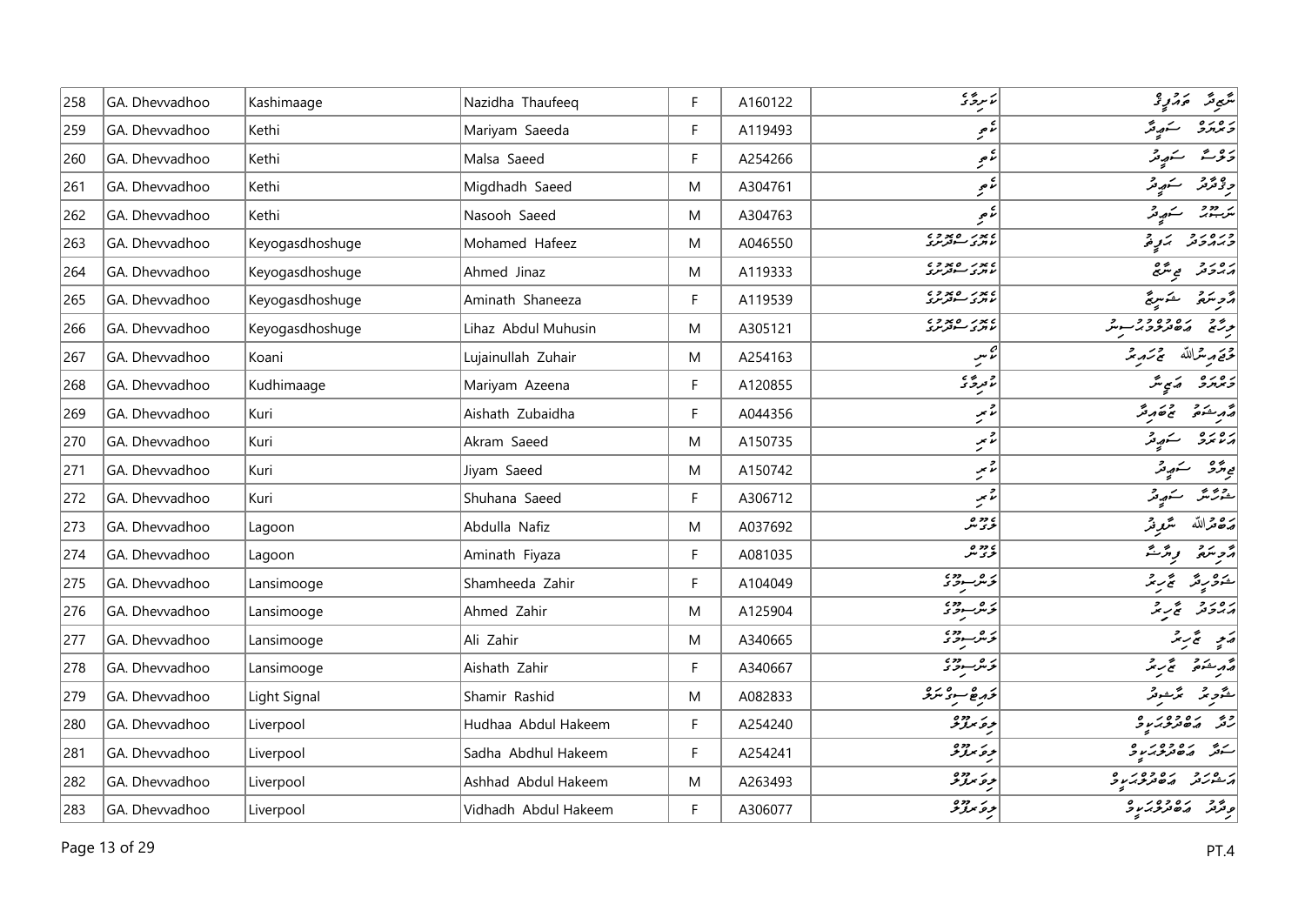| 284 | GA. Dhevvadhoo | Liverpool       | Viruda Abdul Hakeem      | F  | A306078 | وءَ برڏو                                   | وبرتر مەمروبر بو                                                                |
|-----|----------------|-----------------|--------------------------|----|---------|--------------------------------------------|---------------------------------------------------------------------------------|
| 285 | GA. Dhevvadhoo | Liverpool       | Arushad Abdul Hakeem     | M  | A306079 | ووَ بودٌوٌ و                               | ر و رو ره وه رو و                                                               |
| 286 | GA. Dhevvadhoo | Liverpool       | Sujood Hakeem            | M  | A306082 | دِءَ برزْ ژ                                | دودو برباری                                                                     |
| 287 | GA. Dhevvadhoo | Lonuveli        | Mohamed Faisal           | M  | A120846 | بر ترءً م                                  | ورەرو تەرىپى                                                                    |
| 288 | GA. Dhevvadhoo | Lonuveli        | Ahmed Firag              | M  | A157919 | بر ترځ مهِ                                 | أبرورو ويزة                                                                     |
| 289 | GA. Dhevvadhoo | Lonuveli        | Ibrahim Falah Latheef    | M  | A254251 | بددء                                       | رەپرىدى زىجە خېرو                                                               |
| 290 | GA. Dhevvadhoo | Maafaru         | Safwaan Thaufeeq         | M  | A254203 | ۇ ئەتر                                     | رە دەھەر دەپ<br>جۇۋىر مەزى                                                      |
| 291 | GA. Dhevvadhoo | Maafaru         | Niushad Thaufeeg         | M  | A330489 | ۇ ئەتر                                     | سرو شو در در دید.<br>مسرور شور مورد بود                                         |
| 292 | GA. Dhevvadhoo | Maafaru         | Usham Thaufeeg           | M  | A341261 | ۇزىر                                       | $\begin{array}{cc} 2 & 2 & 0 & 2 \\ 2 & 2 & 0 & 0 \\ 0 & 0 & 0 & 0 \end{array}$ |
| 293 | GA. Dhevvadhoo | Maagala         | Mohamed Fareed           | M  | A095041 | ۇرگ                                        | ورەرو كەيد                                                                      |
| 294 | GA. Dhevvadhoo | Maajehige       | Mohamed Nasheed          | M  | A068674 | پرې دي<br>  پرې کورئ                       | ورەرو شەير                                                                      |
| 295 | GA. Dhevvadhoo | Maajehige       | Aminath Zahidha          | F  | A120677 | لځ چه کړي<br> خليم کري                     | ومحرجة ومحرقه                                                                   |
| 296 | GA. Dhevvadhoo | Maajehige       | Ibrahim Nahid            | M  | A160128 | پرې <sub>د</sub> ي<br>قرقع سر <sup>ي</sup> | متزبر قر<br>ەرھ ئ <sup>ۆ</sup> ر ۋ                                              |
| 297 | GA. Dhevvadhoo | Maajehige       | Fathimath Nasheeda       | F  | A263709 | ی ځ ځ ر ځ<br>د ځم                          | أَدْجِرْةَ مَنْ مَرْشُوشَ                                                       |
| 298 | GA. Dhevvadhoo | Maajehige       | Mariyam Nahidha          | F  | A305222 | ی ء<br>ترقع سر تر                          | ر ه ر ه<br><del>د</del> بربرو<br>ىتزىرىتر                                       |
| 299 | GA. Dhevvadhoo | Maajehige       | Hassan Nashid            | M  | A305223 | لچ ۽ مريحه<br> حريج مريحه                  | ىز سەش سۇيغامۇ                                                                  |
| 300 | GA. Dhevvadhoo | Maaveyodhoshuge | Ahmed Shamheed           | M  | A040091 | ه ، پر پر و ،<br>تر تو پر توری             | رەرو شەۋىرىتر                                                                   |
| 301 | GA. Dhevvadhoo | Maaveyodhoshuge | Shamheedha Ibrahim       | F. | A119237 | ه ، پر پر و ،<br>تر تو پر توری             | شوريته مرەتمرو                                                                  |
| 302 | GA. Dhevvadhoo | Maaveyodhoshuge | Aminath Muneera          | F  | A119238 | ه د پر پر و د<br>نژ و بر تر بر پ           | خ سرپر<br>  پژ <sub>خر مترج</sub>                                               |
| 303 | GA. Dhevvadhoo | Maavina         | Inaz Abdul Wahhab        | M  | A306723 | ڈوبئر                                      | بر ده ده ده ده دو<br>د سرج په ده تر ژوندره                                      |
| 304 | GA. Dhevvadhoo | Malas           | Fathimath Naseera Shihab | F  | A119474 | ىز ئە                                      | توجوجو ترسوند جورمني                                                            |
| 305 | GA. Dhevvadhoo | Malas           | Rifath Jihad             | M  | A307388 | ىز ئە                                      | بروكاكم ورمحا                                                                   |
| 306 | GA. Dhevvadhoo | Manas           | Ahmed Mohamed Didi       | M  | A090122 | ىر ئىر شە                                  |                                                                                 |
| 307 | GA. Dhevvadhoo | Manas           | Azumath Mohamed          | F  | A119241 | ى ئىر مىشە                                 | נ כנים יכנים ניבי<br>היא כים יכה הכניבי                                         |
| 308 | GA. Dhevvadhoo | Manas           | Afnan Ahmed              | M  | A254210 | ىر ئىر م                                   | رە پ <sub>ە جە</sub><br>پروژ                                                    |
| 309 | GA. Dhevvadhoo | Manfaa          | Mohamed Manik            | M  | A037084 | ىز شرىچە                                   | و ر ٥ ر و ر<br>تر <i>پر ۸ تر تر</i> س                                           |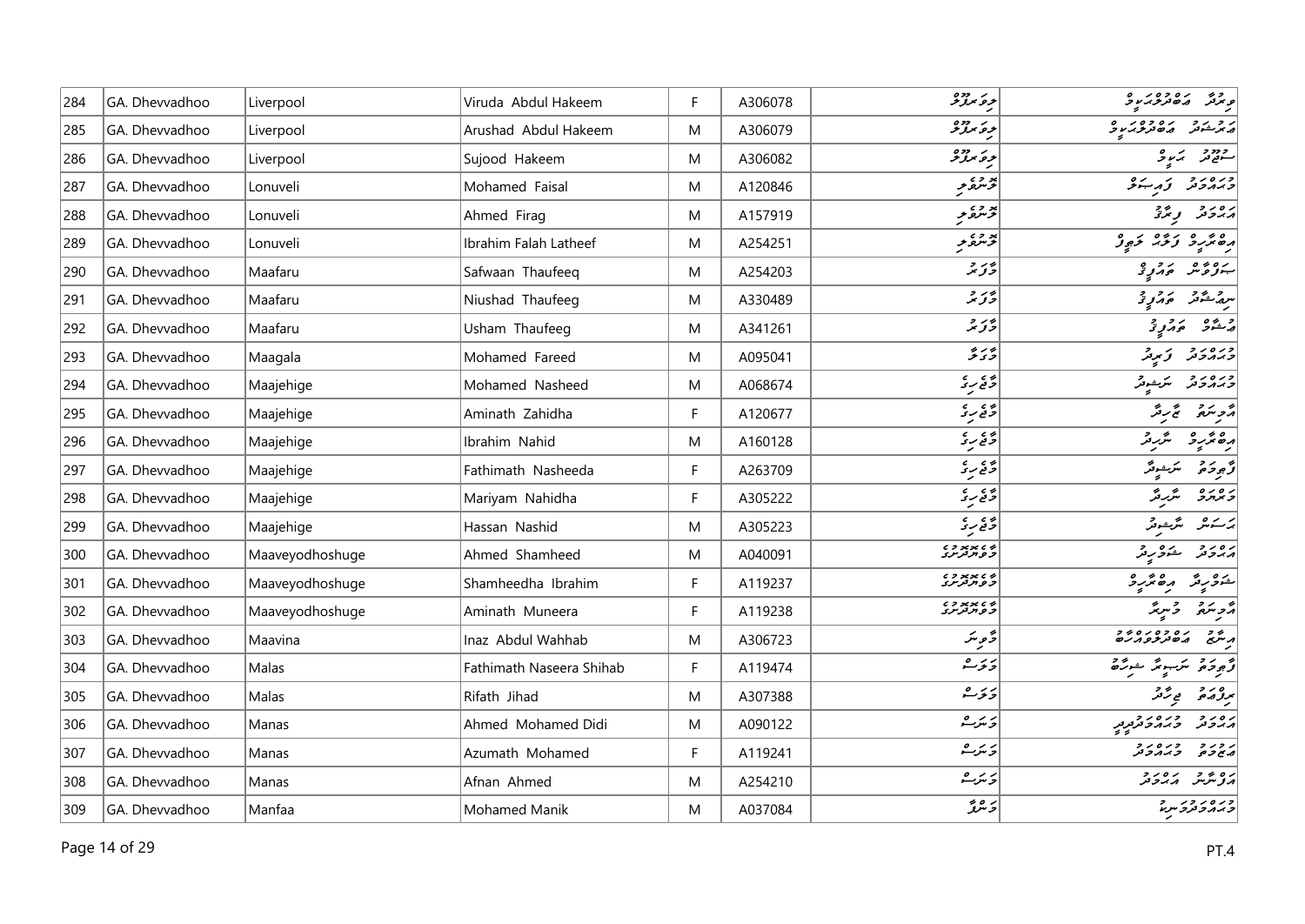| 310 | GA. Dhevvadhoo | Manfaa           | Hawwa Ibrahim Didi    | F         | A119395 | ىز شرىچە                               |                                                                                                                              |
|-----|----------------|------------------|-----------------------|-----------|---------|----------------------------------------|------------------------------------------------------------------------------------------------------------------------------|
| 311 | GA. Dhevvadhoo | Manfaa           | Ma'ash Mohamed Hameed | M         | A254154 | ىز شرىچە                               | د و د د و د و د د                                                                                                            |
| 312 | GA. Dhevvadhoo | Marble           | Abdulla Faiz          | ${\sf M}$ | A119306 | ء و ه<br>و گ                           | برە دالله وگرى                                                                                                               |
| 313 | GA. Dhevvadhoo | Marvel           | Sheereen Rushdee      | F         | A119282 | پر ہ<br>تر تر تر                       | ڪوبرنگر - برڪوبر<br>حوالا                                                                                                    |
| 314 | GA. Dhevvadhoo | Marvel           | Aminath Faiha Haneef  | F         | A254156 | ء ۽ ه<br>وه و                          | أأوشي وكرائه أناسي                                                                                                           |
| 315 | GA. Dhevvadhoo | Mathivaru        | Ahmed Muflih Muneer   | M         | A254127 | ځوړځه                                  | ره دو وو ده د پر                                                                                                             |
| 316 | GA. Dhevvadhoo | Medium           | Abdul Azeez           | ${\sf M}$ | A112131 | و ۽ رُک                                | ر ه د و ر<br>مه ترڅه یې ی                                                                                                    |
| 317 | GA. Dhevvadhoo | Medium           | Sibath Azeez          | ${\sf M}$ | A254141 | جەدبە                                  |                                                                                                                              |
| 318 | GA. Dhevvadhoo | Medium           | Safwa Abdul Azeez     | F         | A304709 | ج ۽ رُج                                | ים מסינקריק<br>הנכ"ר הסינקריק                                                                                                |
| 319 | GA. Dhevvadhoo | Medium           | Mauva Abdul Azeez     | F         | A351197 | ج ۽ رکڻ                                | ג כדי גם כסג כ<br>כגב גם עבדי ב                                                                                              |
| 320 | GA. Dhevvadhoo | Meenaz           | Mohamed Mueedh        | M         | A163489 | جریٹرچ                                 | ورەر د دېد                                                                                                                   |
| 321 | GA. Dhevvadhoo | Meenaz           | Mariyam Muneedha      | F         | A306056 | حريثره                                 | تر جو بر و<br>تر <i>بر</i> برگر<br>3سرتگر                                                                                    |
| 322 | GA. Dhevvadhoo | Meenaz           | Ahmed Muaz            | M         | A306058 | جريثي                                  | ره رح در و<br>مەر ئىسى ئى                                                                                                    |
| 323 | GA. Dhevvadhoo | Memorial         | Mohamed Shaiman Saeed | ${\sf M}$ | A254185 | <sup>2</sup> 5 مرتر فر                 | ورەرو خىرىگە سەپى                                                                                                            |
| 324 | GA. Dhevvadhoo | Mirusgasdhoshuge | Ahmed Thamheed        | M         | A044481 | و بر ص د و و د<br>و بر سوی سوتورس      | رەرد رەرد                                                                                                                    |
| 325 | GA. Dhevvadhoo | Mirusgasdhoshuge | Ameeza Saleem         | F         | A068706 | و چې د ه پر و د<br>تر بر سوتو سوتورۍ   | أرَجٍ يَحَ وَجَرْدَ الْمَسْتَمْتِينَ وَالْمَرْجَدِينَ وَالْمَرْجَعِينَ وَالْمَرْجَعِينَ وَالْمُرْجَد                         |
| 326 | GA. Dhevvadhoo | Mirusgasdhoshuge | Thauheed Salym        | M         | A157067 | و چې د ه پر و د<br>تر بر سوتو سوتورۍ   | پر ديگر<br>حوړ په تن<br>سەرد                                                                                                 |
| 327 | GA. Dhevvadhoo | Mirusgasdhoshuge | Shizma Saleem         | F         | A254162 | د حرک در ۲۵ و د و د<br>د مرکسوی سوتورس | خويج محر<br>مشويج محر<br>سەرد                                                                                                |
| 328 | GA. Dhevvadhoo | Mirusgasdhoshuge | Thameema Saleem       | F         | A305225 | و چې د ه پر و د<br>تر بر سوتو سوتورۍ   | وَرِرَّ<br>سەرد                                                                                                              |
| 329 | GA. Dhevvadhoo | Mirusgasdhoshuge | Thahmeed Saleem       | M         | A305226 | و چرے پر ویو و ۽<br>و بوسسوي سسوفرمزي  | ر د<br>مور د په<br>سەرد                                                                                                      |
| 330 | GA. Dhevvadhoo | Moonimaage       | Saib Shihab           | M         | A254133 | ود سرچ ی<br>څسرچ <sub>ک</sub>          | $\overset{\circ}{\circ}$ $\overset{\circ}{\circ}$ $\overset{\circ}{\circ}$ $\overset{\circ}{\circ}$ $\overset{\circ}{\circ}$ |
| 331 | GA. Dhevvadhoo | Moonimaage       | Mohamed Shaan Shihab  | ${\sf M}$ | A333738 | ود پرېږي<br>تر سرچ <sub>ک</sub>        | ورەرو ئۇش ئورگە                                                                                                              |
| 332 | GA. Dhevvadhoo | Moonimaage       | Ahmed Sadhin Shihab   | ${\sf M}$ | A360815 | ود سرچ ځ<br>د                          | رەرد گورىر خوڭ                                                                                                               |
| 333 | GA. Dhevvadhoo | Moonlight Villa  | Ahmed Shimhad         | ${\sf M}$ | A042653 | د مر <sub>ى</sub> زىر <u>ق</u> ورۇ     | رەرو جوڭ تورگىز<br>مەركى جوڭىز                                                                                               |
| 334 | GA. Dhevvadhoo | Moonlight Villa  | Ali Shaneez           | M         | A081685 | دوه بر مرغ <sub>عر</sub> مً            | أتذمح المتكاملية                                                                                                             |
| 335 | GA. Dhevvadhoo | Moonlight Villa  | Fathimath Anees       | F         | A119289 | روه بر پروه موځه<br> رامز پر مر        | ۇۋۇۋە كەسپ                                                                                                                   |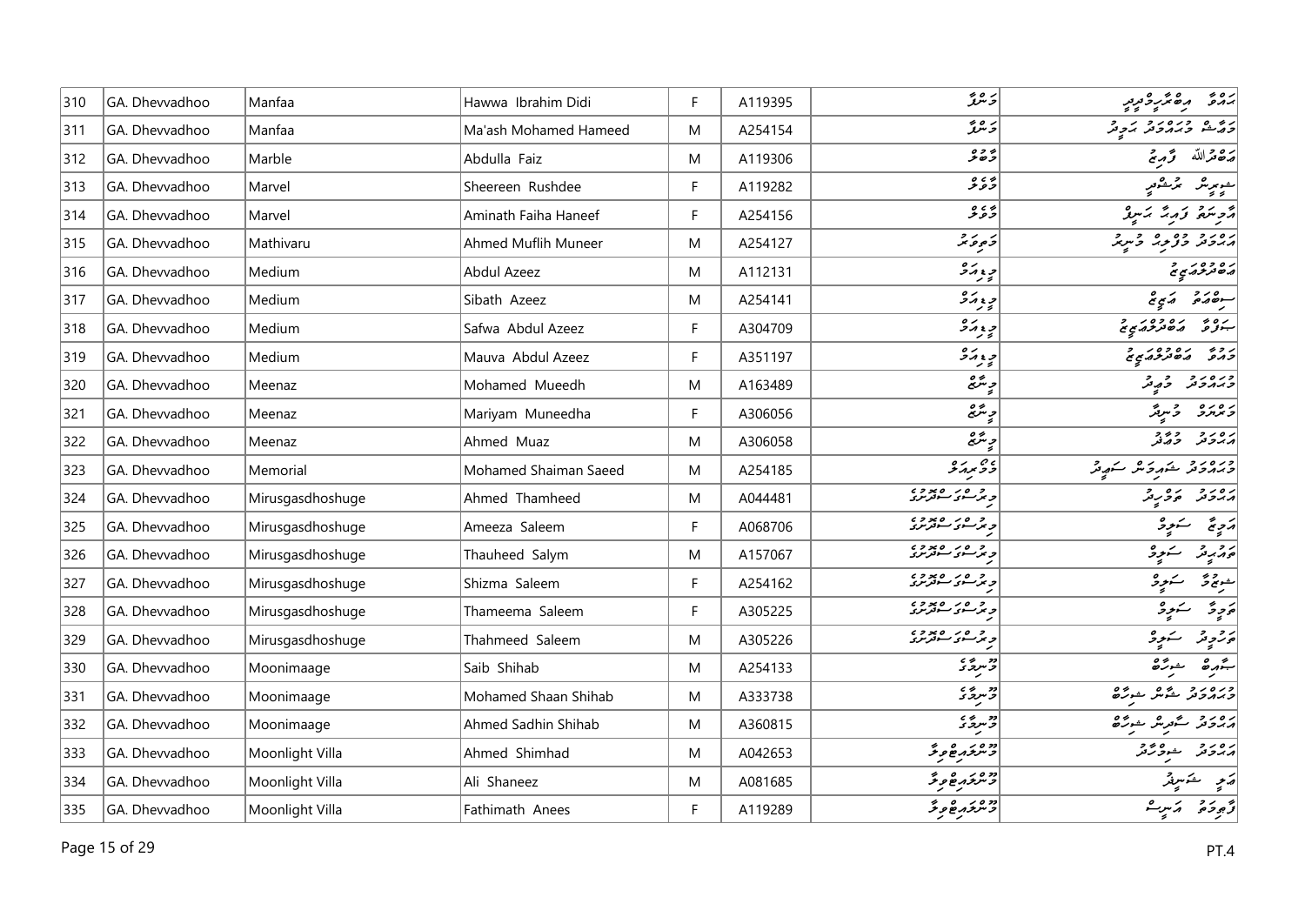| 336 | GA. Dhevvadhoo | Moonlight Villa | Fathimath Ameena       | F  | A153111 | وممرخره عوقر                                           | أوالمجافرة المتحيات                           |
|-----|----------------|-----------------|------------------------|----|---------|--------------------------------------------------------|-----------------------------------------------|
| 337 | GA. Dhevvadhoo | Moonlight Villa | Moomina Anees          | F. | A219618 | در مر <sub>کو مرک</sub> و محر                          | وحرو شهر المسرائد                             |
| 338 | GA. Dhevvadhoo | Moonlight Villa | Sausan Saeed           | F. | A298703 | روه بر مره عرقه                                        | سەم ئەسكەر ئىسكەر ئىر                         |
| 339 | GA. Dhevvadhoo | Muiviluge       | Hassan Saeed           | M  | A154441 | څه موغو د<br>  خرموغو د                                | يزك مكار شكر وتر                              |
| 340 | GA. Dhevvadhoo | Muraka          | Mariyam Manike         | F  | A121161 | ويرز                                                   | ر ەرەر يېرىكى<br>دىمەركەترىپ                  |
| 341 | GA. Dhevvadhoo | Muraka          | Aishath Shafaga Waheed | F  | A254155 | ويرر                                                   | مەر شەڭ ئۇز ئۇ ئارلىر                         |
| 342 | GA. Dhevvadhoo | Mushthareege    | Mariyam Zahir          | F  | A083595 | د ه د مړينې<br>د شوم مړينې                             | دەرە ئەرىر                                    |
| 343 | GA. Dhevvadhoo | Mushthareege    | Ahmed Zahir            | M  | A099376 | و شوېر په<br>تر شوم پر د                               | ورود ع ب                                      |
| 344 | GA. Dhevvadhoo | Mushthareege    | Ibrahim Zahir          | M  | A156916 | و شو په د پر                                           | ە ھەترىر <sup>ە</sup><br>پچ سر بخه<br>مخ      |
| 345 | GA. Dhevvadhoo | Mushthareege    | Aishath Zahir          | F  | A340655 | د شوړ <sub>مو</sub> ځ                                  |                                               |
| 346 | GA. Dhevvadhoo | Mushthareege    | Hussain Zahir          | M  | A362780 | د شور <sub>س</sub> ره<br>د شوړ س <sub>ر</sub> د        | برسكىرىنى ئەرىر                               |
| 347 | GA. Dhevvadhoo | <b>Naares</b>   | Ahmed Nazim Mohamed    | M  | A119527 | ىئر پر م                                               | رەرد ش ورەرد                                  |
| 348 | GA. Dhevvadhoo | Naares          | Muaviyath Mohamed Didi | M  | A328442 | پڑ پر ہ                                                | و ر ه ر و برور<br>تر بر بر تر تر تر تر        |
| 349 | GA. Dhevvadhoo | Narugis Villa   | Mariyam Manike         | F  | A119232 | ىئرىزى <sub>ر</sub> سى <sub>مو</sub> ىخە               | ر ہ ر ہ ر ۔<br>ב بربرد و سربا                 |
| 350 | GA. Dhevvadhoo | Narugis Villa   | Fathimath Shageema     | F  | A298468 | ىئەتترى <sub>ر</sub> سىھوقە                            | ۇ بور د<br>ڪون <sub>ٽو</sub> گر               |
| 351 | GA. Dhevvadhoo | Nasreenu Villa  | Ibrahim Rasheed        | M  | A080866 | ىئە <sup>ت</sup> بېرىتر <sub>ى</sub> ر ئە              | ە ھەترىر <sup>ە</sup><br>بخرشوقر              |
| 352 | GA. Dhevvadhoo | Nasreenu Villa  | Shaheed Ibrahim        | M  | A106568 | ىئە <sup>ر م</sup> ېرىتى <sub>تى</sub> ر ئە            | ڪ پيدائش<br>پخ<br>دە ئەرد                     |
| 353 | GA. Dhevvadhoo | Nasreenu Villa  | Ahmed Shaheem          | M  | A106569 | ىئە <sup>ر م</sup> ېرىتى <sub>تى</sub> ر ئى            | پروژو<br>ے کرو                                |
| 354 | GA. Dhevvadhoo | Nasreenu Villa  | Fathimath Waheeda      | F  | A119406 | ىئە <sup>م</sup> يېرىن <sub>م</sub> و ئە               | ۇ ب <sub>و</sub> ر د<br>ءَ ٻرقر               |
| 355 | GA. Dhevvadhoo | Nasreenu Villa  | Mohamed Shameem        | M  | A119471 | ىئەب <sup>0</sup> بېرىتر <sub>ى</sub> ر ئ <sup>ۇ</sup> | و ر ه ر و<br>د بر پر <del>و</del> تر<br>ستكور |
| 356 | GA. Dhevvadhoo | Nasreenu Villa  | Shamila Ibrahim        | F  | A305062 | ىئە <sup>م</sup> يېرىتى <sub>تى</sub> ر                | برە ئۆرۈ<br>ڪ <sup>و</sup> رِ تَر             |
| 357 | GA. Dhevvadhoo | Nasreenuge      | Aishath Jameela        | F  | A045984 | ىئرىش <sub>مىرى</sub> ترىگە                            | تح تر تخر<br>پھر ڪر ج                         |
| 358 | GA. Dhevvadhoo | Nasreenuge      | Abdulla Afeef          | M  | A058486 | ىئرىش <sub>ى</sub> رىتىگە                              | بر25 اللّه<br>ەزىۋ                            |
| 359 | GA. Dhevvadhoo | Nasreenuge      | Mohamed Rasheed        | M  | A078670 | ىئرىش <sub>ىرىدى</sub> ئ                               | و ره ر د<br><i>د بر</i> پر تر                 |
| 360 | GA. Dhevvadhoo | Nasreenuge      | Aminath Saeeda         | F. | A126495 | ىئرىش <sub>ىرىدى</sub> ئ                               | أرمحه سرد<br>سەرپەتر                          |
| 361 | GA. Dhevvadhoo | Nasreenuge      | Mariyam Shauzeena      | F  | A138151 | ىئرىش <sub>مېرىتى</sub> گە                             | حەرە ھەرىپە ئىكەن                             |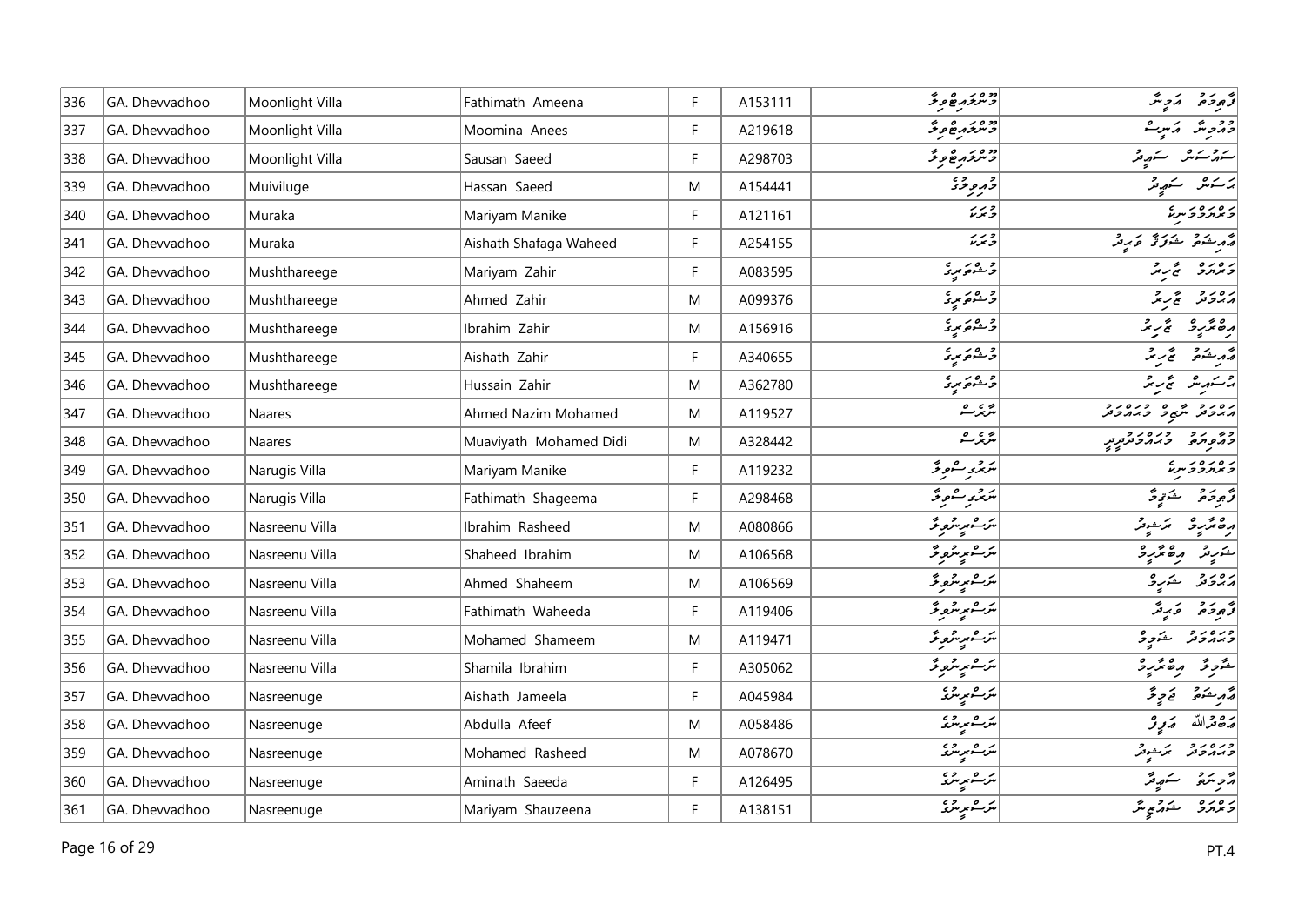| 362 | GA. Dhevvadhoo | Nasreenuge     | Ahulam Rushdy           | M           | A280963 | بئر شمېرىترنگە                        | أروره وحيامير                                                            |
|-----|----------------|----------------|-------------------------|-------------|---------|---------------------------------------|--------------------------------------------------------------------------|
| 363 | GA. Dhevvadhoo | Nasreenuge     | Shahula Rushdhee        | F.          | A304700 | ىر مەم <sub>ىر</sub> بىرى             | شەرقى - ئەشەبە                                                           |
| 364 | GA. Dhevvadhoo | Nasreenuge     | Aminath Shazma          | F           | A304701 | ىر مەم <sub>ىر</sub> بىرىدى<br>م      | شەكتەنى<br>أثر حريثهمج                                                   |
| 365 | GA. Dhevvadhoo | Nasreenuge     | Alim Rushdee            | M           | A304702 | ىر مەم <sub>ىر</sub> س <sup>ى</sup> د | ومحرو<br>تر شد ور<br>مر شو ور                                            |
| 366 | GA. Dhevvadhoo | Nookokaage     | Shamheeda Saleem        | $\mathsf F$ | A119424 | دد پر پر پر<br>سربر بر پ              | سەَموِد<br>شەۋرى <i>د</i><br>ئ                                           |
| 367 | GA. Dhevvadhoo | Nookokaage     | Aminath Ibrahim Didi    | F           | A147159 | وویر ہے ی<br>سربر نر <sub>ک</sub>     | أأرمز<br>ەر ھەتئەر 3 دىرىر<br>بەھ تئىر بەر ئە                            |
| 368 | GA. Dhevvadhoo | Nookokaage     | Mariyam Ibrahim         | F.          | A306037 | وویر ہے ی<br>سربر نر <sub>ک</sub>     | ر ه ر ه<br><del>و</del> بوبرو<br>برە ئۆرۈ                                |
| 369 | GA. Dhevvadhoo | Noomuthi       | Hassan Nazim            | M           | A298535 | يودير                                 | سَّرْهُ رُ<br>برسەھە                                                     |
| 370 | GA. Dhevvadhoo | Novelty        | Hawwa Ibrahim Didi      | $\mathsf F$ | A038199 | ير ، و<br>سره څرم <b>چ</b>            | ر ۱۵ مرگر د ورور<br>گره مرگر د کار<br>ر ه و<br>پر <sub>مر</sub> خ        |
| 371 | GA. Dhevvadhoo | Novelty        | Aishath Ibrahim Didi    | F           | A115561 | ير ، و<br>سره څرمج                    | ە جەنگرىر توپىر<br>بە ھەنگرىر تەرىپ<br>ائی <sub>م</sub> مرشوحه<br>مرشوحه |
| 372 | GA. Dhevvadhoo | Novelty        | Fathimath Ibrahim Didi  | F.          | A115562 | پره و مح                              | و وده میگروید                                                            |
| 373 | GA. Dhevvadhoo | Novelty        | Mohamed Ibrahim Didi    | M           | A116601 | ير ۽ و<br>سره گريج                    | ە ئەگرىۋىرىر<br>رەئەر ئ<br>و ره ر و<br><i>و پر</i> پر تر                 |
| 374 | GA. Dhevvadhoo | Novelty        | Khuzaimath Ibrahim Didi | F           | A158626 | ير ، و<br>سره څرمج                    | جي مرکزه مه مرکز مرمر                                                    |
| 375 | GA. Dhevvadhoo | Novelty        | Hassan Ibrahim Didi     | M           | A304735 | ير ۽ و<br>سرھ گريج                    |                                                                          |
| 376 | GA. Dhevvadhoo | Novelty        | Zamath Ibrahim Didi     | F           | A304736 | ير ۽ و<br>سره گريج                    |                                                                          |
| 377 | GA. Dhevvadhoo | Ocean bee      | Mariyam Aneesa          | F.          | A114053 | ارتبه وهيم                            | ړ سرینهٔ<br>ر ه ر ه<br><del>ر</del> بر بر و                              |
| 378 | GA. Dhevvadhoo | Ocean bee      | Aminath Sameena         | F           | A119447 | لقرسكرهمو                             | ړې سره<br>سەرپىگە                                                        |
| 379 | GA. Dhevvadhoo | Ocean bee      | Fathimath Mohamed       | F           | A306693 | لأسكسطي                               | و ر ه ر د<br><i>د ب</i> رگرفر<br>ء بر د<br>ترجو حو                       |
| 380 | GA. Dhevvadhoo | Ocean Reed     | Fazleen Ibrahim         | M           | A076559 | ى<br>مەسىر مىرىپە                     | زءوچش مقتررة                                                             |
| 381 | GA. Dhevvadhoo | Ocean Reed     | Hussain Shihad          | M           | A116576 | ە ئەنە ئىرىپە ؟<br>م                  | چرىكىرىش ھوچىقى                                                          |
| 382 | GA. Dhevvadhoo | Ocean Reed     | Aminath Jameela         | F           | A119311 | لأيسك مربوع                           | أأروبتهم فأوقر                                                           |
| 383 | GA. Dhevvadhoo | Ocean Reed     | Shiyam Ibrahim          | M           | A141252 | ە ئەنە ئىرىد <sup>6</sup>             | برە ئۆر ۋ<br>شەدگرى                                                      |
| 384 | GA. Dhevvadhoo | Ocean Reed     | Aishath Fazna           | F           | A148162 | ە ئەكەنگىرى<br>م                      | أقرم يستوفوا الاستحامل                                                   |
| 385 | GA. Dhevvadhoo | Ocean Reed     | Mariyam Fazeela         | F           | A148163 | لرمشه مثربره                          | ر ه ر ه<br><del>ر</del> بربرگ<br>تى سىيىتى                               |
| 386 | GA. Dhevvadhoo | Ocean Reed     | Thahmeena Ibrahim       | F           | A304912 | ە ئەنە ئىرى <i>ي</i><br>م             | ە ھەترىرە<br>مرەنجەر<br>ۇرۇپىژ                                           |
| 387 | GA. Dhevvadhoo | Orchid Vaadhee | Ahmed Aslam             | M           | A063039 | ەر بە ئەھمەر<br>مەسر <sup>2</sup> ھ   | رەرو پەرەرە                                                              |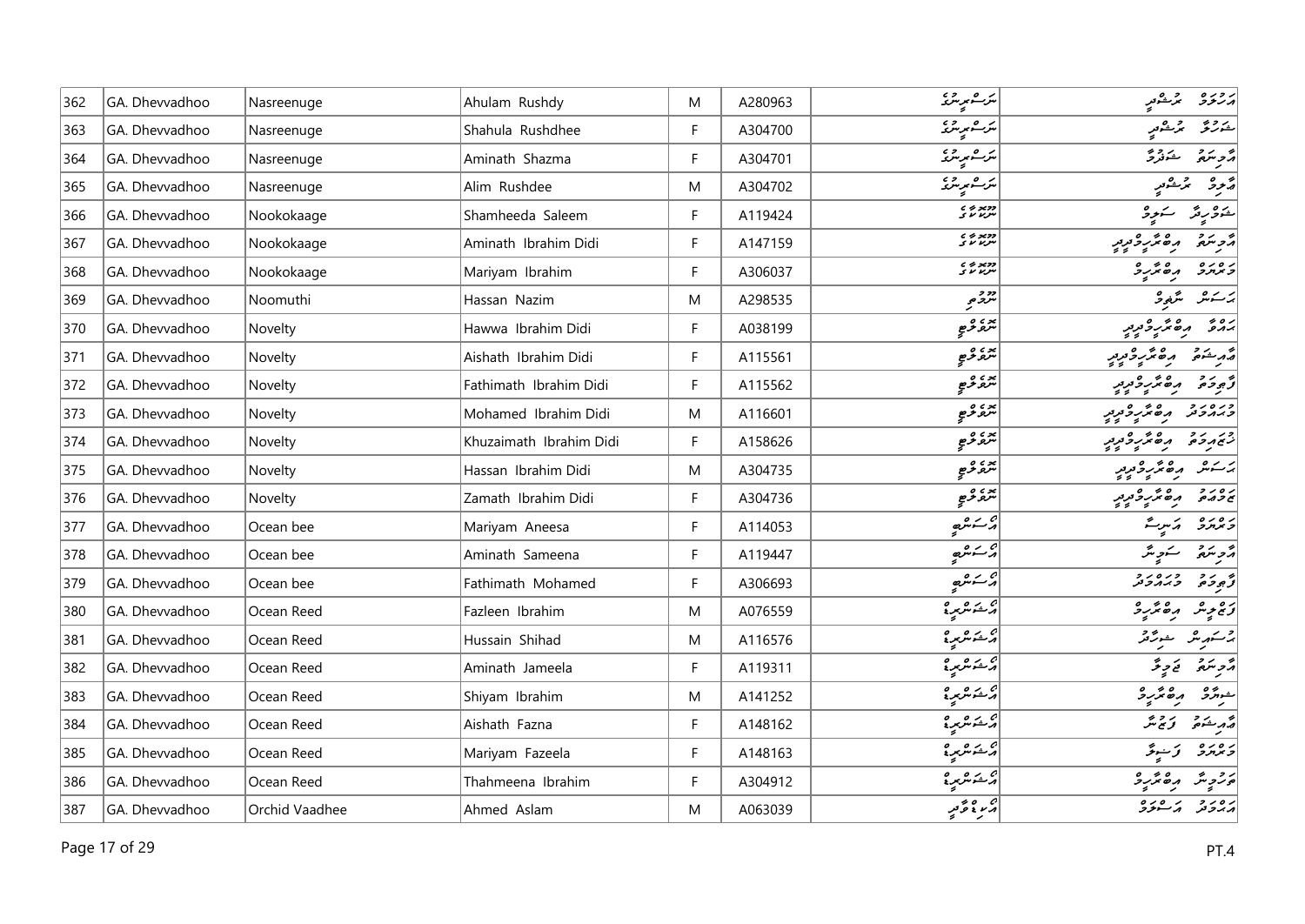| 388 | GA. Dhevvadhoo | Orchid Vaadhee  | Abdulla Asim          | M           | A113324 | ەر بە ئەھمەر<br>كىسىم ئەھمەر                                  | ەھەراللە<br>رمحر ببدره                                                                                                                                                      |
|-----|----------------|-----------------|-----------------------|-------------|---------|---------------------------------------------------------------|-----------------------------------------------------------------------------------------------------------------------------------------------------------------------------|
| 389 | GA. Dhevvadhoo | Orchid Vaadhee  | Mariyam Asma          | F           | A116086 | ەر بەء ئەتىر<br>كىسىم ئەتق                                    | رمشق<br>ر ه ر ه                                                                                                                                                             |
| 390 | GA. Dhevvadhoo | Orchid Vaadhee  | Hassan Ashiyam        | M           | A119329 | وسيدة عرقبه                                                   | يُرْسَمْشْ إِيَرْجُورْدُوْ                                                                                                                                                  |
| 391 | GA. Dhevvadhoo | Orchid Vaadhee  | Asiyath Nizar         | F           | A119330 | وسموء ځور                                                     | پ <sup>و</sup> سوہر ہ<br>سرچ تر                                                                                                                                             |
| 392 | GA. Dhevvadhoo | Orchid Vaadhee  | Hussain Azzam         | M           | A119331 | ە<br>مەر ؟ ھ <sup>ە</sup> يو                                  | 320 J<br>جەسە<br>بەسەر بىر                                                                                                                                                  |
| 393 | GA. Dhevvadhoo | Orchid Vaadhee  | Ibrahim Usham         | M           | A305220 | وسيدة عرقبه                                                   | دەندىر<br>رژشتەر                                                                                                                                                            |
| 394 | GA. Dhevvadhoo | Orchid Vaadhee  | Ali Azim              | M           | A305221 | ه<br>در د و څور                                               | $\frac{1}{2}$                                                                                                                                                               |
| 395 | GA. Dhevvadhoo | Penzeemaage     | Abdulla Saeed         | M           | A025381 | و هېږي ځ <sup>ي</sup>                                         | برە قراللە<br>سکھریٹر                                                                                                                                                       |
| 396 | GA. Dhevvadhoo | Penzeemaage     | Saeeda Latheef        | F           | A100904 | ې مر <sub>مو</sub> په <sup>ه</sup>                            | أسكورتمر<br>ځږې تر                                                                                                                                                          |
| 397 | GA. Dhevvadhoo | Penzeemaage     | Mariyam Latheef       | F.          | A119402 | ې ش <sub>مې</sub> وي.<br>بر مر <sub>م</sub> ح تر <sub>ک</sub> | ر ه ر ه<br><del>و</del> بربرو<br>ځږېژ                                                                                                                                       |
| 398 | GA. Dhevvadhoo | Penzeemaage     | Najaah Abdul Raheem   | M           | A254206 | ې مر <sub>سم</sub> بر ځ                                       | ره وه ره<br>پره تربر تر<br>ر ره ه<br>سرچ ر                                                                                                                                  |
| 399 | GA. Dhevvadhoo | Penzeemaage     | Mamdhooh Rasheed      | M           | A340989 | ، هېږ <sup>د</sup> ،                                          | ر ه دوه<br>تر تر بر<br>بمرشوقر                                                                                                                                              |
| 400 | GA. Dhevvadhoo | Raastha         | Mohamed Niushad       | M           | A119455 | پۇ رەپۇ                                                       | سرچ شو د<br>و ر ه ر و<br>تر پر تر تر                                                                                                                                        |
| 401 | GA. Dhevvadhoo | Raiybageechaage | Ahmed Nizar           | M           | A095748 | ره د دره د                                                    | גפגב תוצב                                                                                                                                                                   |
| 402 | GA. Dhevvadhoo | Raiybageechaage | Haifa Nizar           | F           | A254174 | ره ر<br>تره که ت <sub>و</sub> گری                             | $\overline{\mathcal{Z}_{\alpha}^{\epsilon}}$<br>  ژبر ژ                                                                                                                     |
| 403 | GA. Dhevvadhoo | Raiybageechaage | Jeeshan Nizar         | F           | A254176 | بره د په دي.<br>مرکوه <sub>کو</sub> گر                        | ى <sub>چ</sub> ىشىر سرچ <sup>ى</sup> ر                                                                                                                                      |
| 404 | GA. Dhevvadhoo | Raiybageechaage | Amanee Nizar          | F.          | A254180 | ره د په ده د                                                  |                                                                                                                                                                             |
| 405 | GA. Dhevvadhoo | Roashaneege     | Fareed Ibrahim Didi   | M           | A113386 | ر<br>ترڪس <sub>ي</sub> ر                                      | وَ يَرِيدُ - برڭ يُرْجُويرِيْرِ                                                                                                                                             |
| 406 | GA. Dhevvadhoo | Rose Mead       | Mohamed Rafeeq        | M           | A027636 | ە ھ<br>ئىرىج ج <sub>ە</sub> ؟                                 | و ره ر د<br>د بر د تر<br>بمرورة                                                                                                                                             |
| 407 | GA. Dhevvadhoo | Rose Mead       | Shifana Abdulla       | $\mathsf F$ | A298536 | ە ە<br>ئىرىنى جەنج                                            | ىشوقرى <i>تر مەھ</i> قراللە                                                                                                                                                 |
| 408 | GA. Dhevvadhoo | Roseleenuge     | Hassan Zunair         | M           | A076560 | ترىشو يزلج                                                    | برسك بمسمد                                                                                                                                                                  |
| 409 | GA. Dhevvadhoo | Saadhaa Manzil  | Aminath Shimla Habeeb | F           | A160669 | <u>شوېره په ع</u>                                             | أأدبتهم شوكر أأوه                                                                                                                                                           |
| 410 | GA. Dhevvadhoo | Saadhaa Manzil  | Fathmath Habeeb       | F           | A306098 | <u>شوره پ</u> وځ                                              | ا تو بر در<br>ا<br>$\overset{\text{\normalsize\circ}}{\circ} \overset{\text{\normalsize\circ}}{\mathscr{A}}$                                                                |
| 411 | GA. Dhevvadhoo | Saadhaa Manzil  | Mariyam Habeeb        | F           | A306099 | ر<br>سەنگەر ش <sub>ەي</sub> ر                                 | ر ه ر ه<br><del>و</del> بربرو<br>$\overset{\scriptscriptstyle\mathsf{2}}{\scriptscriptstyle\mathsf{0}}\overset{\scriptscriptstyle\mathsf{2}}{\scriptscriptstyle\mathsf{2}}$ |
| 412 | GA. Dhevvadhoo | Saadhaa Manzil  | Yoonus Habeeb         | M           | A306100 | ر دوسره مربوعه<br>استور در مربوعه                             | ترىر م<br>$\overset{\scriptscriptstyle\mathsf{2}}{\scriptscriptstyle\mathsf{0}}\overset{\scriptscriptstyle\mathsf{0}}{\scriptscriptstyle\mathsf{0}}$ .                      |
| 413 | GA. Dhevvadhoo | Saadhaa Manzil  | Yamin Habeeb          | M           | A306101 | ئەنەر ئەر ئىچە بىر                                            | گرچ گروه                                                                                                                                                                    |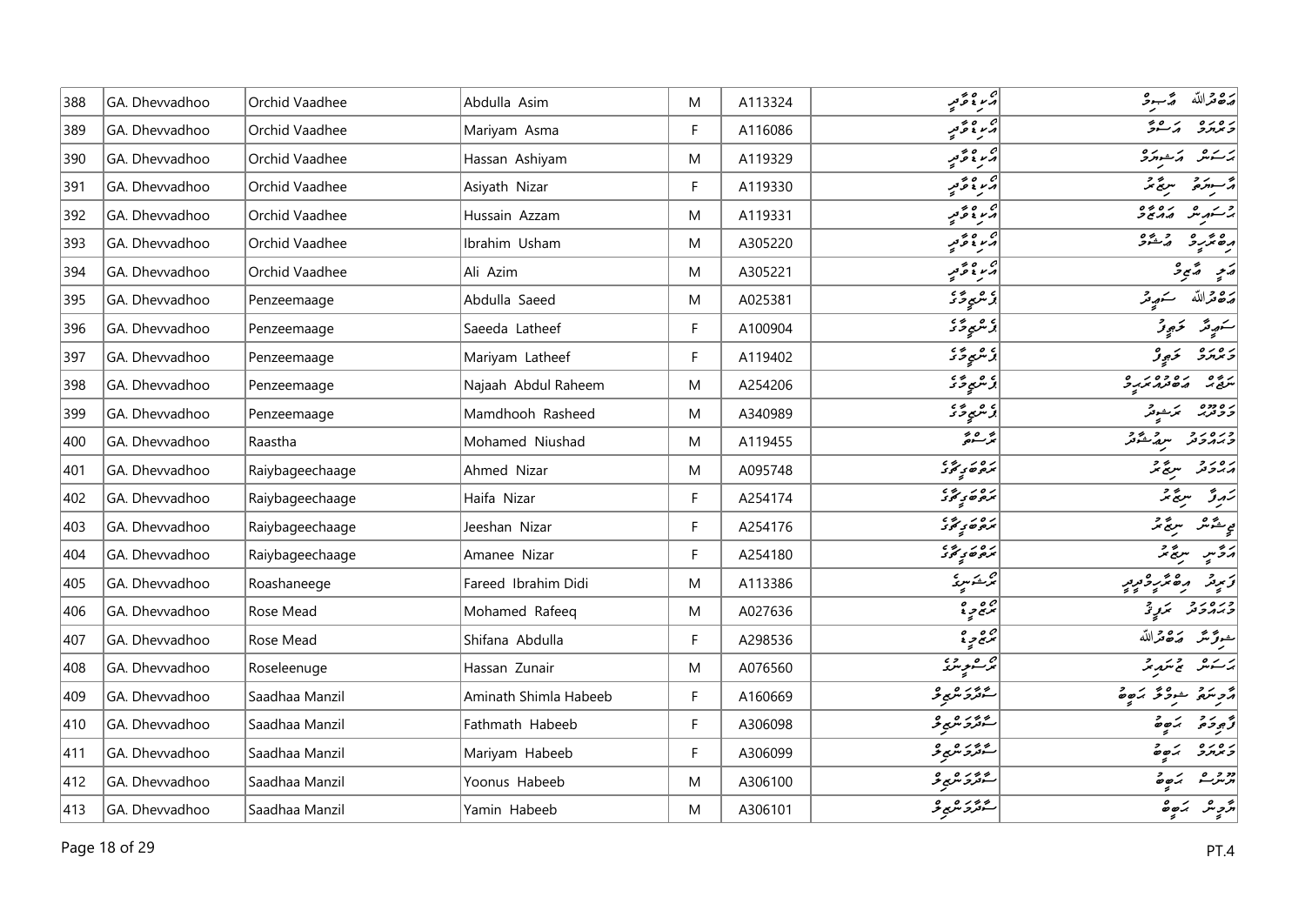| 414 | GA. Dhevvadhoo | Saimaage       | Ahmed Saeed          | M         | A063245 | ستهروء                                                       | رەرو سەرور                                                                                                     |
|-----|----------------|----------------|----------------------|-----------|---------|--------------------------------------------------------------|----------------------------------------------------------------------------------------------------------------|
| 415 | GA. Dhevvadhoo | Saimaage       | Hassan Saeed Ismail  | M         | A104371 | ستهردي                                                       | بر کے معلوم کے مقصوم کی محمد کے مقصوم کے مقصوم کے مقصوم کے مقصوم کے مقصوم کے مقصوم کے مقصوم کی مقصوم کی استعما |
| 416 | GA. Dhevvadhoo | Saimaage       | Mariyam Saeed        | F         | A329345 | سەدى                                                         | و دره در د                                                                                                     |
| 417 | GA. Dhevvadhoo | Saimaage       | Shifla Saeed         | F         | A329347 | سكهرونى                                                      | جوري سكهاند                                                                                                    |
| 418 | GA. Dhevvadhoo | Savaa          | Aminath Zimna        | F         | A119530 | سەپچ                                                         | أأدمره فردهم                                                                                                   |
| 419 | GA. Dhevvadhoo | Savaa          | Farish Fahumee       | M         | A254164 | سەۋ                                                          | وحميده ورقمي                                                                                                   |
| 420 | GA. Dhevvadhoo | Savaa          | Farhan Fahmy         | ${\sf M}$ | A307349 | سەچ                                                          | تروم ترويه                                                                                                     |
| 421 | GA. Dhevvadhoo | Savaa          | Firushan Fahumy      | ${\sf M}$ | A307352 | سەۋ                                                          | ويرتشش ترزح                                                                                                    |
| 422 | GA. Dhevvadhoo | Seagust        | Ahmed Suood          | ${\sf M}$ | A080452 | سە ئەسىر ھ<br>مە                                             | ره ر و ودوو<br>גرونر سوړنر                                                                                     |
| 423 | GA. Dhevvadhoo | Seagust        | Mariyam Ameena       | F         | A116578 | ر پر دەھ<br>م                                                | دەرە ئېچىگە                                                                                                    |
| 424 | GA. Dhevvadhoo | Seagust        | Fathmath Maaisha     | F         | A254140 | $\overline{\mathcal{Q}}\mathcal{Q}}\mathcal{Q}}\mathcal{Q}}$ | ژوده ژرځ                                                                                                       |
| 425 | GA. Dhevvadhoo | Seenuge        | Ibrahim Hassan Didi  | M         | A041253 | سويىتى<br>ئە                                                 |                                                                                                                |
| 426 | GA. Dhevvadhoo | Seenuge        | Khadheeja Ahmed Didi | F         | A044385 | سويىتى<br>ئە                                                 | رەترىرو كەسكىرىدىر<br>مەھرىرو كەسكىرى<br>كەيبۇ كەنگە كەيب                                                      |
| 427 | GA. Dhevvadhoo | Seenuge        | Mariyam Shamila      | F         | A119248 | سومبر<br>په                                                  | رەرە<br><i>دى</i> رىرۇ ش <sup>ې</sup> رۇ                                                                       |
| 428 | GA. Dhevvadhoo | Seenuge        | Aminath Sajida       | F         | A159967 | سەپىر<br>ئە                                                  | أمجر سكوم المستحقر                                                                                             |
| 429 | GA. Dhevvadhoo | Seesange       | Jamsheeda Muneer     | F         | A034865 | اب مەنتەتلەر<br>پە                                           | رە خوش ئىرىر<br>ئىگە ئىسىم                                                                                     |
| 430 | GA. Dhevvadhoo | Seesange       | Zareena Adam         | F         | A119432 | لسوستعليمه                                                   | ىج ئىرىنتى ئەردە                                                                                               |
| 431 | GA. Dhevvadhoo | Seesange       | Shaneega Mohamed     | F         | A119433 | اب مەئىدى<br>ئ                                               | أشوريج ورورو                                                                                                   |
| 432 | GA. Dhevvadhoo | Seesange       | Zuhaira Mohamed      | F         | A122501 | اب نەھىدى<br>پە                                              | جزیر پر در در د                                                                                                |
| 433 | GA. Dhevvadhoo | Seesange       | Faruhad Mohamed      | M         | A130974 | اب مەنتەتلەر<br>ئ                                            | ر و دو د وره ر و<br>زیربرگتر کا جهان و تعر                                                                     |
| 434 | GA. Dhevvadhoo | Seesange       | Afrad Mohamed        | ${\sf M}$ | A305118 | اب مەنتەپى<br>پە                                             | גם כב כגם גב<br>הציבה כגהכת                                                                                    |
| 435 | GA. Dhevvadhoo | Seven Sea      | Mohamed Fiyaz        | ${\sf M}$ | A062152 | ے پر ہ<br>سوء مثر سو                                         | ورەر وگرے                                                                                                      |
| 436 | GA. Dhevvadhoo | Seven Sea      | Shaufa Abdulla       | F         | A128324 | ے پر م <sub>صنع</sub>                                        | أشعص فاصح والله                                                                                                |
| 437 | GA. Dhevvadhoo | Shaadhee Villa | Fathimath Waruda     | F         | A106686 | ىشەرە ۋ<br>ئ                                                 | وتجميح تمريح وتحرير                                                                                            |
| 438 | GA. Dhevvadhoo | Shaadhee Villa | Rashwan Rasheed      | M         | A254215 | ر<br>شگوروگر                                                 | ر مەسىمى ئىمەشىرىگى<br>ئىرىشوقۇشى ئىرىشونىر                                                                    |
| 439 | GA. Dhevvadhoo | Shaadhee Villa | Aishath Rasheed      | F         | A305204 | ىشەرەتر<br>ئ                                                 | مەر ئىكى ئىم ئىكىسىدىگر                                                                                        |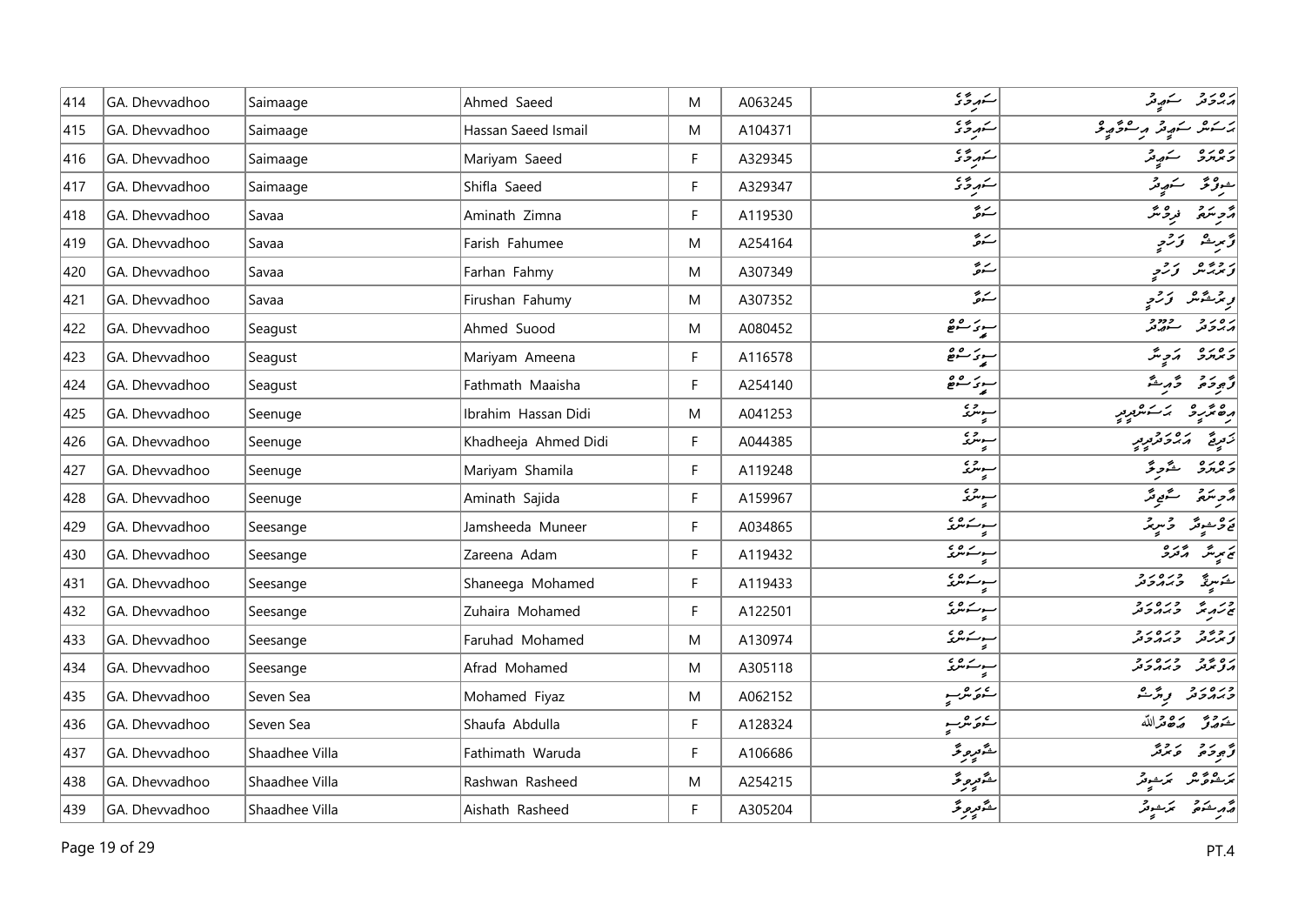| 440 | GA. Dhevvadhoo | Shaadhee Villa    | Rishmee Rasheed        | F  | A351299 | ىشەرە ئۇ<br>مەسىم                                                                                                                                                                                                                               | ىمەسىيەتىر<br>ئى                                                    |
|-----|----------------|-------------------|------------------------|----|---------|-------------------------------------------------------------------------------------------------------------------------------------------------------------------------------------------------------------------------------------------------|---------------------------------------------------------------------|
| 441 | GA. Dhevvadhoo | Shabunameege      | Mariyam Saeeda         | F. | A075218 | ر<br>شەھ سر <sub>ى</sub> جە ي                                                                                                                                                                                                                   | وبروه                                                               |
| 442 | GA. Dhevvadhoo | Shabunameege      | Asiyath Irushada       | F  | A092143 | ے کا صرح کی<br>مشخص سرح ک                                                                                                                                                                                                                       | ەر بىر شەھر<br>پ <sup>و</sup> سوهره<br>ر                            |
| 443 | GA. Dhevvadhoo | Shabunameege      | Aminath Aneeza         | F. | A119239 | ستەھ ئىر <sub>ىچ</sub> ئ                                                                                                                                                                                                                        | أرمز تنبغي<br>ىرسرى                                                 |
| 444 | GA. Dhevvadhoo | Shabunameege      | Fathimath Ilhama       | F  | A141553 | ے ک <i>ے سرح ک</i>                                                                                                                                                                                                                              | بروژڅ<br>ۇ بو ئەم                                                   |
| 445 | GA. Dhevvadhoo | Shabunameege      | Imthiyaza Abdullah     | F  | A298488 | شەھ ئىرىپە ئ                                                                                                                                                                                                                                    | وده ويزنج<br>مَە قىراللە                                            |
| 446 | GA. Dhevvadhoo | Shabunameege      | Enaz Abdulla           | F. | A298489 | ے ک <i>ے سرح ک</i>                                                                                                                                                                                                                              | ويتثغر<br>ەھىراللە                                                  |
| 447 | GA. Dhevvadhoo | Shabunameege      | Iffath Abdullah        | F  | A298492 | ے کا سر <sub>ح ک</sub>                                                                                                                                                                                                                          | مهروم مكافرالله                                                     |
| 448 | GA. Dhevvadhoo | Sosun Meed        | Aishath Shazmeela      | F. | A119412 | $\sqrt[2]{\frac{2}{\sqrt{2}}\sum_{\substack{z \in \mathcal{Z}}}$                                                                                                                                                                                | پ <sup>و</sup> مرشو ه<br>مرم<br>شەھ <sub>ى</sub> يۇ                 |
| 449 | GA. Dhevvadhoo | Sosun Meed        | Fathmath Ibrahim       | F. | A256808 | $\sqrt[2]{\underbrace{\phantom{a}}_{\mathscr{S}}\underbrace{\phantom{a}}_{\mathscr{S}}\underbrace{\phantom{a}}_{\mathscr{S}}\underbrace{\phantom{a}}_{\mathscr{S}}\underbrace{\phantom{a}}_{\mathscr{S}}\underbrace{\phantom{a}}_{\mathscr{S}}$ | و مردم<br>ت<br>ە ھەترىر ۋ                                           |
| 450 | GA. Dhevvadhoo | Sosun Meed        | Ali Ramiz              | M  | A305211 | <u>م بەيرو ۋ</u>                                                                                                                                                                                                                                | أرشع التمريح                                                        |
| 451 | GA. Dhevvadhoo | Sosun Meed        | Shahuzana Rasheed      | F  | A305213 | <u>م ئەشرە ؟</u>                                                                                                                                                                                                                                | المستوفر المحركة المركز المستوفر<br>المستوفر المحركة المستوفر       |
| 452 | GA. Dhevvadhoo | Sosunge           | Ahmed Rizam            | M  | A305210 | <u>م</u> ئەسەرى                                                                                                                                                                                                                                 | رەرد پررچە                                                          |
| 453 | GA. Dhevvadhoo | <b>Stock Home</b> | Ibrahim Saleem         | M  | A009846 | 20000                                                                                                                                                                                                                                           | ە ھەترىر <sup>ە</sup><br>سەرد                                       |
| 454 | GA. Dhevvadhoo | <b>Stock Home</b> | Mariyam Azleena        | F  | A119490 | مەھەرە                                                                                                                                                                                                                                          | ويوبره<br>ە ئەقرىبە تىر                                             |
| 455 | GA. Dhevvadhoo | <b>Stock Home</b> | Saim Saleem            | M  | A254138 | $\overset{o}{\sim} \overset{o}{\sim} \overset{o}{\sim} \overset{o}{\sim} \overset{o}{\sim} \overset{o}{\sim}$                                                                                                                                   | ستهره<br>سەرد                                                       |
| 456 | GA. Dhevvadhoo | <b>Stock Home</b> | Shafeenaz Saleem       | F  | A304675 | وسنعوه و                                                                                                                                                                                                                                        | شورٍ سَرُج کے سوری                                                  |
| 457 | GA. Dhevvadhoo | Thadiraiymaage    | Aishath Samha Mohamed  | F. | A254147 | ر بره و ،<br>مو برمونه د                                                                                                                                                                                                                        | ه در دره دره در در<br>پهرشنی سور ورمارون                            |
| 458 | GA. Dhevvadhoo | Thadiraiymaage    | Sameeh Mohamed         | M  | A254148 | ر<br>مو بره دی                                                                                                                                                                                                                                  | و ره ر د<br><i>د ب</i> رگرمر<br>سەچەر                               |
| 459 | GA. Dhevvadhoo | Thadiraiymaage    | Fathmath Munasha       | F  | A304739 | <br>  پوځې پرې د تر                                                                                                                                                                                                                             | ۇ بور د<br>تر مگر <u>مگ</u>                                         |
| 460 | GA. Dhevvadhoo | Thadiraiymaage    | Musab Manik            | M  | A304740 | ر به ره و ،<br>مو برمونز د                                                                                                                                                                                                                      | כ פי כן הק                                                          |
| 461 | GA. Dhevvadhoo | Tharividhaage     | Ali Wafir              | M  | A097547 | <br>  حو مره قری                                                                                                                                                                                                                                | ړې ورېژ                                                             |
| 462 | GA. Dhevvadhoo | Tharividhaage     | Afaa Faiz              | F  | A305049 | ړ<br>حومرو تر د                                                                                                                                                                                                                                 | $\begin{array}{cc} 0 & 0 & 0 \\ 0 & 0 & 0 \\ 0 & 0 & 0 \end{array}$ |
| 463 | GA. Dhevvadhoo | <b>Tiny Waves</b> | Zeena Ibrahim          | F  | A042710 | ىم بەسرە تۈرگ<br>مەسرە تۈرگ                                                                                                                                                                                                                     | ې پېژگر ره <i>ټرې</i> د                                             |
| 464 | GA. Dhevvadhoo | Uthuruge          | Mohamed Ihsaan Ibrahim | M  | A090123 | د د د د<br>مرح برد                                                                                                                                                                                                                              |                                                                     |
| 465 | GA. Dhevvadhoo | Uthuruge          | Mariyam Najuma         | F  | A119488 | د د د پ<br>پره مرد                                                                                                                                                                                                                              | ر ه ر ه<br><del>و</del> بربرگر<br>ر و بر<br>سرچ و                   |
|     |                |                   |                        |    |         |                                                                                                                                                                                                                                                 |                                                                     |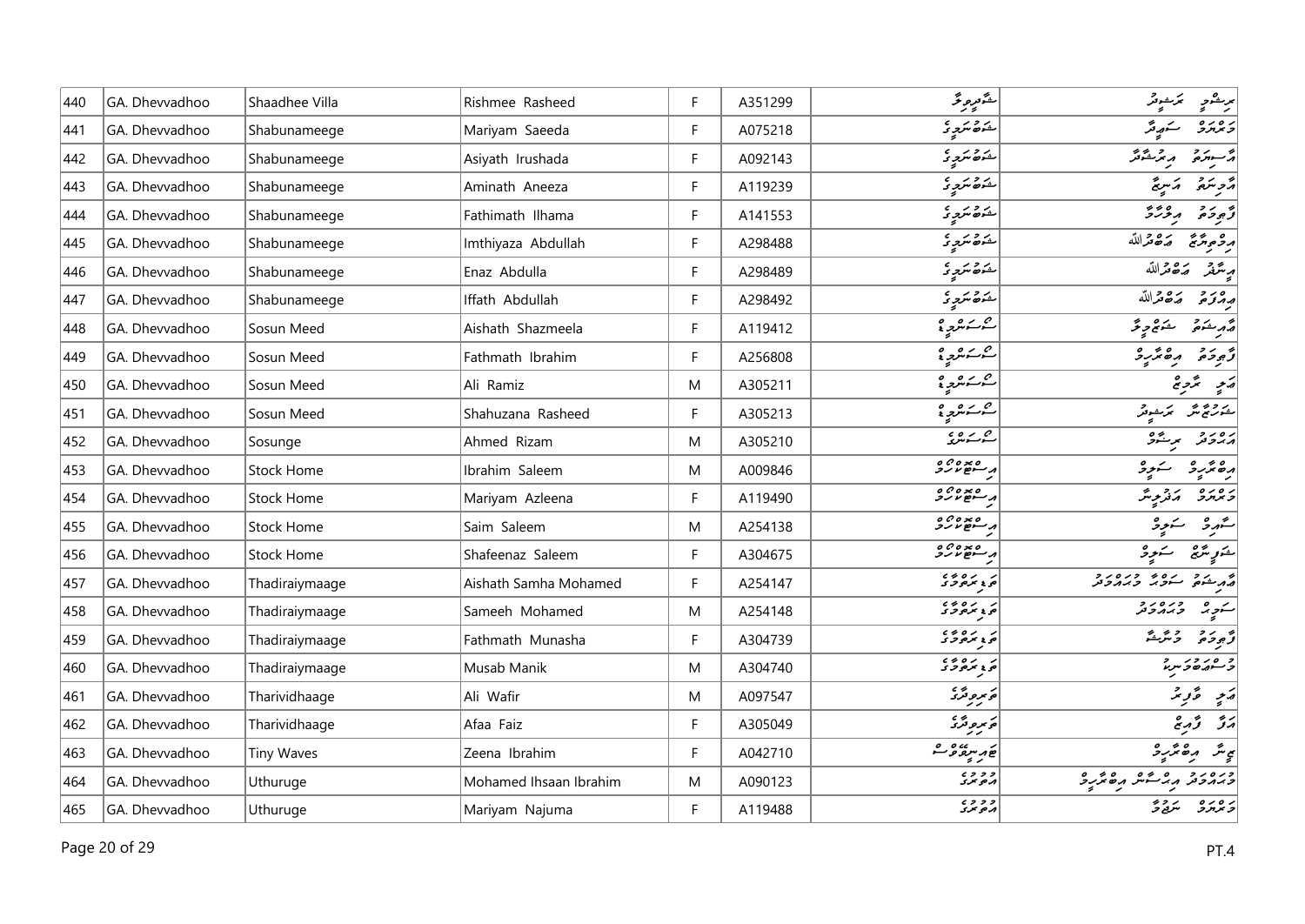| 466 | GA. Dhevvadhoo | Uthuruge          | Aishath Najufa           | F  | A254165 | د د د د<br>پره پرې             | ه دشته و دونو<br>امکار شوه سرچ تر                 |
|-----|----------------|-------------------|--------------------------|----|---------|--------------------------------|---------------------------------------------------|
| 467 | GA. Dheyyadhoo | Vaimatheege       | Saudulla Mohamed         | M  | A025835 | ر<br>ورځ م <sub>و</sub> د      | بحصر تعرالله<br>و ر ه ر و<br><i>و پر پ</i> رتر    |
| 468 | GA. Dhevvadhoo | Vaimatheege       | Mariyam Saeeda           | F. | A119414 | ر<br>قەر قەمى                  | ر ه بر ه<br>سە پە تىر                             |
| 469 | GA. Dhevvadhoo | Vaththeenuge      | Aneega Mohamed           | F  | A101518 | ره ده<br>عدموس                 | و ره ر و<br>تر پروتر<br>بر سرچ<br>م               |
| 470 | GA. Dhevvadhoo | Vaththeenuge      | Aneesa Mohamed           | F  | A305425 | ئەۋر يېرىم                     | و ر ه ر د<br>تر بر بر تر<br>ئەس <sub>رى</sub> ستە |
| 471 | GA. Dhevvadhoo | Veyru             | Mariyam Shafeega Abdulla | F  | A119464 | ړے و<br>حرمر                   | تر مرمرد شريع كان محمد الله                       |
| 472 | GA. Dhevvadhoo | Veyru             | Aishath Minha Ibrahim    | F  | A254129 | ړي و.<br>حرمر                  | أثمر شوه وبلاثه وهندبرد                           |
| 473 | GA. Dhevvadhoo | Village           | Sudhooh Zubair           | M  | A254143 | حريحيح                         | בכבר בבתיב                                        |
| 474 | GA. Dhevvadhoo | Village           | Aishath Sana Zubair      | F  | A388985 | حبوهي                          |                                                   |
| 475 | GA. Dhevvadhoo | Violetmaage       | Shiuna Thaufeeg          | F  | A116644 | ر پره وي<br><i>و</i> پر څونو د | شوړ شمر کړې ته د                                  |
| 476 | GA. Dhevvadhoo | Violetmaage       | Shimna Thaufeeq          | F  | A116645 | ر ري ه د د .<br>مرکز هو د د    | شوۋىتر برو دېږ                                    |
| 477 | GA. Dhevvadhoo | Violetmaage       | Shifna Thaufeeq          | F  | A119258 | تەرىخى ئەتى                    | ھوڙ سگر مرکز پر                                   |
| 478 | GA. Dhevvadhoo | Violetmaage       | Salwa Thaufeeq           | F  | A254130 | ر عود دي.<br>در دود د          | روء -<br>سنوه م <i>وم</i> نړي                     |
| 479 | GA. Dhevvadhoo | Violetmaage       | Ahmed Thaufeeq           | M  | A298588 | ر ري ه د د .<br>مرکز هو د د    | ג <i>פג</i> ב בריביב<br>הגבע האיניב               |
| 480 | GA. Dhevvadhoo | West Ward         | Sheeza Jameel            | F  | A037221 | ې ده وره و                     | شویح کے موق                                       |
| 481 | GA. Dhevvadhoo | West Ward         | Shaneeza Jameel          | F  | A141630 | ې ده وه وه<br>و سره ورنۍ       | أَحْسَسِيحٌ فَيَادِ وَ                            |
| 482 | GA. Dhevvadhoo | West Ward         | Nasreena Jameel          | F. | A268444 | ړ ه و و و<br>و سرچ و و         | ىركىيە ق                                          |
| 483 | GA. Dhevvadhoo | West Ward         | Fathimath Saeeda         | F. | A304744 | ې ده وه وه<br>مرگبونو د        | و مر د<br>سەمەقە                                  |
| 484 | GA. Dhevvadhoo | West Ward         | Ishag Jameel             | M  | A304745 | ړ ه و و و<br>و سرچ و و         | ەر شەيرى<br>تج تر ثر                              |
| 485 | GA. Dhevvadhoo | West Ward         | Samahath Jameel          | F  | A304747 | ړ ه و و و<br>و سرچ و و         | رەپرو ئەچە                                        |
| 486 | GA. Dhevvadhoo | White Rose        | Ibrahim Shazleel         | M  | A119439 | ئەرغۇر شە                      | شەچ يەيۋ<br>ەرھ ئ <sup>ۆ</sup> ر ۋ                |
| 487 | GA. Dhevvadhoo | <b>White Rose</b> | Mohamed Sharmeel         | M  | A119496 | وروعت                          | ورەرو ئەروپى                                      |
| 488 | GA. Dhevvadhoo | <b>White Rose</b> | Fathimath Abdul Gayoom   | F  | A119497 | ر وه ه<br><i>و</i> ړ هور       |                                                   |
| 489 | GA. Dhevvadhoo | White Rose        | Ahmed Shirhad            | M  | A300794 | ر وه چې <u>م</u>               | ره رو به عبدر مر<br>در پروتر به عبدر مر           |
| 490 | GA. Dhevvadhoo | <b>White Rose</b> | Shah Abdul Gayoom        | M  | A305199 | أقرم وجرعه                     | و ده ده ده ده ده<br>شور ده تروی پر برو            |
| 491 | GA. Dhevvadhoo | White Villa       | Fathimath Zilma          | F  | A160119 | ۇر <sub>ە</sub> غورگە          | وتحجي فتحريج                                      |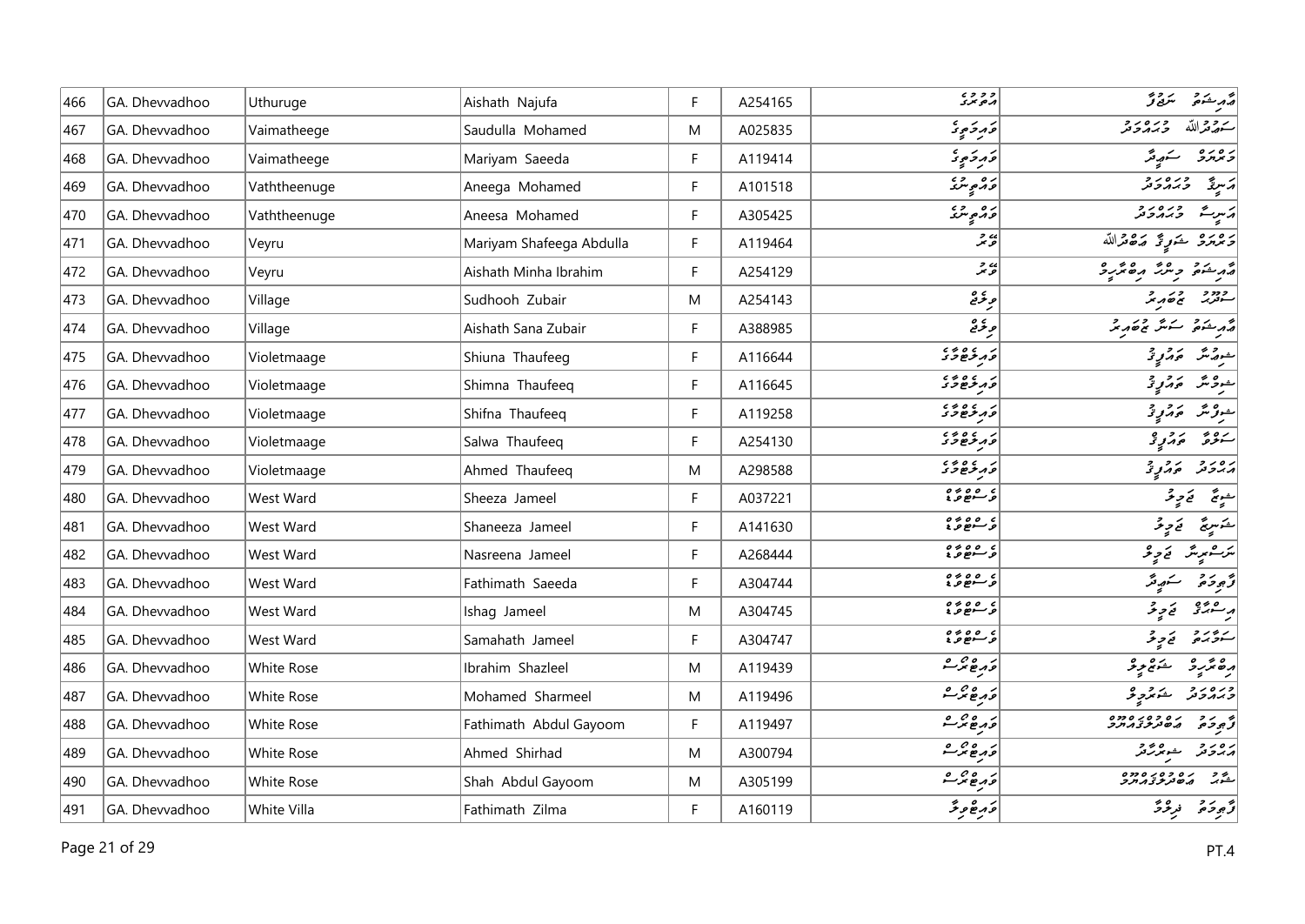| 492 | lGA. Dhevvadhoo | White Villa   | Unaish Latheef   | M | A254237 | عَ مريح عرقحه     | لمرسكرمشو<br>ځ چوگر    |
|-----|-----------------|---------------|------------------|---|---------|-------------------|------------------------|
| 493 | GA. Dhevvadhoo  | White Villa   | Hamid Latheef    | M | A306046 | ءَ مرءٌ ء ِ مَّرَ | برویژ څېړو             |
| 494 | lGA. Dhevvadhoo | l White Villa | Nadheema Latheef |   | A306047 | عَ مريح عرقحه     | سَرَمِرِدَّ - خَ.مِ وَ |
| 495 | lGA. Dhevvadhoo | l White Villa | Wafa Latheef     |   | A306048 | عَ مرعٌ عرقَر     | ءَ تَوَ وَ             |
| 496 | lGA. Dhevvadhoo | l White Villa | Shizny Latheef   |   | A306049 | ءَ مرءٌ ء ِ مَّرَ | شوچ سي ڪيو ٿو          |
| 497 | GA. Dhevvadhoo  | Winter        | Azeez Abdulla    | M | A064074 | ء سرڪ سر          | أصبي صحى الله          |
| 498 | lGA. Dhevvadhoo | Winter        | Jeeza Zuhair     |   | A132314 | ء سرڪ سر          | يې تنځ تم تمريخه       |
| 499 | lGA. Dhevvadhoo | Winter        | Lamha Azeez      |   | A254137 | ء سرڪ سر          | پره پژ<br>ごどっ          |
| 500 | lGA. Dhevvadhoo | Winter        | Aiham Azeez      | M | A398223 | ء سُرْيَحَ س      | پر بر محمد<br>ەسى      |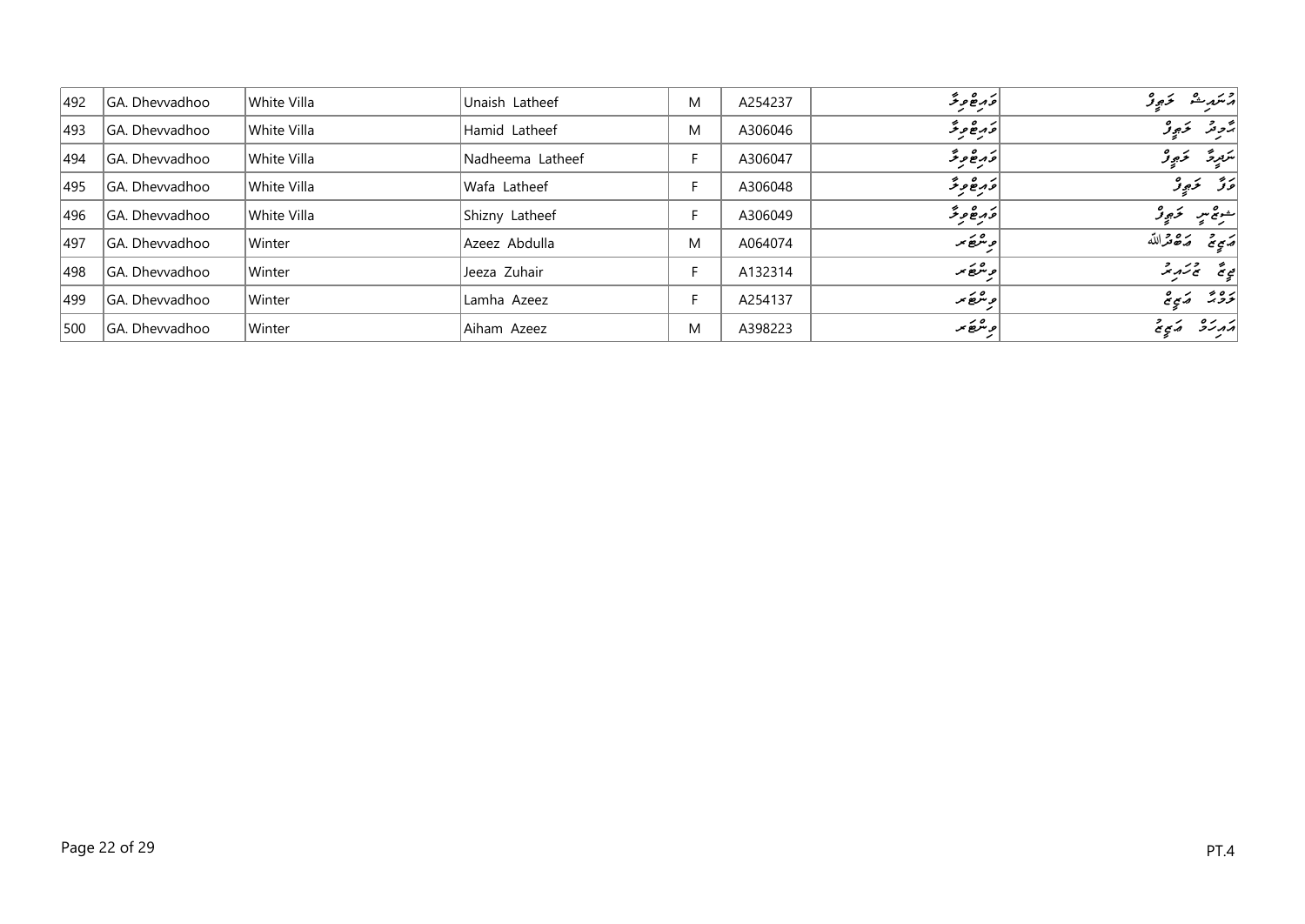## *w7qAn8m? sCw7mRo>u; wEw7mRw;sBo<*

| ' مرمر | 'يئرىثر: |
|--------|----------|
|        |          |
|        |          |
|        |          |

## *w7q9r@w7m> sCw7qHtFoFw7s; mAm=q7 w7qHtFoFw7s;*

| ىر تە | $\mathcal{O} \times$<br>$\sim$ | $\sim$<br>. . | لترنثر |
|-------|--------------------------------|---------------|--------|
|       |                                |               |        |
|       |                                |               |        |
|       |                                |               |        |

| انترنثر: | $^{\circ}$ | يبرهر | $^{\circ}$<br>سرسر |
|----------|------------|-------|--------------------|
|          |            |       |                    |
|          |            |       |                    |
|          |            |       |                    |

| ىرتىر: | 。<br>سر سر | .,<br>مرسر |
|--------|------------|------------|
|        |            |            |
|        |            |            |
|        |            |            |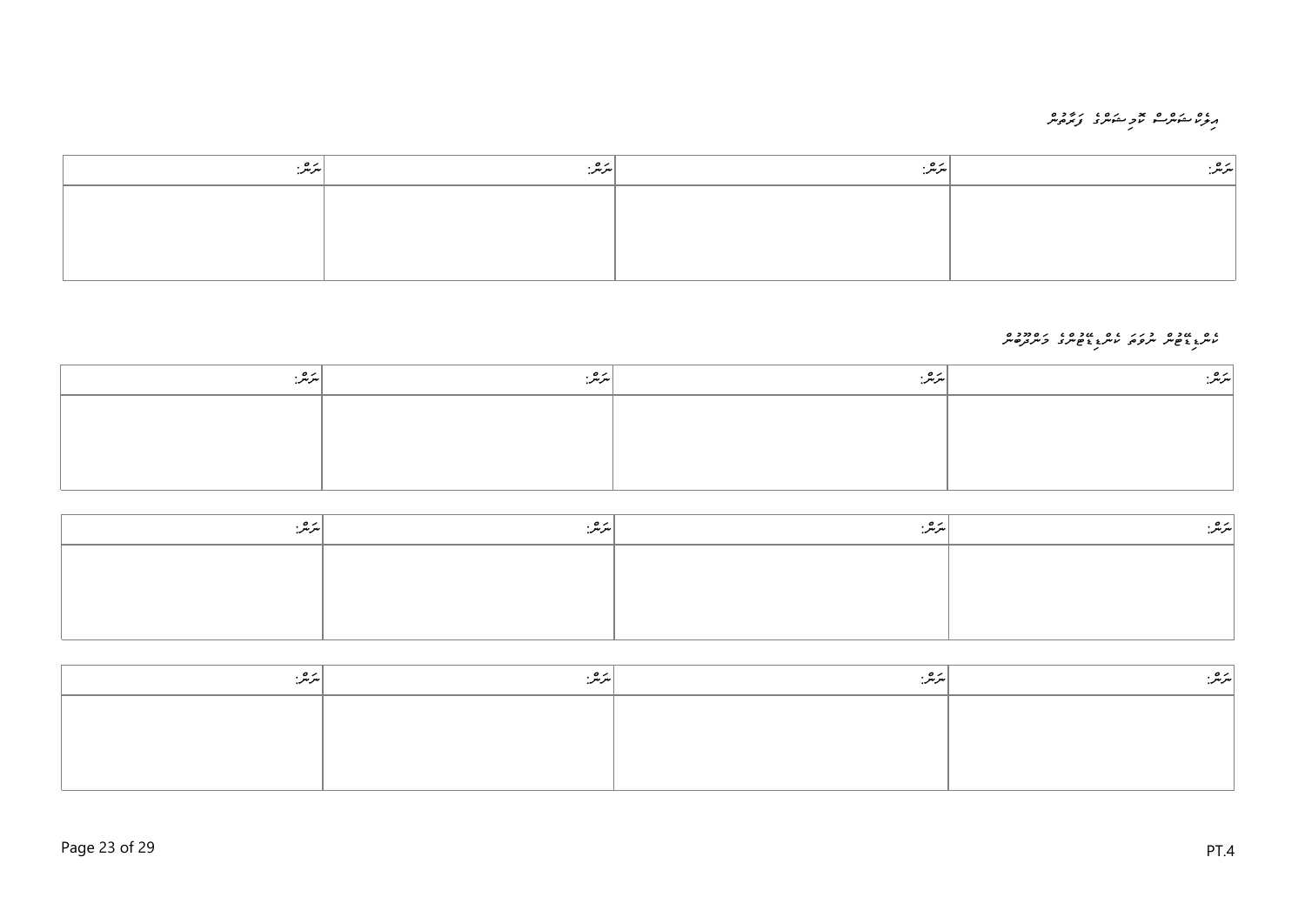| يزهر | $^{\circ}$ | ىئرىتر: |  |
|------|------------|---------|--|
|      |            |         |  |
|      |            |         |  |
|      |            |         |  |

| <sup>.</sup> سرسر. |  |
|--------------------|--|
|                    |  |
|                    |  |
|                    |  |

| ىئرىتر. | $\sim$ | ا بر هه. | لىرىش |
|---------|--------|----------|-------|
|         |        |          |       |
|         |        |          |       |
|         |        |          |       |

| 。<br>مرس. | $\overline{\phantom{a}}$<br>مر سر | يتريثر |
|-----------|-----------------------------------|--------|
|           |                                   |        |
|           |                                   |        |
|           |                                   |        |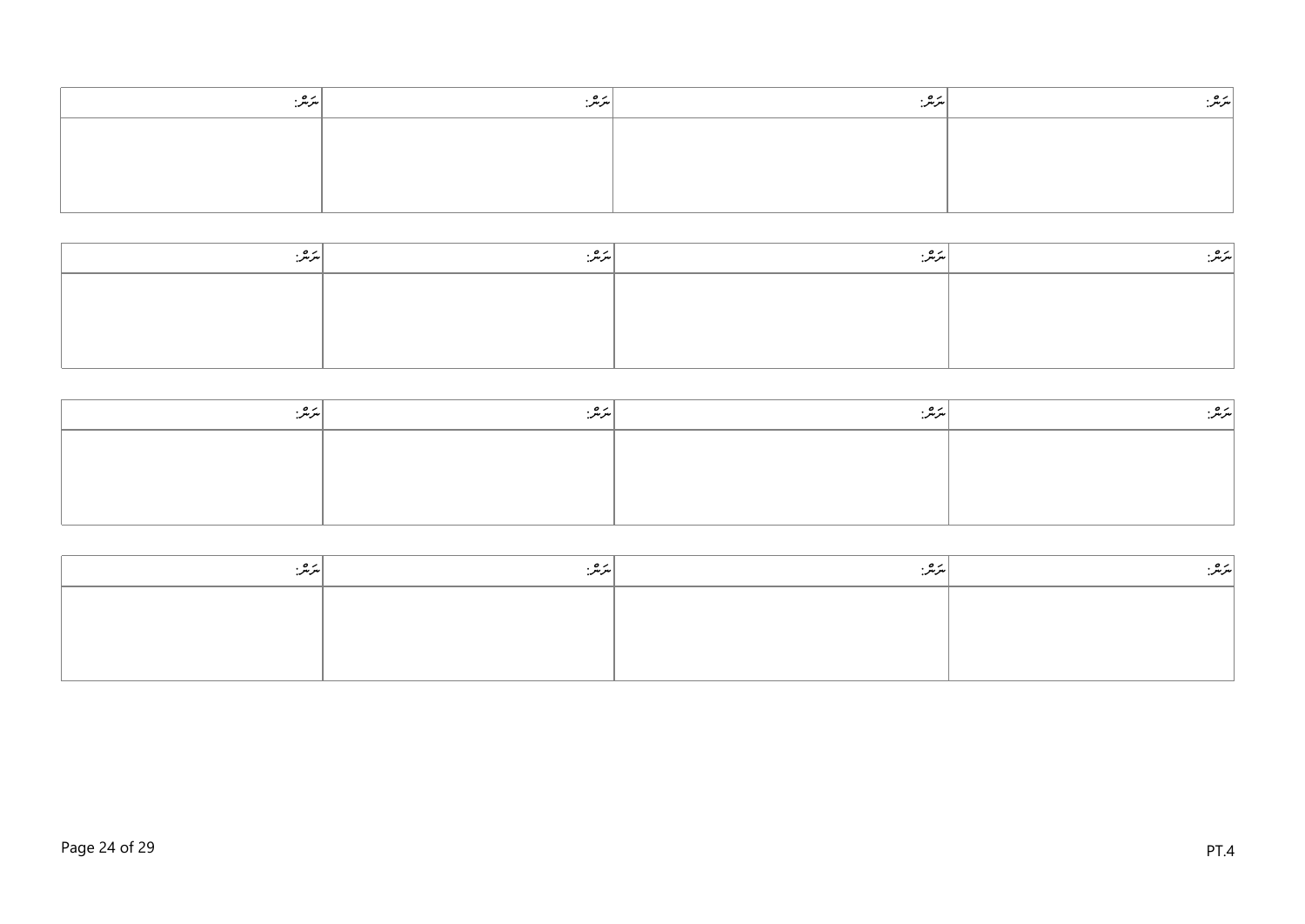| ير هو . | $\overline{\phantom{a}}$ | يرمر | اير هنه. |
|---------|--------------------------|------|----------|
|         |                          |      |          |
|         |                          |      |          |
|         |                          |      |          |

| ىر تىر: | $\circ$ $\sim$<br>" سرسر . | يبرحه | o . |
|---------|----------------------------|-------|-----|
|         |                            |       |     |
|         |                            |       |     |
|         |                            |       |     |

| انترنثر: | ر ه |  |
|----------|-----|--|
|          |     |  |
|          |     |  |
|          |     |  |

|  | . ه |
|--|-----|
|  |     |
|  |     |
|  |     |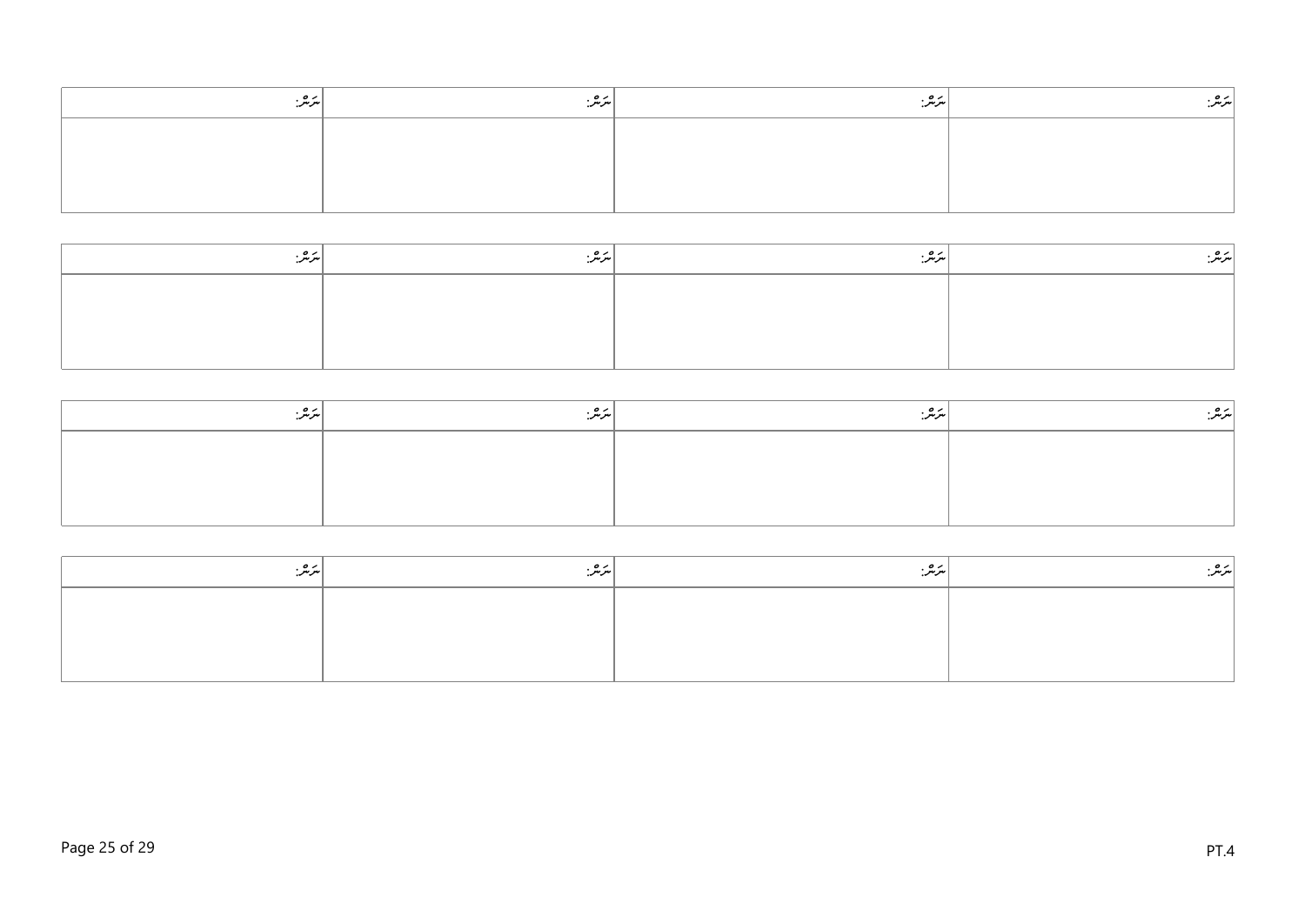| ير هو . | $\overline{\phantom{a}}$ | يرمر | اير هنه. |
|---------|--------------------------|------|----------|
|         |                          |      |          |
|         |                          |      |          |
|         |                          |      |          |

| ىر تىر: | $\circ$ $\sim$<br>" سرسر . | يبرحه | o . |
|---------|----------------------------|-------|-----|
|         |                            |       |     |
|         |                            |       |     |
|         |                            |       |     |

| الترنثر: | ' مرتكز: | الترنثر: | .,<br>سرسر. |
|----------|----------|----------|-------------|
|          |          |          |             |
|          |          |          |             |
|          |          |          |             |

|  | . ه |
|--|-----|
|  |     |
|  |     |
|  |     |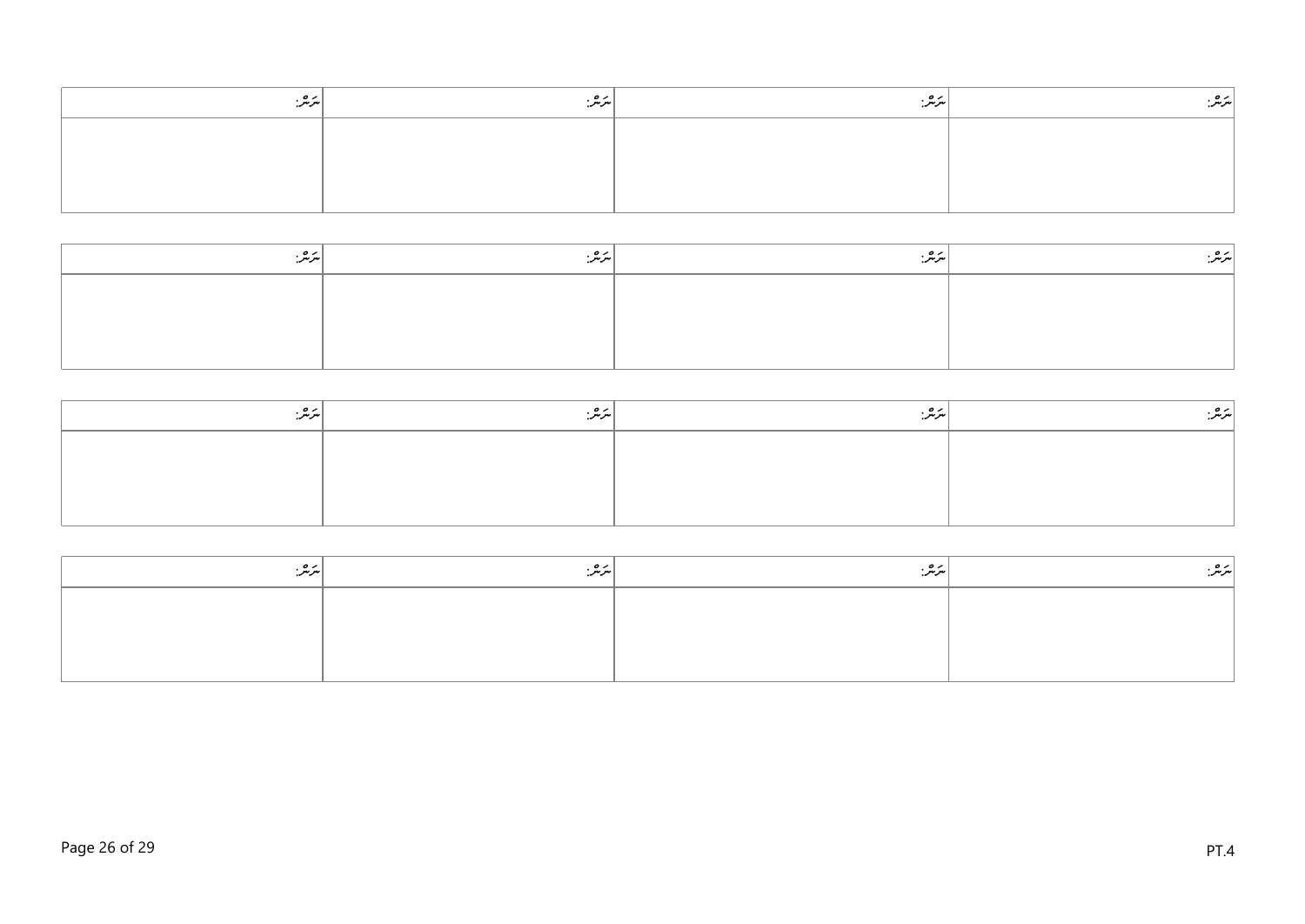| $\cdot$ | ο. | $\frac{\circ}{\cdot}$ | $\sim$<br>سرسر |
|---------|----|-----------------------|----------------|
|         |    |                       |                |
|         |    |                       |                |
|         |    |                       |                |

| يريثن | ' سرسر . |  |
|-------|----------|--|
|       |          |  |
|       |          |  |
|       |          |  |

| بر ه | 。 | $\sim$<br>َ سومس. |  |
|------|---|-------------------|--|
|      |   |                   |  |
|      |   |                   |  |
|      |   |                   |  |

| 。<br>. س | ىرىىر |  |
|----------|-------|--|
|          |       |  |
|          |       |  |
|          |       |  |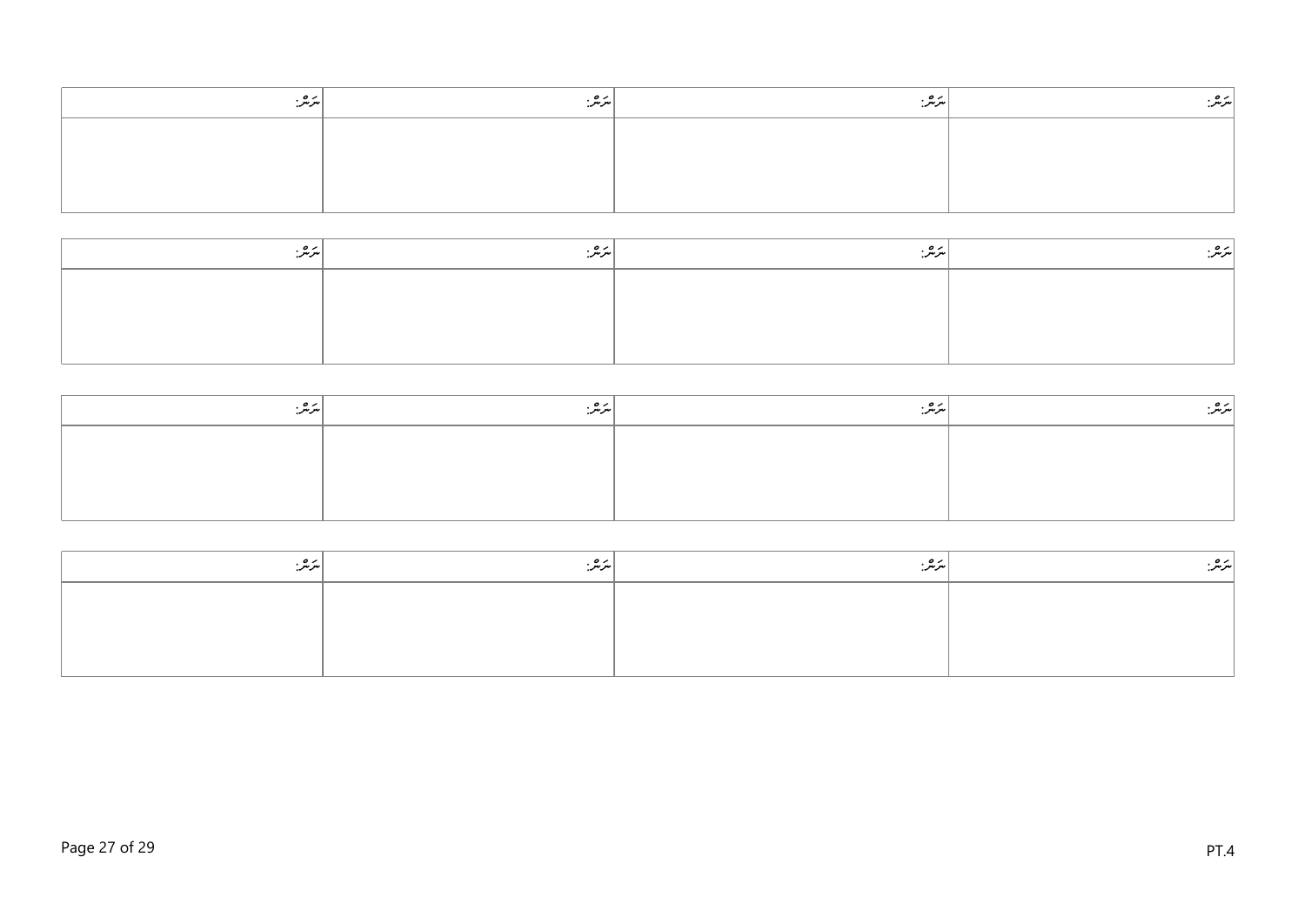| ير هو . | $\overline{\phantom{a}}$ | يرمر | لتزمثن |
|---------|--------------------------|------|--------|
|         |                          |      |        |
|         |                          |      |        |
|         |                          |      |        |

| ىر تىر: | $\circ$ $\sim$<br>" سرسر . | يبرحه | o . |
|---------|----------------------------|-------|-----|
|         |                            |       |     |
|         |                            |       |     |
|         |                            |       |     |

| انترنثر: | ر ه |  |
|----------|-----|--|
|          |     |  |
|          |     |  |
|          |     |  |

|  | . ه |
|--|-----|
|  |     |
|  |     |
|  |     |